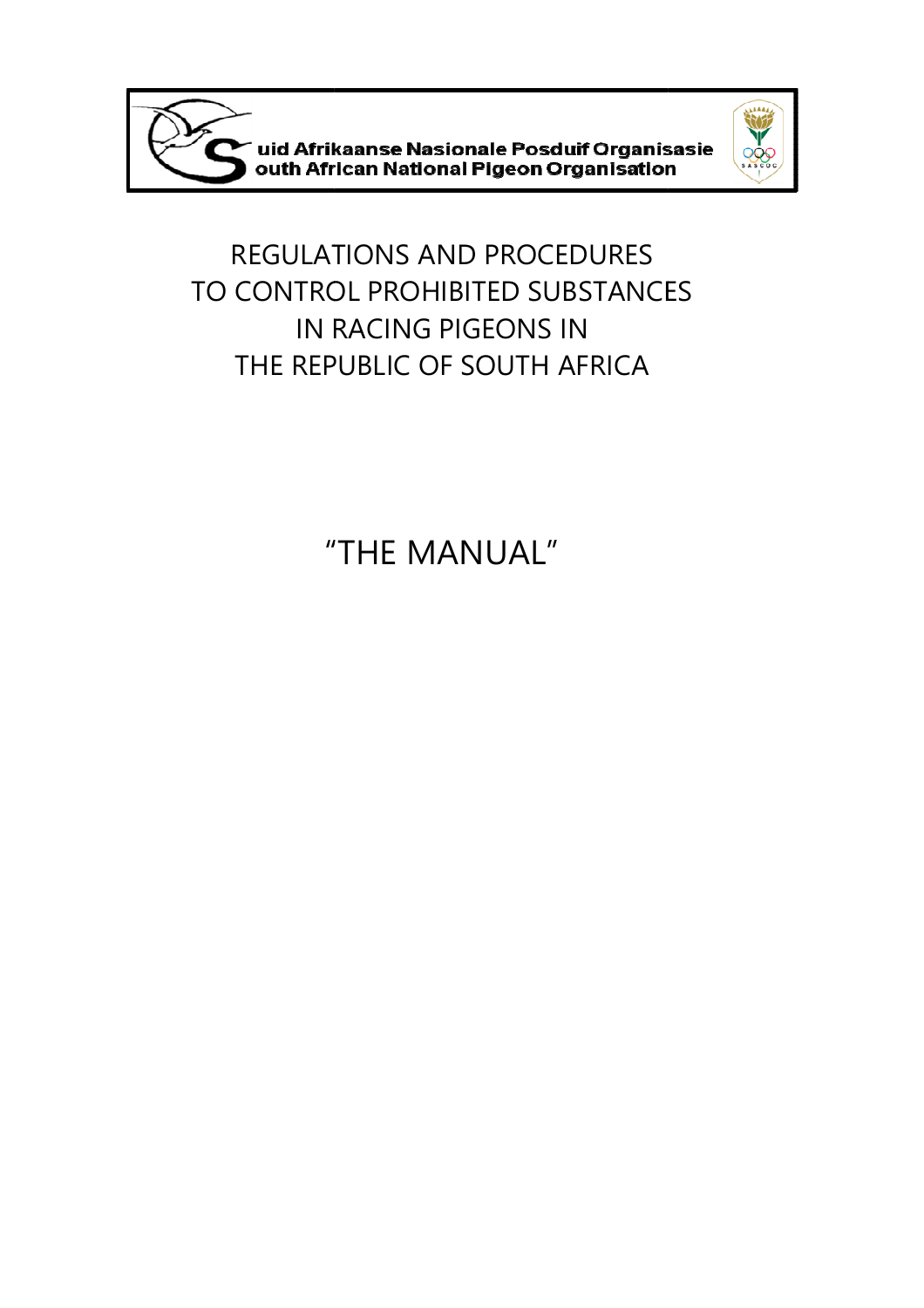### **PREFACE**

As a result of its affiliation with SASCOC, SANPO is bound to give serious attention to the establishment of regulations and procedures to control prohibited substances in racing pigeons in the Republic of South Africa.

SANPO has accomplished this by the creation and compilation of this Manual. This Manual was approved by SASCOC on 16 November 2004. Its use and application will, notwithstanding the measures set out in the Manual, be explained to pigeon fanciers in an exceptionally practical video format.

While the above process was under way the South African Government signed the World Anti- Doping Code. Article 16 of the Code, which refers to doping control for animals competing in sport, stipulates -

"16.1 In any sport that includes animals in competition, the International Federation for that sport shall establish and implement anti-doping rules for the animals included in that sport. The antidoping rules shall include a list of Prohibited Substances, appropriate testing procedures and a list of approved laboratories for sample analysis.

16.2 With respect to determining anti-doping rule violations, results management, fair hearings, consequences and appeals for animals involved in sport, the International Federation for that sport shall establish and implement rules that are generally consistent with Articles 1, 2, 3, 9, 10, 11, 13 and 17 of the Code."

Without sounding pompous SANPO is sincerely proud that its initial actions were in line with developments and events worldwide and that today SANPO complies with the requirements laid down by the World Anti-Doping Code.

Through this Manual, SANPO binds itself anew, not only to fair and reasonable competition between its members, but also to the welfare and protection of the racing pigeon in general.

SANPO 2019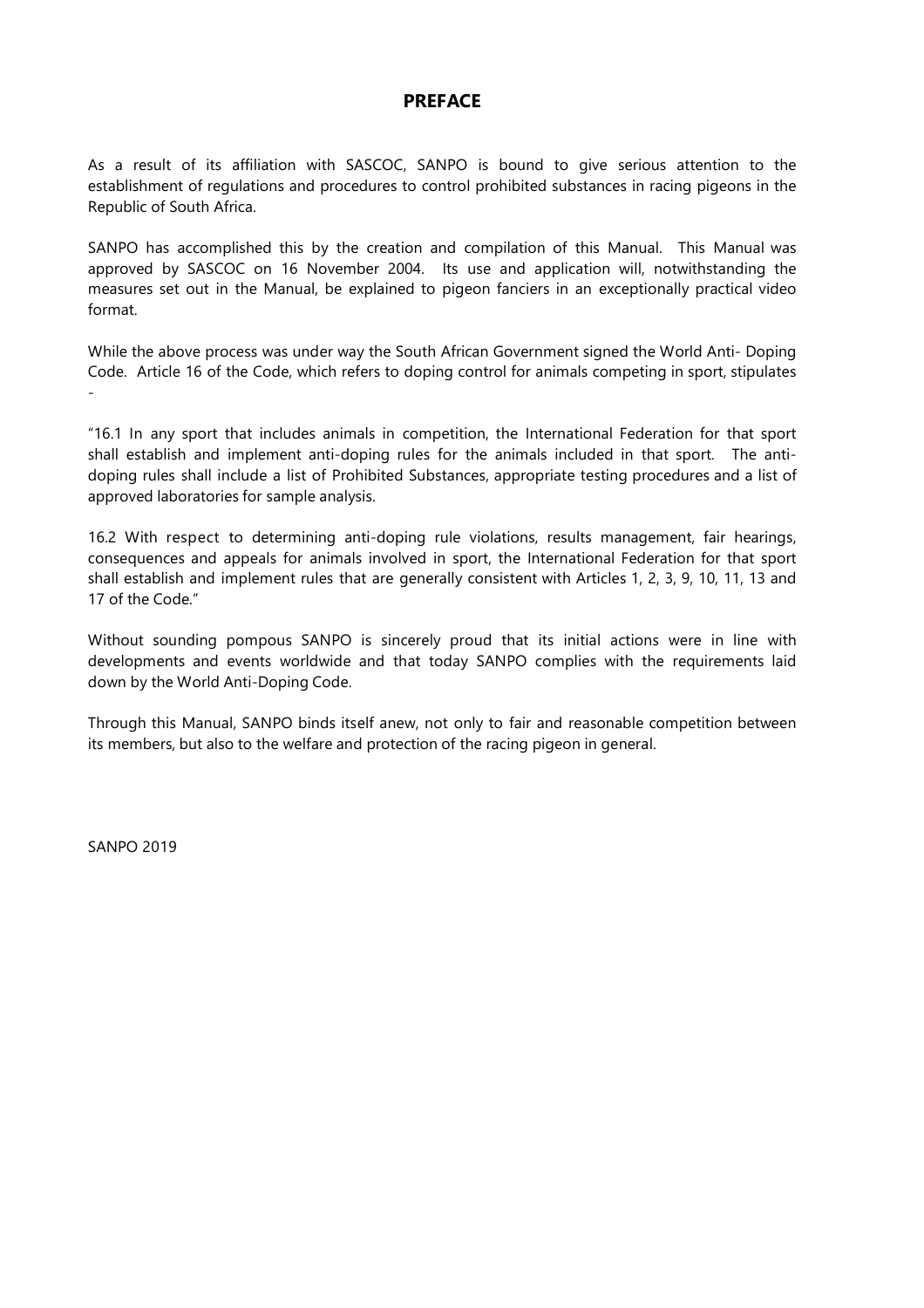# **THE USE OF THIS MANUAL IS COMPULSORY FOR ALL SANPO MEMBERS**

Section 1 – Prohibited Substances

1.1 Substances, which are prohibited in pigeon racing in the Republic of South Africa

It is important that pigeons do not participate in racing while injured, ill or while having an unfair performance advantage. In this light the main drug classes, which need to be controlled, are those which mask injury and pain, those that could improve athletic performance, and substances which interfere with the analysis of the sample.

As can be seen from the above, there is much function in the selection of the drugs, which are prohibited in pigeon racing. Without control of these drugs not only the integrity of the sport, but the health of the pigeon is compromised, possibly to the level of cruelty to the pigeon.

It will be noted that many drug classes are not prohibited for racing pigeons. Many of these are drugs, which can (with correct treatment) only have beneficial effects to the injured, infected or ill pigeon such as anti-bacterial (e.g. Antibiotics) and anti-viral preparations. However, the effects of different drugs and drug types are constantly being researched and the list of prohibited drugs can be changed at any time by SANPO, but always with ample warning to the pigeon fancier.

Note that salt and esters of the drugs within the drug classes given below (e.g. diclofenac sodium and testosterone decanoate) are also prohibited.

1.1.1 Drugs masking injury and pain

These are drugs, which prevents the pigeon from experiencing the full extent of injury in that they have painkilling properties. Experiencing injury is important as it prevents the pigeon from aggravating the injury through exercise and strain.

1.1.1.1 Narcotic Analgesics (Opiates)

These are drugs with very potent pain-relieving properties, which depress the central nervous system, often related in structure to morphine. With the use of these drugs there is a decrease in the perception of pain from injury, resulting in exercise and exertion, which could aggravate the injury.

1.1.1.2 Analgesics

Analgesics relieve pain by increasing the pain threshold. With the use of these drugs the onset of injury and injury in itself may not be perceived. Note that these may be contained in couch medicines.

1.1.1.3 Non-steroidal anti-inflammatories (NSAID's)

Inflammation is a natural process of healing, which is most visible as swelling and redness. It is most often observed in muscle tissue, which has been injured through exercise or strain. Nonsteroidal anti-inflammatories reduce the pain of inflammation, often resulting in too much exercise considering the injury and often leading to further injury and possibly permanent muscle damage.

1.1.1.4 Corticosteroids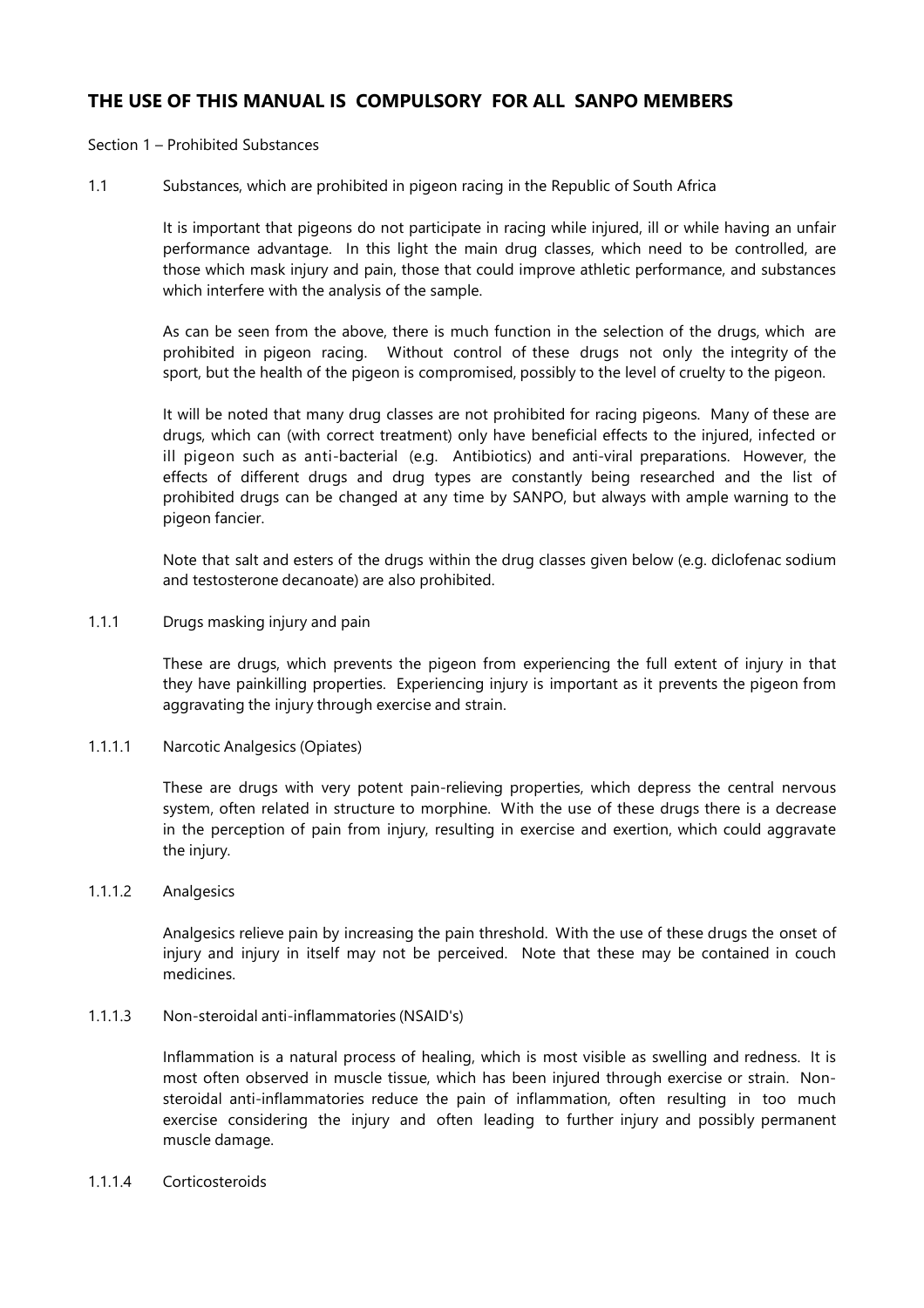Corticosteroids have many effects, among others the same anti-inflammatories effects as the non-steroidal anti-inflammatory drugs. They differ from the latter drug classes in that they possess a steroid structure. These synthetic compounds can be identical in structure to naturally occurring corticosteroids (e.g. hydrocortisone) or related in structure.

#### 1.1.2 Drugs improving athletic performance

These drugs improve the athletic ability of the pigeon and can be endogenous (naturally occurring in the body) or non-endogenous substances. Some of the drugs have in themselves an effect while others induce physical changes to the body or induce changes in the level of endogenous compounds.

#### 1.1.2.1 Bronchodilators

These drugs include the important sub-class of beta-blocker drugs (adrenoreseptor stimulants). These have the effect of dilating (widening, relieving constriction) the bronchial passages. The widening of bronchi increases the air and oxygen transport potential of the lungs, which can be performance enhancing under specific conditions.

#### 1.1.2.2 Anabolic steroids

These compounds have anabolic effects on the body. These synthetic compounds can be identical in structure to naturally occurring anabolic steroids (e.g. testosterone) or related in structure. The effect of these drugs are most often not immediate and long-term treatment is often required. The resultant effect is that of an increase in muscle mass compared to fat. A more muscular pigeon could have a performance advantages under certain exercise conditions.

#### 1.1.2.3 Synthetic Hormones

This drug class refers mainly to synthetic protein hormones (e.g. chorionic gonadotrophin, erythropoietin, growth hormone and insulin), which are similar in structure to endogenous hormones. In the pigeon these synthetic compounds mimic the action of the natural hormones and in effect increase the levels of the last- mentioned. Such increases often disturb the delicate biochemical balance of the body and incorrect treatment can be very detrimental to the pigeon. While these synthetic hormones are mostly designed for human use some of these can be very harmful to pigeons, resulting in strong immune responses, heart attacks and death. The most significant hormones in this class include the synthetic human analogues of insulin (regulates carbohydrate metabolism), growth hormone (has anabolic effects and promote growth) and erythropoietin (stimulates an increase in mature red blood cells).

#### 1.1.2.4 Drugs acting on the nervous system

Some drugs acting of the nervous system can enhance performance through physical and psychological effects.

#### 1.1.2.4.1 Stimulants

Stimulants enhance physical and psychological performance. Heart rate and blood pressure can increase and the risk of cerebral haemorrhage (stroke) and cardiac arrest is increased. Note that caffeine is contained in coffee and tea and theobromine in cocoa products.

#### 1.1.3 Interfering Compounds

These are compounds, which do not necessarily have an effect on the body but which is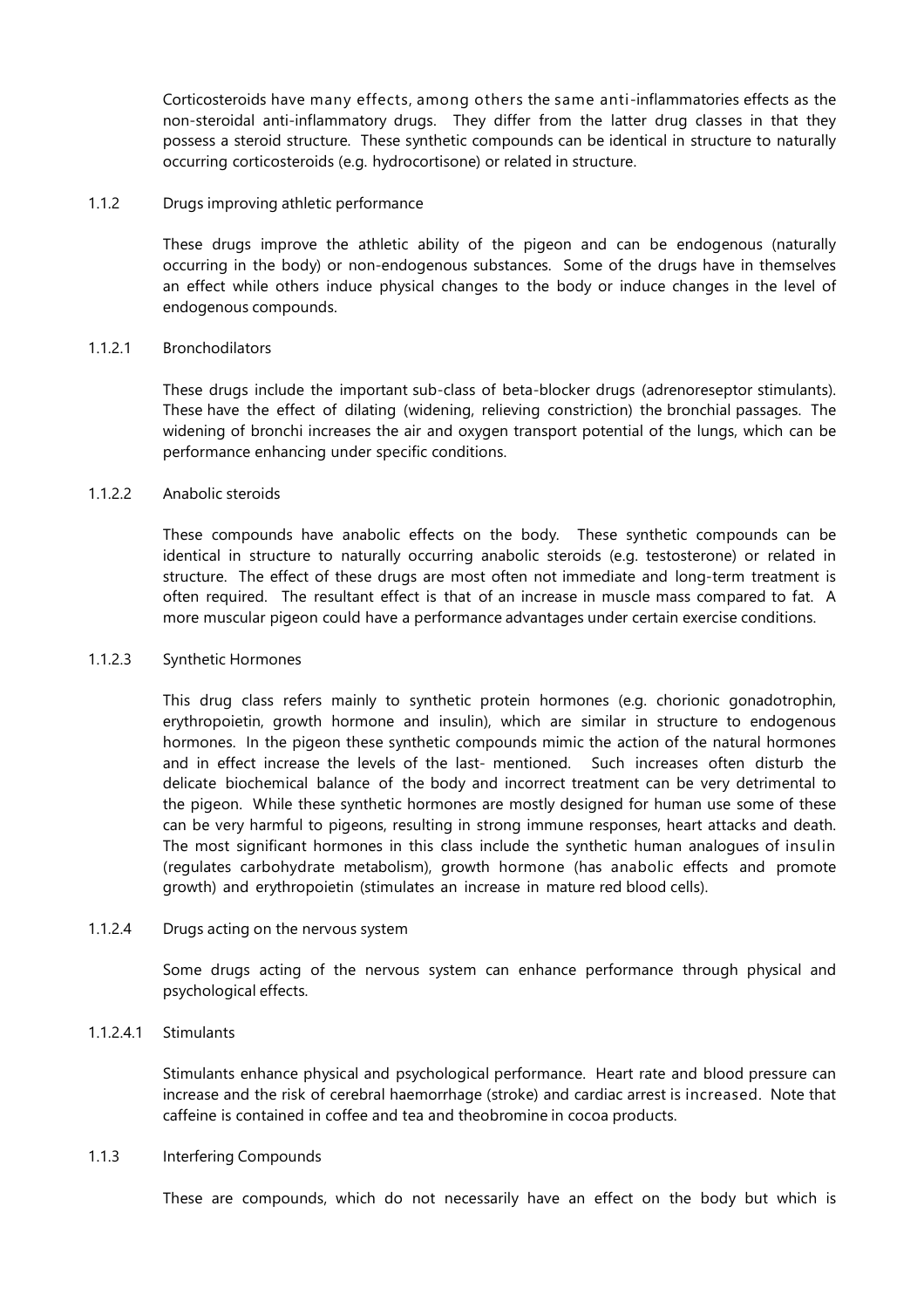administered with the purpose to purposefully interfere with the isolation and detection of prohibited drugs in the pigeon. Such compounds are often also referred to as "masking agents".

1.2 List of Prohibited Substances Registered for Racing Pigeons in South Africa (ANNEXURE 13)

SANPO will from time to time draw up a list of prohibited substances and will publish such a list.

#### Section 2 – The Improper Use of Prohibited Substances

- 2.1 With the expression improper use of prohibited substances in racing pigeons is meant exposure of racing pigeons to prohibited substances, of whatever nature found to be harmful to racing pigeons or that may be expected to be harmful in excessive quantities and/or concentrations. Prohibited substances prescribed by a veterinarian as a medicine or medical treatment shall be excluded as a violation in as far as sick or diseased pigeons only are concerned and will be subject to a quarantine period and certification. However, the organisation in special circumstances may have samples collected from such treated pigeons to confirm that the medicines and substances prescribed are indeed those certified.
- 2.2 The administration of prohibited substances with the purpose of influencing the performance of the racing pigeon participating in or being prepared for participation in a race, or in a training flight, shall be regarded as an improper use and shall be prohibited. Further participation in races and in training flights, with pigeons that have had such prohibited substances administered to them, is likewise prohibited.
- 2.3 The owner of racing pigeons hereinafter referred to as the "fancier "will at all times be held responsible, whenever the improper use of prohibited substances is administered to his pigeons.

#### Section 3 – Medical Treatment

- 3.1 Racing pigeons under medical treatment with prohibited substances such as determined in Section 1 may not participate in races or training flights of the organisation and are to be isolated from the fancier's other pigeons participating in the organised races.
- 3.2 T h e Member and affiliates federation, union or club is authorized to test any pigeons of club members at any level on the **night of basketing only**.
- 3.3 Medical treatment with prohibited substances such as determined in Section 1 for racing pigeons in organised races is no reason for a positive result. It constitutes a violation and is subject to a disciplinary hearing and penalties.
- 3.4 This Section is not applicable to international, national or one loft organisations where under veterinarian supervision and discretion the entire race loft could be treated with products that contain a prohibited substance to ensure their good health or the prevention of illness. All pigeons in this case will test positive for the same substances, which is deemed as a fair practice and in the best interests of the organised race or training flight.

#### Section 4 – Sampling

- 4.1 Declaration of Compliance (ANNEXURE 1)
- 4.1.1 All SANPO members needs to comply and no need for a document to be signed in the beginning of a season.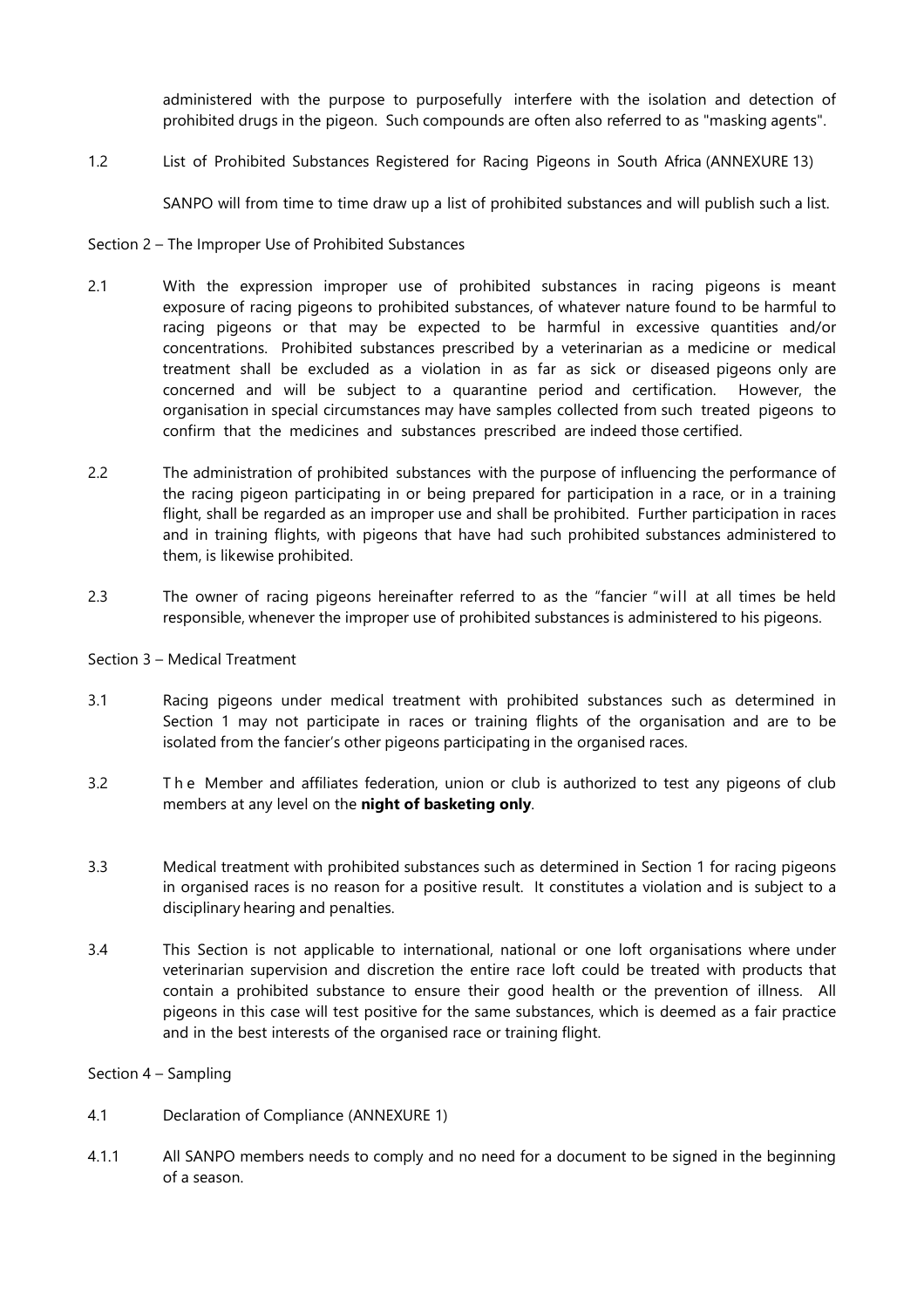- 4.1.2 The declaration by fanciers will also include that they co-operate to assist the organisation to control the improper use of prohibited substances in terms of the Manual, in order to promote the sport.
- 4.1.3 In the same spirit that pigeons are entrusted and cared for and released on time in good faith by the designated conveyor and representative of the organisation so too are the procedures determined in this manual to be declared as reasonable and fair by every fancier.
- 4.1.4 In terms of Section 4.1.5 the spiking of a fancier's pigeons on route to the race is unreasonable and that such allegation will be disregarded in terms of the conditions and the wherewithal fanciers also accept the transport and care of their pigeons to the race point provided by the organisation.
- 4.2 Authorisations to undertake sampling (ANNEXURE 3)
- 4.2.1 Any organisation may explicitly and in writing order sampling and / or any further sampling. An organisation might choose to test on a surprise basis if proper records is kept of every test.
- 4.2.2 Sampling, will take place under the responsibility and supervision of the organisation by specially appointed sample collectors (at least two) and always after having been instructed by the management committee of such an organisation. Sampling shall be done according to the Manual as determined in Sections 4 and 5.
- 4.3 Co-operation, Responsibilities, Obligations and Instructions
- 4.3.1 The sample collectors appointed by the Management Committee of the organisation must possess acceptable proof of identification, such as a passport, driver's licence or identity document and the written order of appointment by the organisation as per ANNEXURE 3.
- 4.3.2 Members of the organisation shall give total co-operation in sampling as declared and shall, in terms of the Manual, give access to their racing pigeons to be inspected, and allow all procedures stipulated in the Manual to be executed, as agreed upon in the declaration of compliance ANNEXURE 1 and Section 4.3
- 4.3.3 Every fancier is advised to keep a diary of products that is administered to his race loft inmates on a weekly basis and of the dosage, etc. This information would be very valuable in determining the unlikely, but possible introduction of prohibited substances for which the fancier is unaware, in which case the fancier would have to consult with the manufacturer of the product.
- 4.3.4 After the sampling procedure is completed, sample collectors will inform the organisation that has instructed them that the instructed sampling was executed and submit the reporting documents CLUB RECORD known as the Sampling Report.
- 4.4 Interaction with fanciers where samples are collected
- 4.4.1 According to the type of sampling and the time of collection, sample collectors will inform the fancier as to their instruction from the organisation as to what the specific requirements and actions the sampling will involve. Fanciers can take his own sample under supervision.
- 4.4.2 Sample collectors will respect the property and rights of the fancier and will conduct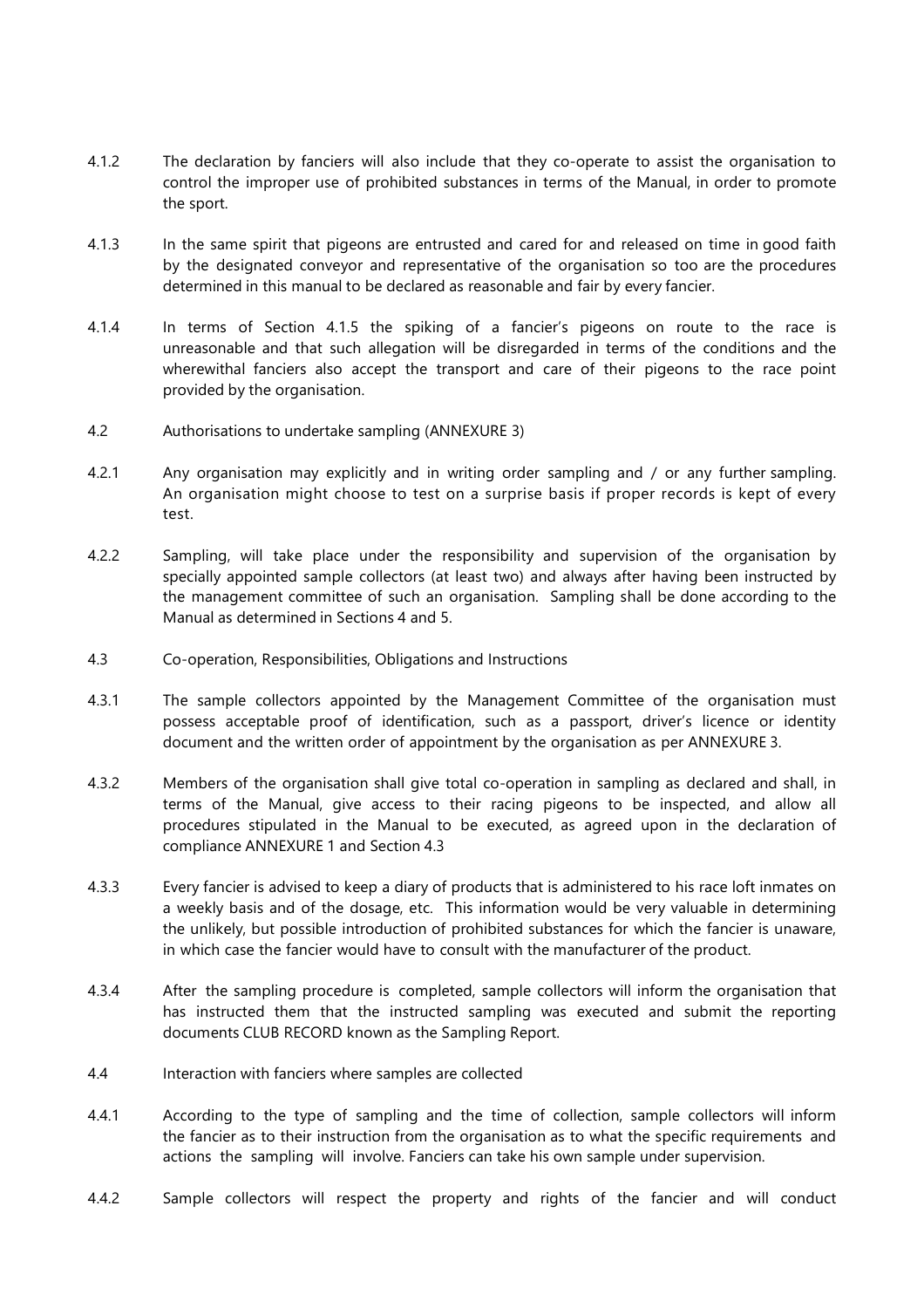themselves in a professional, dignified and co-operative manner.

- 4.4.3 After the collection the organisation will inform the fanciers that the samples are to either couriered to any **SANPO APPROVED** Laboratory for testing or, kept on hold under cold conditions at the club or in a secure fridge facility should it be required at a future date.
- 4.5 Sample collecting kits and precautionary measures
- 4.5.1 Instruments and equipment used for the collection of faecal samples required for detecting the presence of prohibited substances will be supplied by the organisation.
- 4.5.2 The official sampling kit and accessories must be kept clean and cautiously utilised to ensure successful testing, the elimination of cross contamination and the integrity of the sample.
- 4.5.3 Kits and equipment dependent on the type of sample required could include pigeon baskets, pens, sealed specimen bottles, labels, wooden spatulas, gloves, plastic sheeting, metal seals, sealing wire, sealable security bags, stationery and documentation which must be prepared and completed during the sampling procedure. The Organisation will arrange for non-absorbent sheeting, preferably plastic, to line the floor of the basket.
- 4.5.4 A new sampling kit made up by the organisation will be opened for each individual fancier's sample collection to avoid cross contamination and the presence of the fancier is required in opening the sampling kit bags and observing the sampling procedure so as to eliminate any allegation of spiking. The fancier will sign for the receipt and verification of a kit that was intact. (club record)
- 4.5.5 Instruments and equipment for the sampling kits will be pre-purchased by the organisation from SANPO.
- 4.5.6 A prepaid postal bag that allows 1kg of contents will also be supplied by the organisation.
- 4.6 General Guidelines for samples applicable to all collections
- 4.6.1 In every case the relevant or selected pigeons need to be separated from the racing loft into a basket supplied by the fancier.
- 4.6.2 The ring ID and numbers of these pigeons must be noted on the relevant "Sampling Report" form (Club Record).
- 4.6.3 If more than one sample needs to be collected such as a water sample then the same procedure mentioned above is repeated. Samples of drinking water are usually only taken when the fancier has NOT been informed ahead of time of the instructed sampling exercise or collection.
- 4.6.4 Whilst waiting for the collectable faeces' samples, during sampling, collectors complete the forms and labels. Any direct information forwarded to the laboratory linking the pigeons or their owners to the samples is prohibited.
- 4.6.5 When the bottles are filled and sealed, the labels completed and the seal numbers are recorded, the fanciers or authorised representative may wish to make any remarks about the sampling proceedings or deviations on the "Sampling Report" CLUB RECORD form or allow the sample collectors to note these on the form on his behalf. The sample collectors and the owner sign the Sampling form after ensuring all the required data has been entered correctly and that the declarations have been made.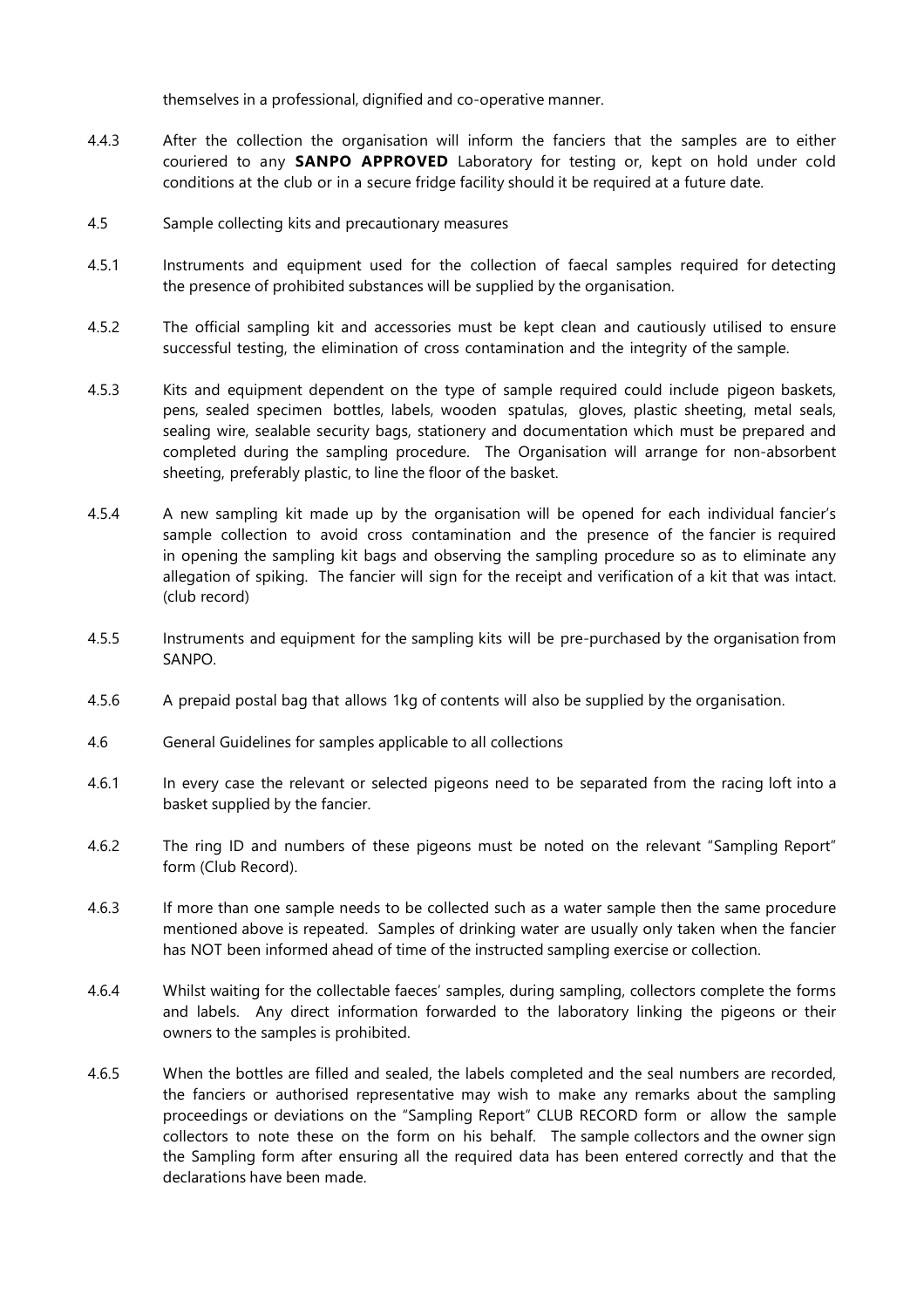- 4.6.6 Should the fancier or his representative or a special appointed observer refuses to sign as witness to the collection, the sample collectors record these facts and their reasons for their refusal and sign the Sampling Report club record, accordingly.
- 4.6.7 The first sample bottle "A" / "Original" with the sample of faeces is intended for the analysis. The bottle "B"/ "Reference" is intended for the counter-analysis and shall be retained and stored for safekeeping by the laboratory until after the stipulated period for a counter-analysis has expired.
- 4.6.8 Both sealed sample bottles, in the sealed security bag, shall be placed together with a copy of the sample docket , in the prepaid postal bag.
- 4.6.9 If samples in the security bag(s) are not to be kept "on hold" as prescribed by Section 5.1.1.2 and are awaiting the first possible delivery, they are to be kept in a fridge until collected safely and delivered to the appointed laboratory referred to in Section 6, by courier or the postal service on a counter to counter basis.
- 4.6.10 The laboratory must supply confirmation data as to the receipt of the samples and their suitability for testing. This includes the condition of the security bag numbers, the sample bottle and seal numbers, the condition of the bottles, sample contents, seals, etc and sample docket information as stipulated in Section 4.7.
- 4.6.11 The laboratory cannot accept for its analysis procedure any pair of sample bottles, which contains less than 1 heaped teaspoon of collected faeces per sample bottle.`
- 4.7 Sample Docket
- 4.7.1 The sample docket contains only that information required by the laboratory that secures the intactness and identity of samples to be analysed. Any sample docket, document, label, etc. accompanying samples for analysis may not reflect any data that bears reference to the pigeons involved or to their owners. The sample docket is the only reference and identity document that connects each sample with the organisation and the laboratory.
- 4.7.2 The sample docket number contains the following information the name of the relevant organisation, e.g. PSPU
- the date, e.g. 12/07/04
- 4.7.3
- 4.8 The Sampling Report (Club Records)
- 4.8.1 A report is made of each sample collected. The fancier writes his own remarks on the sampling report.
- 4.8.2 The fancier signs that the sampling kit was intact at the start of the sampling procedure.
- 4.8.3 **If two samples** are taken at the same fancier (e.g. faeces and drinking water), **two reports need to be filled in**, with separate sample docket numbers.
- 4.8.4 Such a report contains
- (a) SCRAP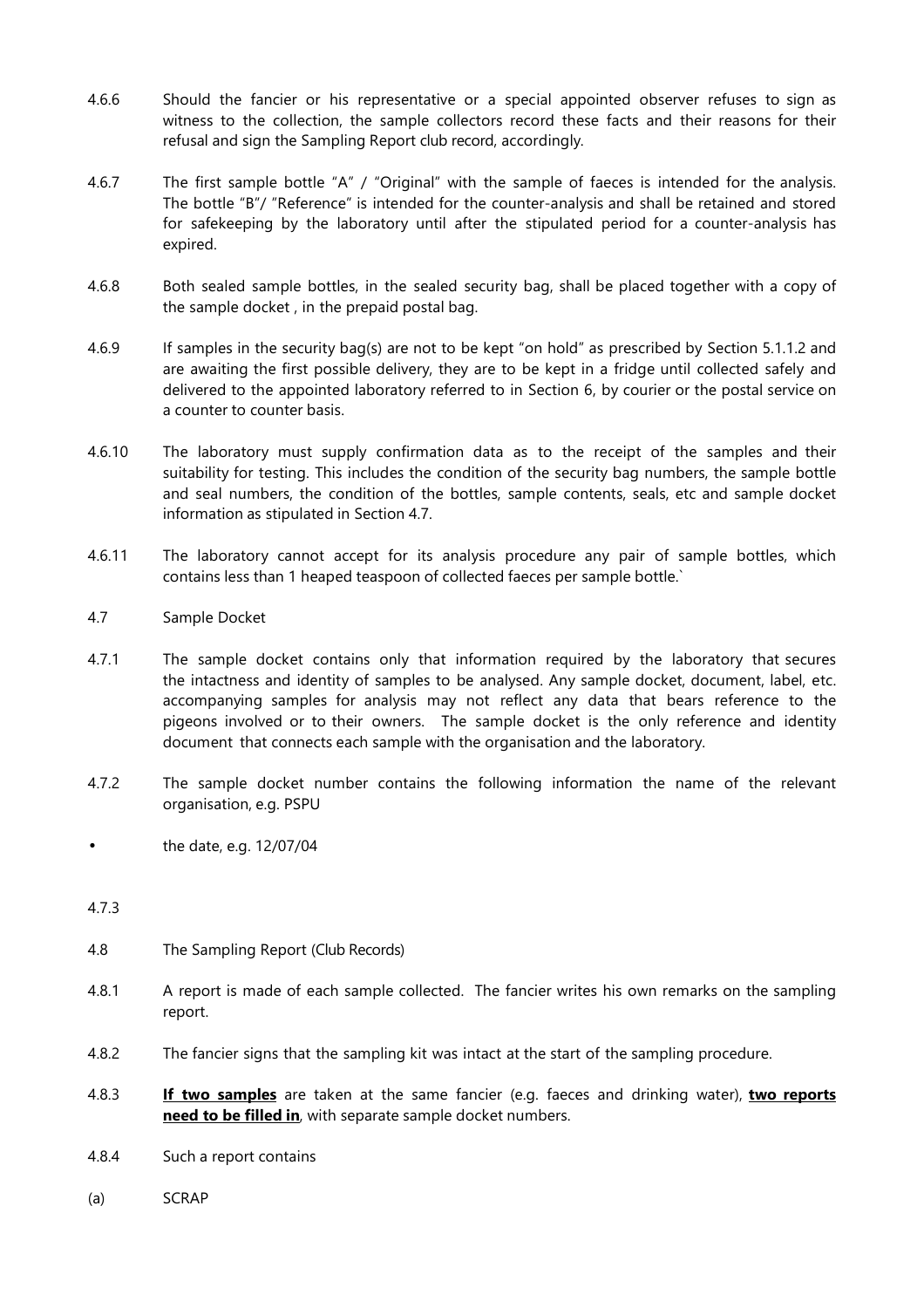(b) the name of the fancier being inspected (c) the date and place of sampling.

- (d) the identity of the sample collectors.
- (e) the remarks (deviation report) in writing and signature of the fancier present at the sampling procedure.
- (f) the remarks of the sample collectors and their signatures.
- (g) the numbers allocated on the security bags.
- (h) the ID and ring numbers of the pigeons investigated that were isolated. if applicable
- (i) the metal seal numbers used to seal the specimen bottles "A" and "B".
- (j) SCRAP
- (k) SCRAP
- (l) the basket number if a race pannier of pigeons are sampled.
- (m) a "Water" or "Faeces" sample, Pre -race, Post race or Random procedure.
- 4.8.5 The original for the organisation's Sampling Report file fax or scan of club Record must be sent to SANPO.
- 4.8.6 To ensure anonymity, the laboratory must not be sent a copy.
- Section 5 Sample Collection Procedures
- 5.1 Organisation
- 5.1.1 Pre-race Procedures

Before pigeons undertake an organised race, pre-race sampling can be undertaken on the race marking night, entry or basketing. It is recommended that sampling of faeces from all or selected fanciers' pigeon baskets, be undertaken, on selected basketing evenings when deemed necessary by the organisation and that the collected samples either be forwarded for analysis immediately or frozen and securely retained on hold in a fridge, for analysis on a future date.

Sampling at liberation is reckoned as pre-race sampling when selected race panniers are sampled immediately after liberation.

With pre-race sampling the fancier is informed about the instruction to be executed at the club and race entry premises. The fancier's basket is retained immediately as he leaves the basketing hall and sampling is undertaken in the manner described in Section 5.1.1.1.

Water from drinking troughs and storage tanks can also be taken at the clubs or at the liberation point when the pigeons are given water before liberation.

- 5.1.1.1 Basketing evenings When immediate testing is required
- 5.1.1.1.1 It is recommended that the fanciers' baskets in which the fancier brings his / her pigeons to the clubhouse to enter the race always be cleaned before they are brought to the clubhouse.
- 5.1.1.1.2 The order is issued by the organisation to which fanciers' baskets are to be sampled
- 5.1.1.1.3 The club and / or individual fancier are, informed before basketing commences.
- 5.1.1.1.4 The authorised sampling collectors will identify themselves, according to Section 4.3.
- 5.1.1.1.5 Sampling Collection Kits Instruments and equipment used for the collection of faecal samples required for detecting the presence of prohibited substances will be supplied by the organisation. The sampling kit and accessories must be kept clean and cautiously utilised to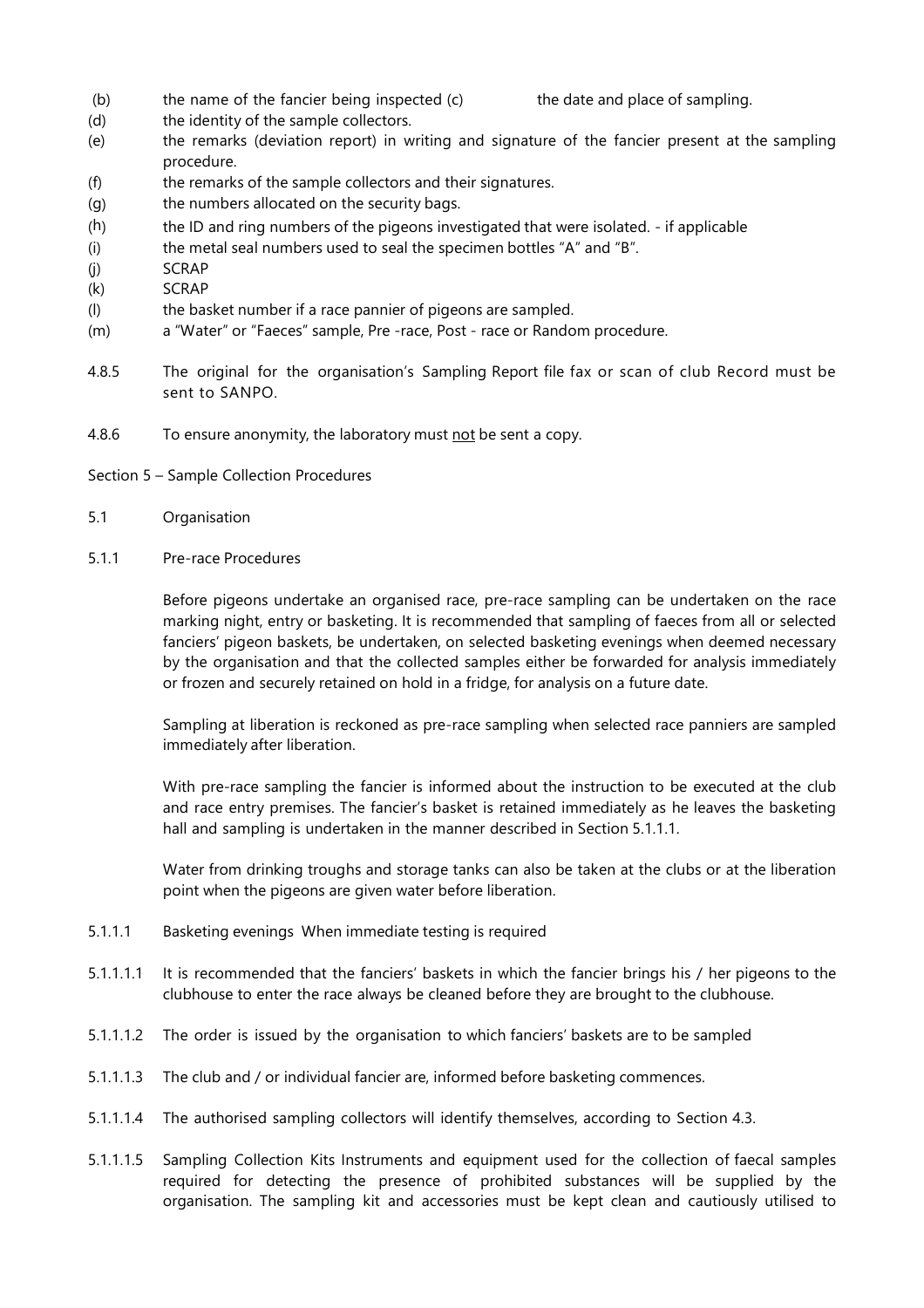ensure successful testing, the elimination of cross contamination and the integrity of the sample. The official kit and equipment will include two sealed sample bottles "A" / "Original" and "B" / "Reference", labels, wooden spatula, gloves, metal seals, sealing wire, sealable security bag and documentation which, must be prepared and completed during the sampling

- 5.1.1.1.6 The fancier once finished basketing his race entrants, exits the basketing hall to have his baskets intercepted and then witnesses the faeces sample collection procedure together with the collectors at a spot away from the normal club / organisation's activities. These baskets are immediately taken aside for sampling as the fancier leaves the basketing area. He signs for the intact receipt of the sampling kit at the start of the sampling procedure and opens the bag (Club Record). The seals and document numbers are recorded on the labels, dockets and Sampling report.
- 5.1.1.1.7 The Collectors put on gloves and open the sealed sample bottles by removing the metal seal caps.
- 5.1.1.1.8 The faeces of the pigeons is collected from the floor or bottom of these baskets.
- 5.1.1.1.9 A minimum collectable quantity of faeces is to be taken from the floor of the fancier's baskets using the wooden spatula. For practical purposes the equivalent of 1 heaped teaspoon minimum per sample bottle is collected.
- 5.1.1.1.10 Enough pigeon faecal droppings must be collected to more than one-quarter fill one of the sample bottles and it is mixed or stirred very well with the spatula to obtain conformity of the sample before the division into the two bottles is done.
- 5.1.1.1.11 Once the sample has been collected, mixed and halved, bottle "A" / "Original" and bottle "B" / "Reference" shall be sealed with metal, numbered seals and sealing wire and they are marked, and numbered according to the label requirements and the "Sampling Report" as per Club Record, in the presence of the fancier or his representative. Bottle "A" / "Original" is for the first analysis; bottle "B" / "Reference" for a possible counter-analysis.
- 5.1.1.1.12 The two bottles "A" / "Original" and "B" / "Reference" then have the excess sealing wire trimmed off and the recorded detail checked on the Sampling Report before being placed together with an ice bag into the tamperproof security bag, which is then also sealed so that any substitution, removal, tampering or addition of prohibited substances is eliminated or detectable.
- 5.1.1.1.13 The Sampling Report form CLUB RECORD is then checked again for completion and handed in to the organisation for registration and safekeeping.
- 5.1.1.1.14 Any remarks by the fancier is also recorded or any deviation from the procedure.
- 5.1.1.1.15 The sealed security bags must be placed in a fridge until they are forwarded to the designated laboratory. The security bags are each placed into the courier service's bag or pre-paid postal bag together with the sample docket(s).
- 5.1.1.1.16 The sealed bags are couriered, forwarded or transported to the designated and authorised laboratory as soon as possible at the following address

Attention The Secretary Laboratory The National Horseracing Authority of Southern Africa Turffontein Racecourse Turfclub Road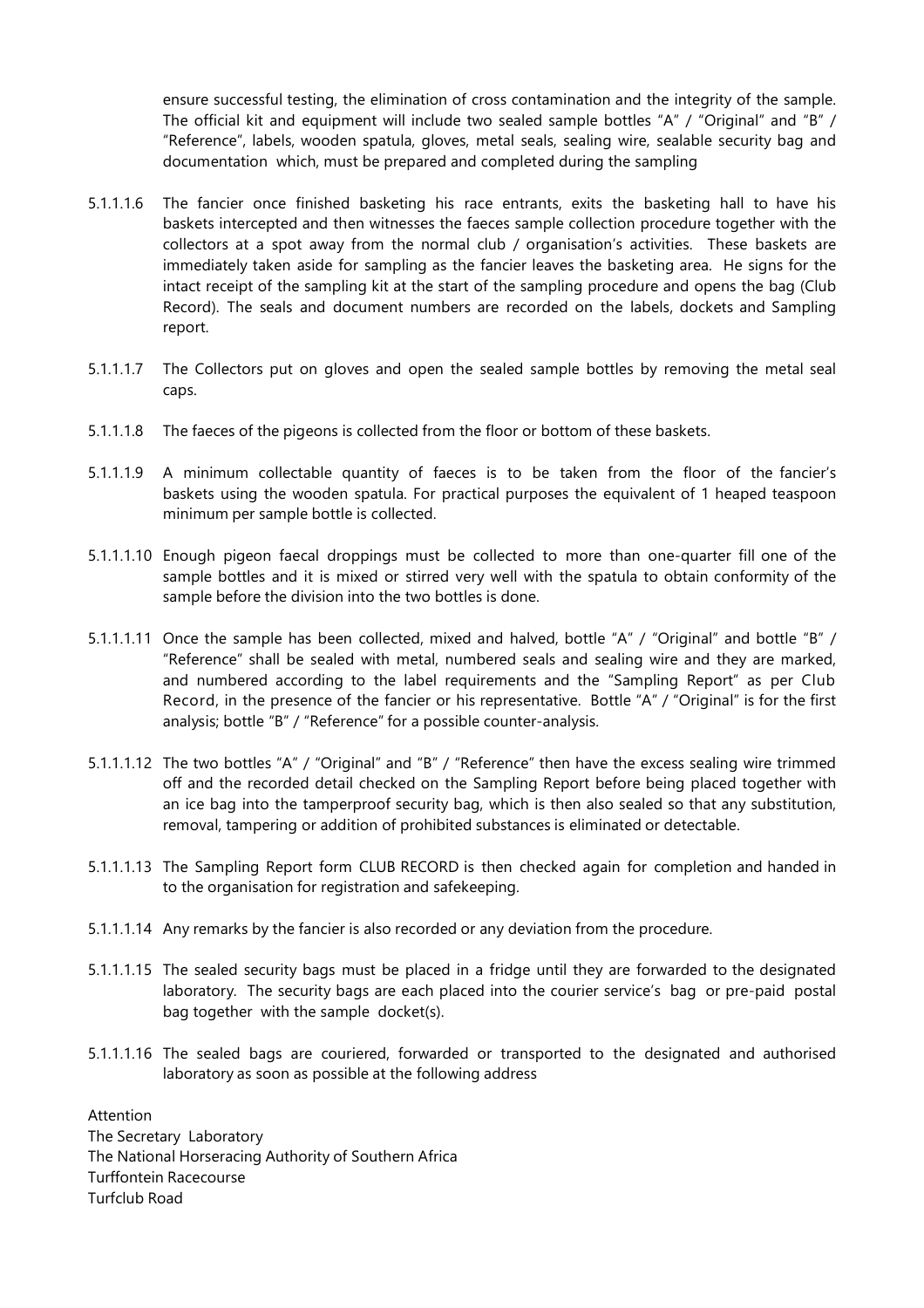P.O.Box 74439 TURFFONTEIN 2140 SOUTH AFRICA Contact Details Tel (011) 683-9283 (Ask for Lab Secretary) Fax (011) 683-3888 E-mail info@nhralaboratory.co.za

Banking Details Standard Bank - Account No. 000357537 Branch Code 000205 The National Horseracing Authority of SA Ref Pigeons

OR

FDA Laboratories 473 Alexander Street Brooklyn Pretoria 0181

Tel: (012) 346-8569 Fax: (086) 692-8145 www.fdalab.co.za

#### 5.1.1.1.17 SCRAP.

- 5.1.1.1.18 SCRAP.
- 5.1.1.1.19 New sampling kits will be used for each individual fancier's sample collection to avoid cross contamination and the co-operation of the fancier is required in opening the sampling kit bag and in observing the sampling procedure so as to eliminate any allegation of spiking.
- 5.1.1.1.20 A water sample collection may also be required if water is given to the pigeons in the race pannier troughs by the organisation. The same procedure as for the faecal collection is followed.
- 5.1.1.2 Basketing evenings when sampling collection is to be kept on hold for testing
- 5.1.1.2.1 The order is issued by the organisation as to which fanciers' baskets are to be sampled.
- 5.1.1.2.2 The sampling procedure as described in Section 5.1.1.1 is followed.
- 5.1.1.2.3 Samples will be kept in a secure environment in the Organisation's fridge pending testing later in the year, if required.
- 5.1.1.3 Directly after race liberation. Sampling of race panniers on transport vehicles. When immediate testing is required
- 5.1.1.3.1 The order is issued by the organisation as to which baskets are to be sampled immediately after liberation. Special observers are also appointed to witness the proceedings and will act as the appointed representatives for the club(s) and fanciers. They must comply with the manual.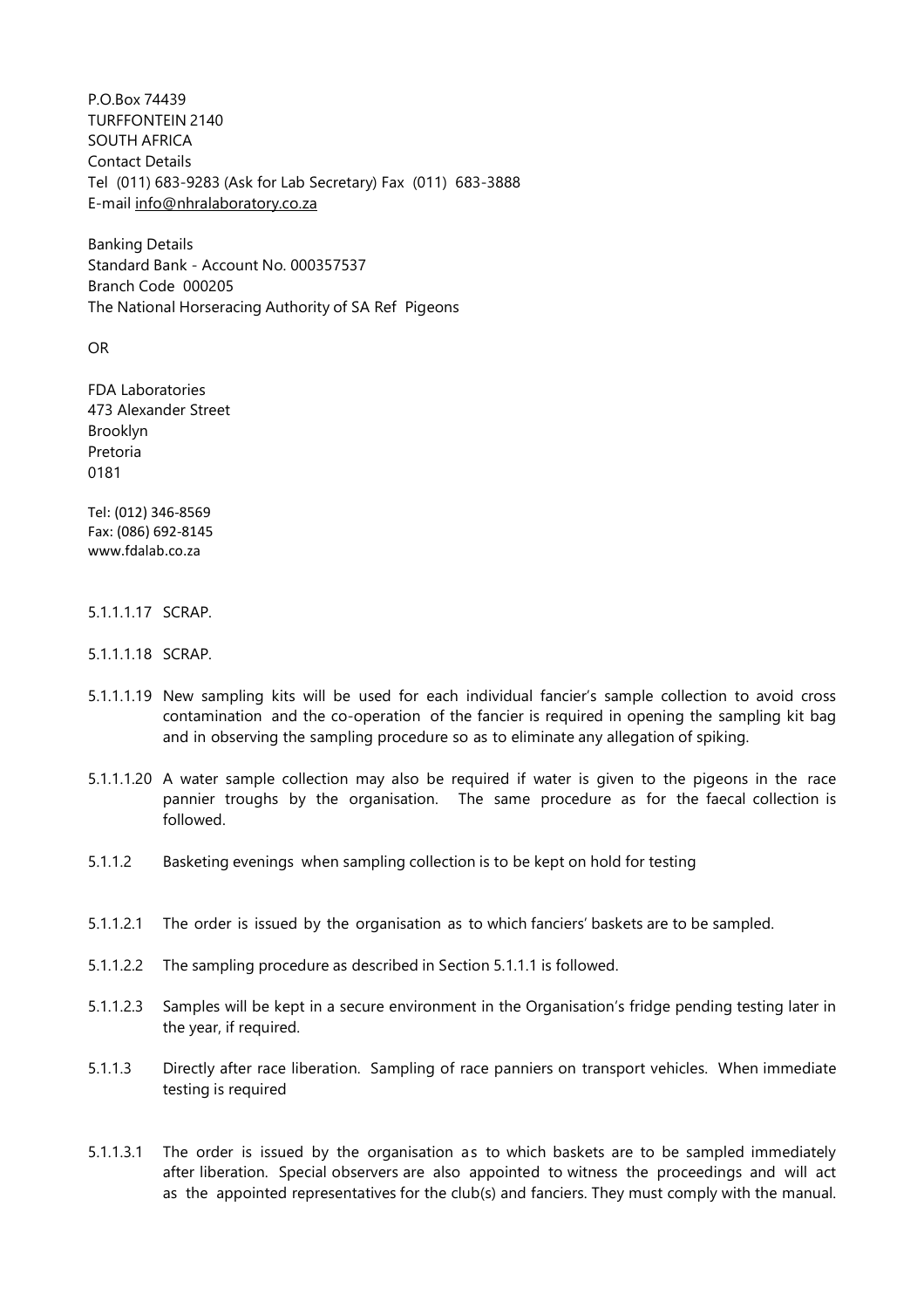In this case the organisation will inform the club of the sampling collection that was undertaken.

- 5.1.1.3.2 The authorised sampling collectors will identify themselves and the special observers, according to Section 4.3. In this case the organisation will inform the club of the sampling collection that was undertaken.
- 5.1.1.3.3 Sampling Collection kits Instruments and equipment used for the collection of faecal samples required for detecting the presence of prohibited substances will be supplied by the organisation. The sampling kit and accessories must be kept clean and cautiously utilised to ensure successful testing, the elimination of cross contamination and the integrity of the sample. The official kit and equipment will include two sealed sample bottles "A" / "Original" and "B" / "Reference" labels, wooden spatula, gloves, metal seals, sealing wire, sealable security bag and documentation which must be prepared and completed during the sampling
- 5.1.1.3.4 It is recommended that race baskets / panniers be regularly cleaned before they are brought to the clubhouse for basketing purposes.
- 5.1.1.3.5 The driver of the transport vehicle and his assistant will remove the numbered baskets / panniers according to the authorised order .
- 5.1.1.3.6 The driver of the transport vehicle, his assistant and the special observers witness the faeces collection procedure together with the collectors at a secure convenient area.
- 5.1.1.3.7 The co-operation of the driver of the transport vehicle, his assistant and special observers, is required in opening the sampling kits provided and observing the sampling procedure so as to eliminate any allegation of spiking. The driver signs for the intactness of the kit. The sampling procedure as described in Section 5.1.1.1 is followed.
- 5.1.2.2 Race lofts or groups of pigeons when immediate testing is required
- 5.1.2.2.1 The order is issued by the organisation as determined per ANNEXURE 3 as to which group of pigeons or lofts are to be sampled (Specific individual pigeons plus random choice of up to 20 more).
- 5.1.2.2.2 The sampling procedure as described in Section 5.1.1.1 is followed.
- 5.1.3 Random Procedures

# **The Member and affiliates federation, union or club is authorized to test any pigeons of club members at any level on the night of basketing only.**

#### 5.2 International One Loft Races

The purpose of sampling is to determine whether any racing pigeon is being given an advantage over the others in the loft due to the illegal administration of performance enhancing drugs or to prevent the administration of prohibited substances that have a detrimental effect on the pigeon.

The overseeing veterinarian may administer medication containing prohibited substances as listed to the **whole loft or flock** should it be necessary for the cure of a condition prevalent in the loft. In such flock treatment no one pigeon will benefit more than the next.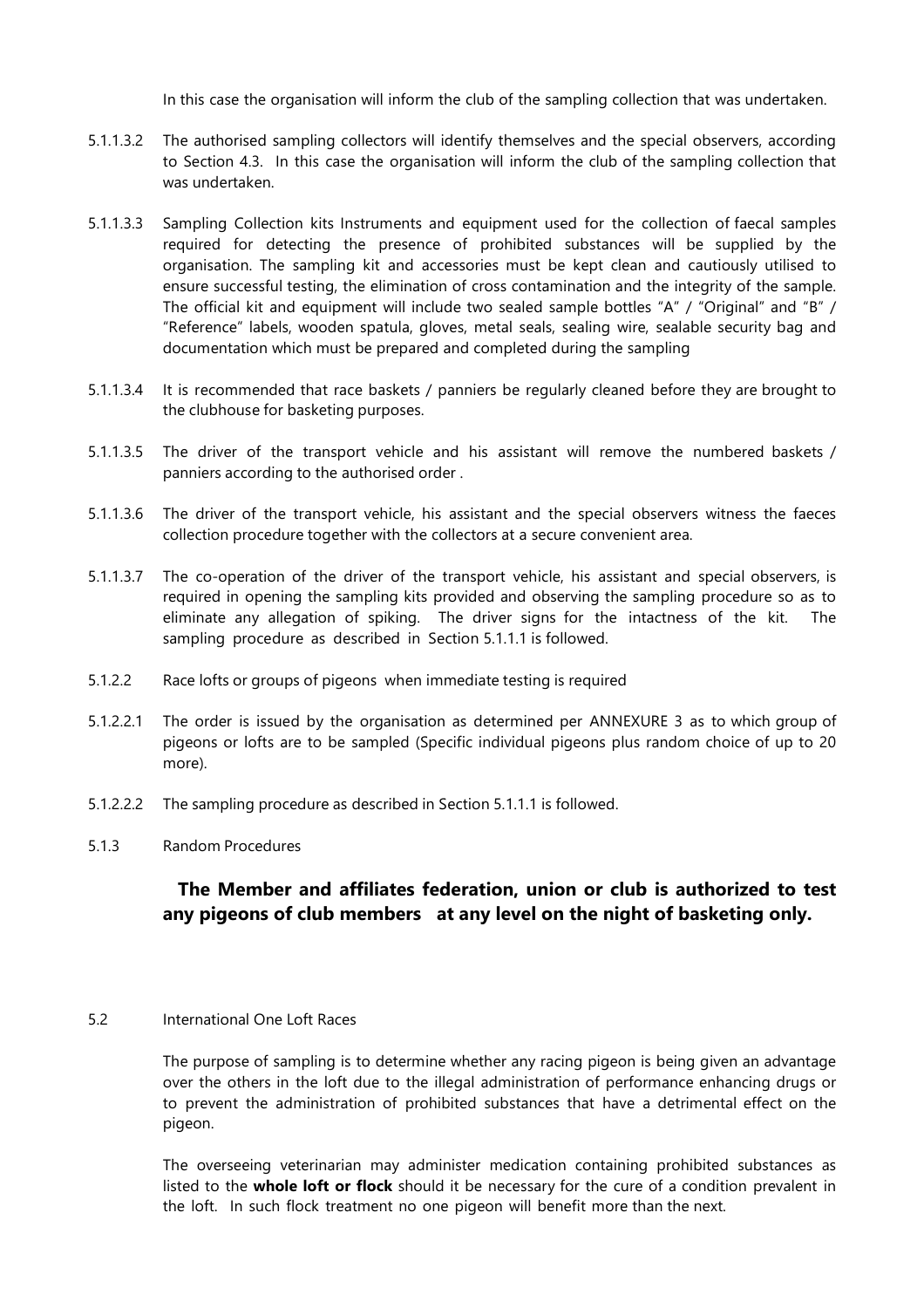When test results are available, the Laboratory will not only disclose the results to the organisation but will also supply a copy to SANPO.

Should a result be positive, the rules of that specific organisation will apply, and the race organisers should act accordingly.

5.2.1 Pre-race Procedure Basketing ( ANNEXURE 11) Pigeon baskets are sampled after basketing for race

International observers are to be appointed who will observe the procedures in addition to the National observers. It is the responsibility of the organisation that the Pre-race Procedure document described in this Section is distributed to all collectors and National and International observers and that the prescribed procedure is followed. All activities prescribed will take place in the presence of the collectors and observers who will also complete all the required documentation by the end of the procedure. At least 5 baskets will be sampled once pigeons are all removed to be race marked and loaded into the race panniers. The allocated sequential sample numbers must be acquired from a register set up in the style of Annexure 2.

5.2.1.1 Sampling kits are supplied by the organisers of the race and contain the following

Sealed, paired sample bottles with pre-assigned sample numbers. Gloves

Wooden spatulas

Metal seals and wires

1 Security bag for the sample bottles also known as bottle "A" / "Original" and one security bag for bottle "B" / "Reference" samples.

List of seal numbers supplied

Documentation to be completed

Pliers and scissors must also be available.

### 5.2.1.2 Sample collection

Prepare a Sample Collection Sheet and Sample Collection Declaration for every basket. Sample numbers are supplied for each sample.

- 5.2.1.3 Open the sealable security bag that contains the paired sample bottle "Original" and bottle "B" / "Reference" which must be labelled with the same number. Their individual metal seals must be broken just prior to their use.
- 5.2.1.4 Put on gloves and collect faeces from basket by means of the wooden spatula.
- 5.2.1.5 Ideally, the total amount of faeces collected for any particular basket must be enough to fill ¼ of the volume of one bottle (2 heaped teaspoons).
- 5.2.1.6 Mix the faeces well, using the wooden spatula.
- 5.2.1.7 Use new gloves and wooden spatulas for each sample per pigeon basket or faeces collection to prevent cross-contamination.
- 5.2.1.8 Halve the collected faeces sample and transfer each half (1 heaped teaspoon) to each of the paired bottles having the same number. This sample number is entered on the Sample Collection Sheet.
- 5.2.1.9 Seal the pair of bottles and cut off the excess wire with pliers. Record the seal number of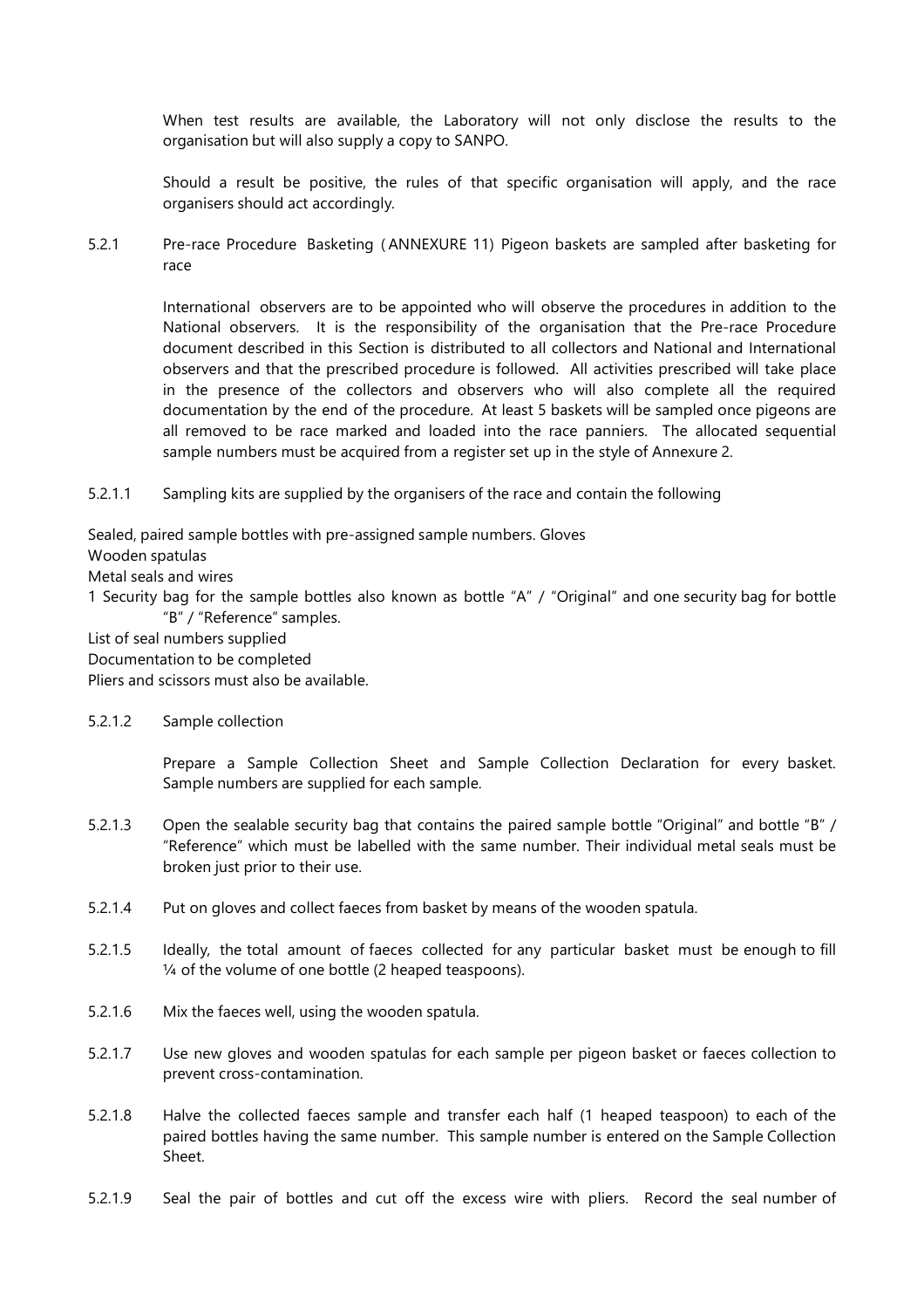the bottle "A" / "Original" and bottle "B" / "Reference" on the Sample Collection Sheet and Sample Collection Declaration.

- 5.2.1.10 Once the label on the bottles and the reference sample are completed place both the filled and labelled bottle "A" / "Original" and bottle "B" / "Reference" into the security bag, which is of plastic and tamperproof design, to be found in the kit supplied by the organisation. Record the bag number on the Collection Sheet and Declaration.
- 5.2.1.11 Check that Collection Sheet is completed in full. Complete the declaration form and hand it in to the race organisers. A declaration by the observers must also be undertaken.
- 5.2.1.12 Store and lock the sealed security bags in a freezer until delivery to the laboratory.
- 5.2.1.13 Task the courier or person delivering the security bags to sign for the delivery of the bags in the pigeon sample register at the Laboratory and that acknowledgement of receipt by the laboratory staff by e-mail, letter or facsimile is undertaken.
- 5.2.1.14 Following analysis at the laboratory the following is reported as reference for samples tested for prohibited drug presence
- The sample number
- The metal seal numbers for the bottle "A" / "Original" and bottle "B" / "Reference".
- The bag number for the security bag
- Negative / Positive (Copy to SANPO)
- 5.2.1.15 It is the Race Organisers' responsibility to confirm for each sample that the numbers recorded and reported by the Laboratory corresponds with the seal numbers on the bottles and that of the bag in which they were sealed. This information is contained in the retained Sample Collection Sheet and the register.
- 5.3 National One Loft and other One Loft Races

It is the responsibility of the organisation that the Pre-race and Post-race Procedures described in this Section is distributed as a document to all collectors and observers and that the prescribed procedure is followed. All activities prescribed will take place in the presence of the collectors and observers who will also complete all the required documentation at the end of the procedure. A National observer from SANPO will be appointed besides two further National observers who are nominated to observe the procedures. The organisers are responsible for the appointment of collectors and to task them and the observers with their duties and the written order and action plan to sample selected individual pigeons or groups or baskets of pigeons used for the final entry basketing of the main race events.

When test results are available, the Laboratory will not only disclose the results to the organisation but will also supply a copy to SANPO.

Should a result be positive, the rules of that specific organisation will apply and the race organisers should act accordingly.

5.3.1 Pre-race Procedure

The sampling procedure as described in Section 5.2.1 is followed.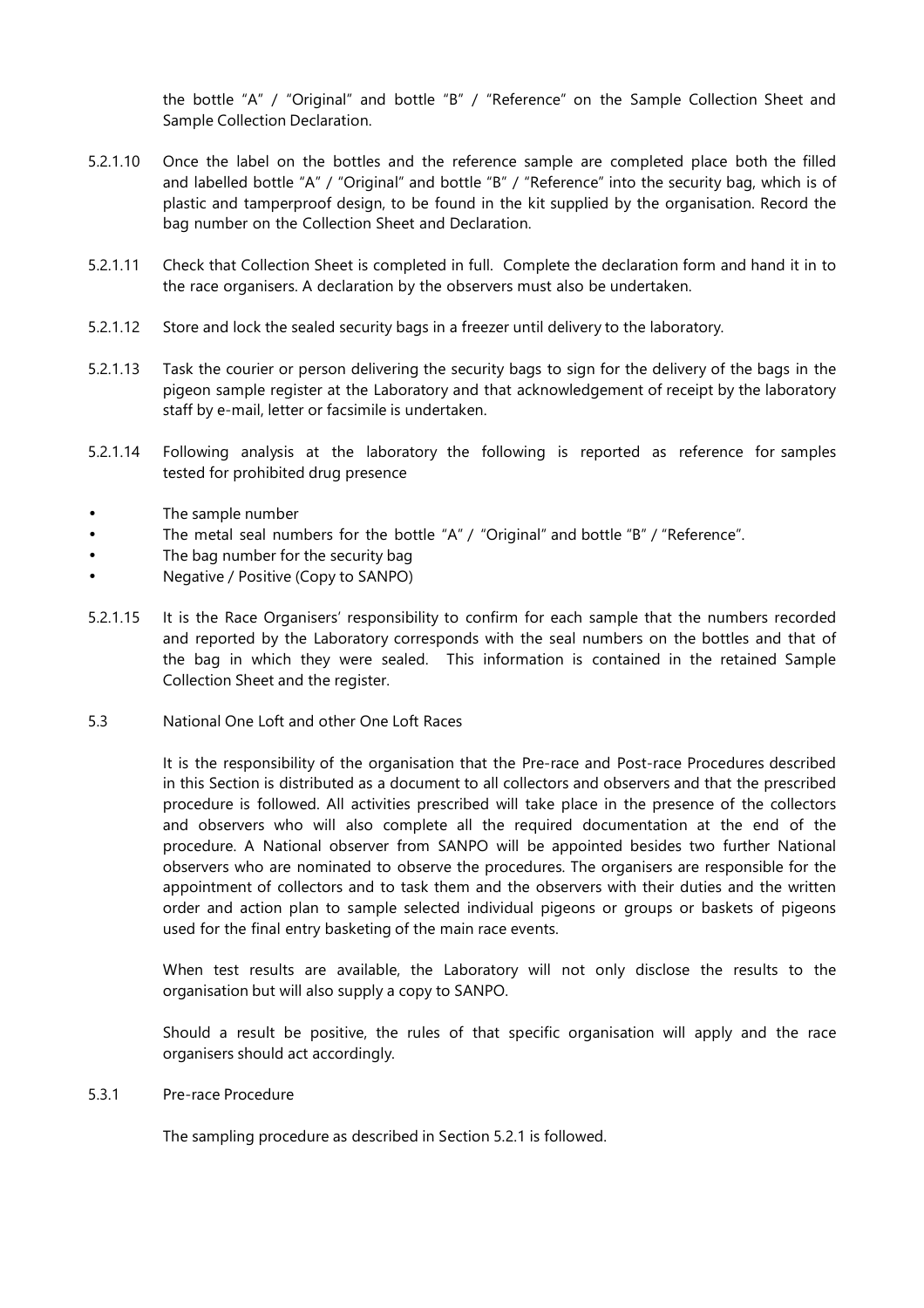Section 6 – Laboratory Services

- 6.1 Only the laboratory indicated and appointed by SANPO shall be considered for the analysis and the counter-analysis.
- 6.2 The cost for the relevant test shall be paid by the organisation directly to the laboratory before starting any analysis or counter-analysis.
- 6.3 The laboratory receives in each security bag
- The sample bottles
- The sample docket
- An ice pack
- The deposit slip
- 6.4 The laboratory will mention only to the Organisation the following data in their notification on the analysis (Certificate of analysis COA)
- 6.4.1 The date and time of receipt and comments on the intactness of the samples, bottle seals and bag seals.
- 6.4.2 The docket numbers of the samples received and the corresponding bottle seals and bag seal numbers.
- 6.4.3 Statement whether the sample(s) tested negative or positive for prohibited substances according to the Manual.
- 6.4.4 When a sample is positive the reporting will be similar, but there will be a separate certificate of analysis (COA) for each positive.
- 6.5 A **test report** of the Original sample analysis is available at pre-paid additional cost (which will be revised annually) to the organisation on request but requires a period of 2 weeks for the preparation of an appropriate report layout. The costs are to be carried by the fancier, which is to be paid when the request is made through the organisation that will forward the deposit slip to the laboratory. The organisation will be notified of receipt and any subsequent result.
- 6.6 The **counter-analysis report** is also available at pre-paid additional costs, which will be reviewed annually. The costs are to be carried by the fancier, which is to be paid when the request is made through the organisation that will forward the deposit slip and the Reference bottle and the respective seal number details to the laboratory. The organisation will be notified of receipt and any subsequent result.
- Section 7 Disclosure of Test Results and Consequential Procedures
- 7.1 The results of the laboratory analysis shall be furnished confidentially from SANPO to the org.
- 7.1.1 The Executive of the Organisation shall notify the fancier as to the result within 5 working days in writing after receiving a letter of notification by the laboratory (Section 6.4).
- 7.1.2 A complete prepared test report will be available at additional costs (Section 6.5).
- 7.2 Disclosure of a Negative Result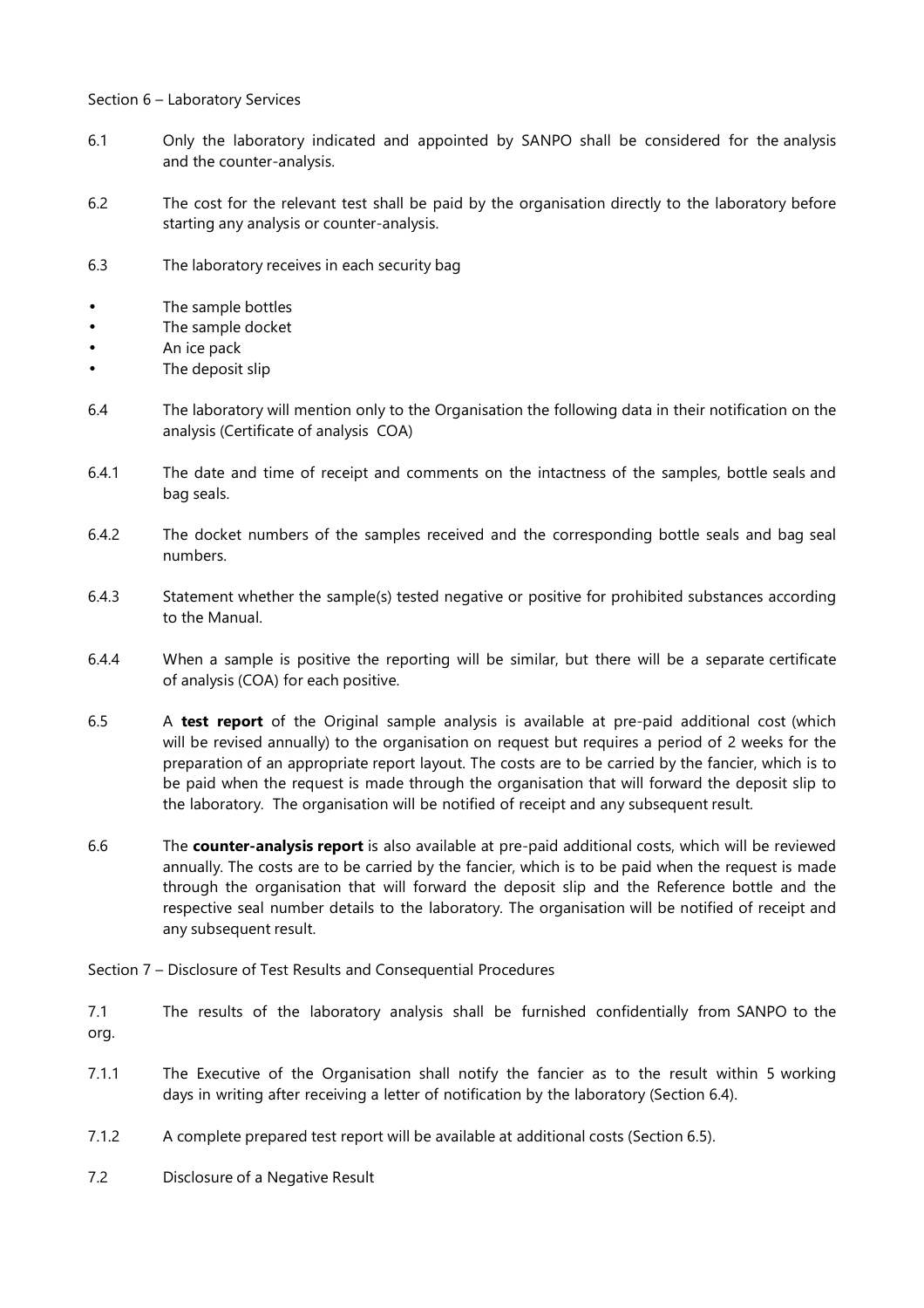- 7.2.1 The Executive of the organisation (or his duly appointed representative) within 5 working days after having been notified of the results by the laboratory.
- 7.2.2 In cases where the analysis is negative, the fancier/organisation cannot claim any compensation whatsoever from the organisation or anyone else whomsoever.
- 7.3 Disclosure of a Positive Result
- 7.3.1 The Executive of the organisation within 5 working days after having been notified of the results by the laboratory, delivers to the fancier a copy of the laboratory notification.
- 7.3.2 These measures and restrictions are considered as a temporary banning. Every organisation can arrange to withhold – and keep in trust – the prizes or winnings of fanciers whose pigeons are being investigated for prohibited substances until the results of the counter-analysis and/or outcome of the disciplinary hearing are concluded.
- 7.3.3 The fancier is afforded the option of a counter-analysis of sample "B" / "Reference" from the sample collection to which he may respond or not. The fancier is sent an acknowledgement of receipt if he chooses a counter-analysis.
- 7.3.4 See Constitution: 2.3.2

"A reasonable time is deemed to be that the  $1<sup>st</sup>$  hearing will take place no later than 90 days after, in the case of Positive Dope Testing, and within 21 days after receiving a report or need to discipline Non-Compliant behavior. Either incident referred to above to be concluded no later than 6 months after the infringement.

The member will continue to be allowed to fly until the outcome of the hearing/appeal, at which time the relevant punitive sanctions will be applicable. (From date of the offence/infringement).

This is on the premise that South African Law is based on the principal that someone is innocent until proven guilty. Should the timelines not be achieved the parties can apply to SANPO for condonation.

SANPO have the right except or reject the request.

Note: In case of a positive test, all pigeons basketed by the fancier will be disqualified for that specific race. (Team of pigeons)"

- 7.3.4 Should a positive result be obtained from sampling a pre-race racing pannier, as described in Section 5.1.1.3, no immediate individual action against any fancier is taken, but instruction can be given by the organisation to the club whose fanciers had pigeons transported in that pannier for the race, to be tested as soon as possible at any future time.
- 7.4 Procedures in the case of a Counter-Analysis (ANNEXURE 8)
- 7.4.1 In case of a **positive result** (presence of prohibited substances verified), **the fancier concerned only**, is informed by the organisation and is afforded the option of a counter-analysis.
- 7.4.2 The request by the fancier for a counter-analysis has to be directed in writing to the headquarters of the organisation, not later than 5 working days after notification.
- 7.4.3 The organisation informs the National Horseracing Authority of Southern Africa, where sample "B" / "Reference" is held that a counter-analysis has been requested.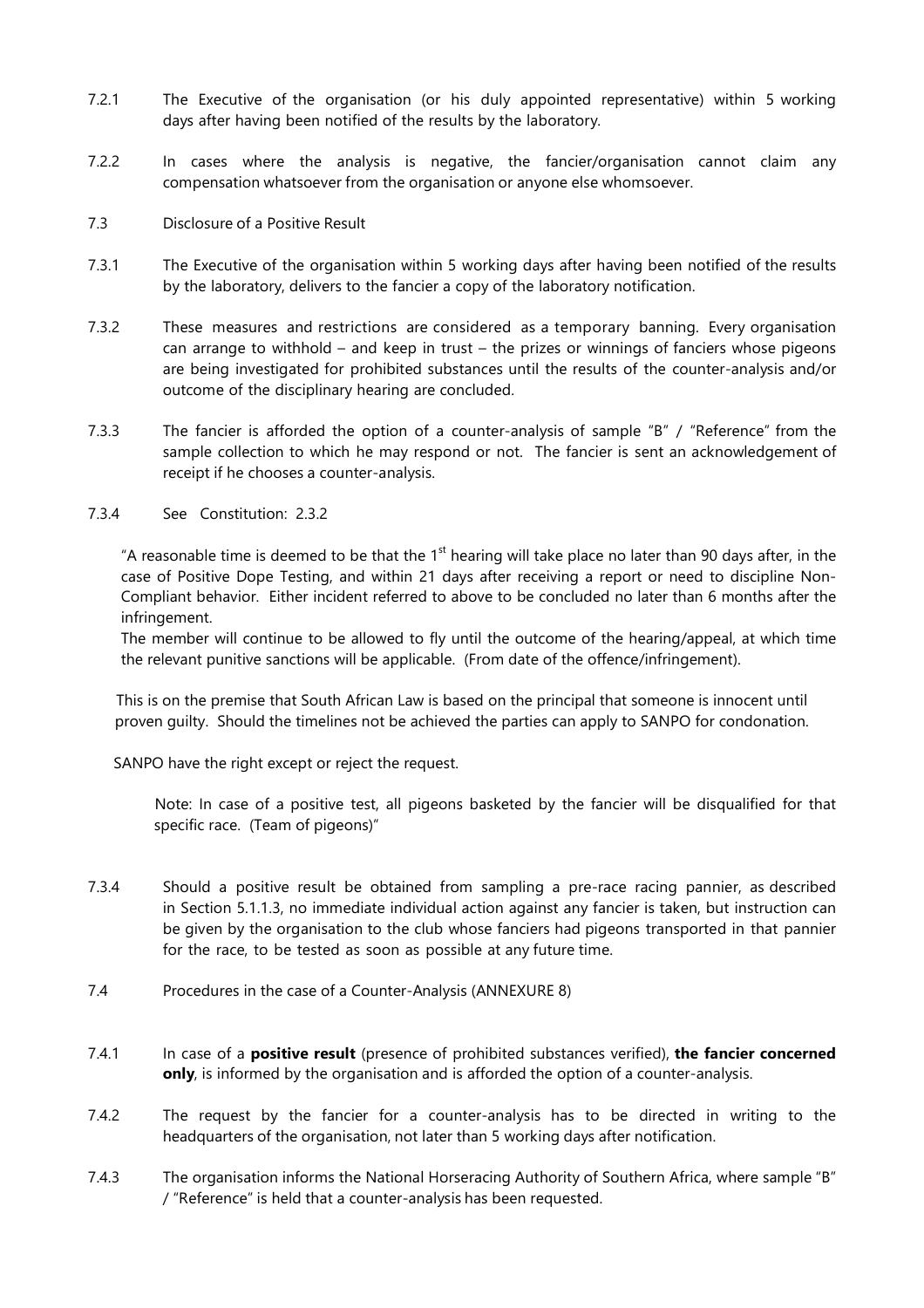- 7.4.4 The counter-analysis has to be done in the laboratory allocated for such tests, namely the National Horseracing Authority of Southern Africa.
- 7.4.5 The fancier, or his duly authorised representative that was present at the sample collection must confirm that the sample docket, signature and seal numbers on the sample bottle and security bag numbers correspond with those he / she signed for in the Sampling Report (Club Record) with that indicated on the laboratory receipt forwarded to the organisation.
- 7.4.6 The applicant shall pay the amount for the counter-analysis within the same period, directly into the account of the organisation that will in turn deposit the amount into the account of the laboratory and forward the deposit slip together with the details of the Reference sample.
- 7.4.7 The laboratory informs the organisation of the results of the counter-analysis. A copy thereof shall be furnished to the national headquarters of SANPO and the relevant organisation, which shall, in the case of a positive counter-analysis apply the measures as prescribed in Section 8.

#### 7.4.8 See Annexure C 2.3.2

A reasonable time is deemed to be that the  $1<sup>st</sup>$  hearing will take place no later than 90 days after, in the case of Positive Dope Testing, and within 21 days after receiving a report or need to discipline Non-Compliant behavior. Either incident referred to above to be concluded no later than 6 months after the infringement. The member will continue to be allowed to fly until the outcome of the hearing/appeal, at which time the relevant punitive sanctions will be applicable. (From date of the offence/infringement).

This is on the premise that South African Law is based on the principal that someone is innocent until proven guilty. Should the timelines not be achieved the parties can apply to SANPO for condonation. SANPO have the right except or reject the request.

Note: In case of a positive test, all pigeons basketed by the fancier will be disqualified for that specific race. (Team of pigeons)

- 7.4.9 If the fancier or his representative has not applied for a counter-analysis within this period, the result of the first analysis shall be regarded as definitive.
- Section 8 Disciplinary Hearings, Costs and Penalties
- 8.1 Disciplinary Hearing Committee
- 8.1.1 Organisations will handle their disciplinary hearings according to their own structures, procedures, rules and regulations as defined by their own constitutions. Where these procedures are lacking or do not exist, the proposed structure and procedures of the SANPO constitution may be followed. Fanciers whose pigeons are tested positive for the use of prohibited substances or those who violated the Regulations and Procedures contained in this Manual shall be summoned (ANNEXURE 10) to appear before the relevant Disciplinary Committee of the organisation, to present their means of defence.
- 8.1.2 The committee may hear, according to this Manual, the following contraventions and exercise the following powers
- 8.1.2.1 See Annexure C (2.3.2)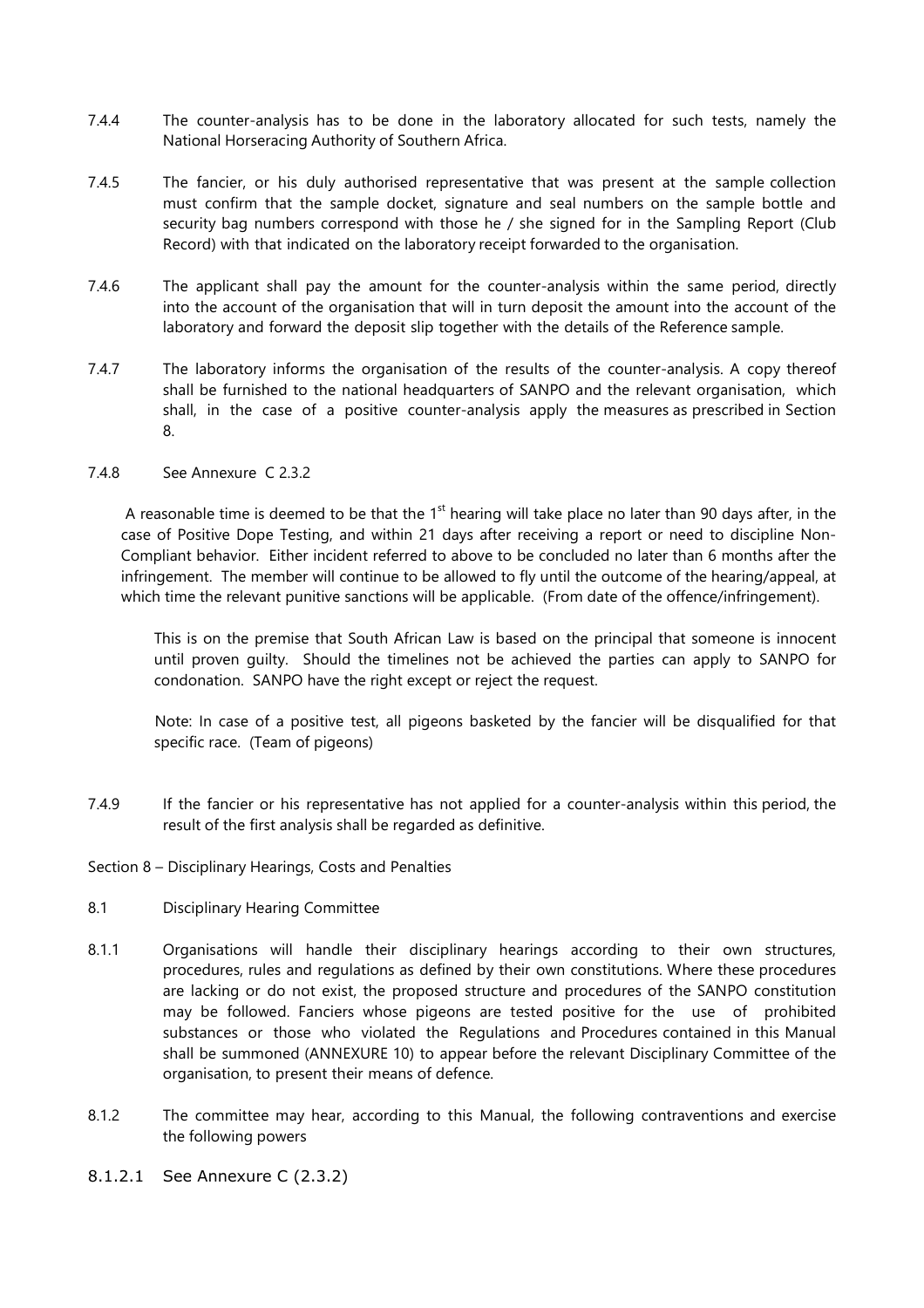A reasonable time is deemed to be that the  $1<sup>st</sup>$  hearing will take place no later than 90 days after, in the case of Positive Dope Testing, and within 21 days after receiving a report or need to discipline Non-Compliant behavior. Either incident referred to above to be concluded no later than 6 months after the infringement. The member will continue to be allowed to fly until the outcome of the hearing/appeal, at which time the relevant punitive sanctions will be applicable. (From date of the offence/infringement).

This is on the premise that South African Law is based on the principal that someone is innocent until proven guilty. Should the timelines not be achieved the parties can apply to SANPO for condonation. SANPO have the right except or reject the request.

Note: In case of a positive test, all pigeons basketed by the fancier will be disqualified for that specific race. (Team of pigeons)

- 8.1.2.2 Positive analysis result(s) for the use of prohibited substances.
- 8.1.2.3 Hearing a fancier's defence argument in a positive analysis result or a violation of the regulations.
- 8.1.2.4 The refusal to co-operate or to adhere to the Regulations and/or Procedures contained in the Manual for the Regulations and Procedures of and the improper use of prohibited substances.
- 8.1.2.5 The obstruction of the procedures to undertake an analysis by preventing collectors to undertake their sampling assignment instructed by the organisation.
- 8.1.2.6 Cases where fanciers, according to the contents of the Manual, have exposed themselves to active or passive complicity of any kind.
- 8.1.2.7 To judge the contraventions and hand down penalties and suspensions in terms of Section 8.2.
- 8.1.2.8 Review the re-instatement of fanciers who have paid their penalties and/or served their suspension period. This also includes re-instatement of fanciers who have a counter-analysis result test negative.
- 8.1.2.9 Issue clearance certificates.
- 8.1.2.10 The Disciplinary Committee shall serve, as soon as possible after having heard the fancier concerned its considered decision to the fancier according to the penalties determined in Section 8.2.
- 8.2 Costs and Penalties
- When a definite positive result of an analysis is returned or when judged guilty of an offence or violation of these regulations, the Disciplinary Committee will impose restrictions and penalties
- 8.2.1 See Annaxure C (2.3.2)

A reasonable time is deemed to be that the  $1<sup>st</sup>$  hearing will take place no later than 90 days after, in the case of Positive Dope Testing, and within 21 days after receiving a report or need to discipline Non-Compliant behavior. Either incident referred to above to be concluded no later than 6 months after the infringement. The member will continue to be allowed to fly until the outcome of the hearing/appeal, at which time the relevant punitive sanctions will be applicable. (From date of the offence/infringement).

This is on the premise that South African Law is based on the principal that someone is innocent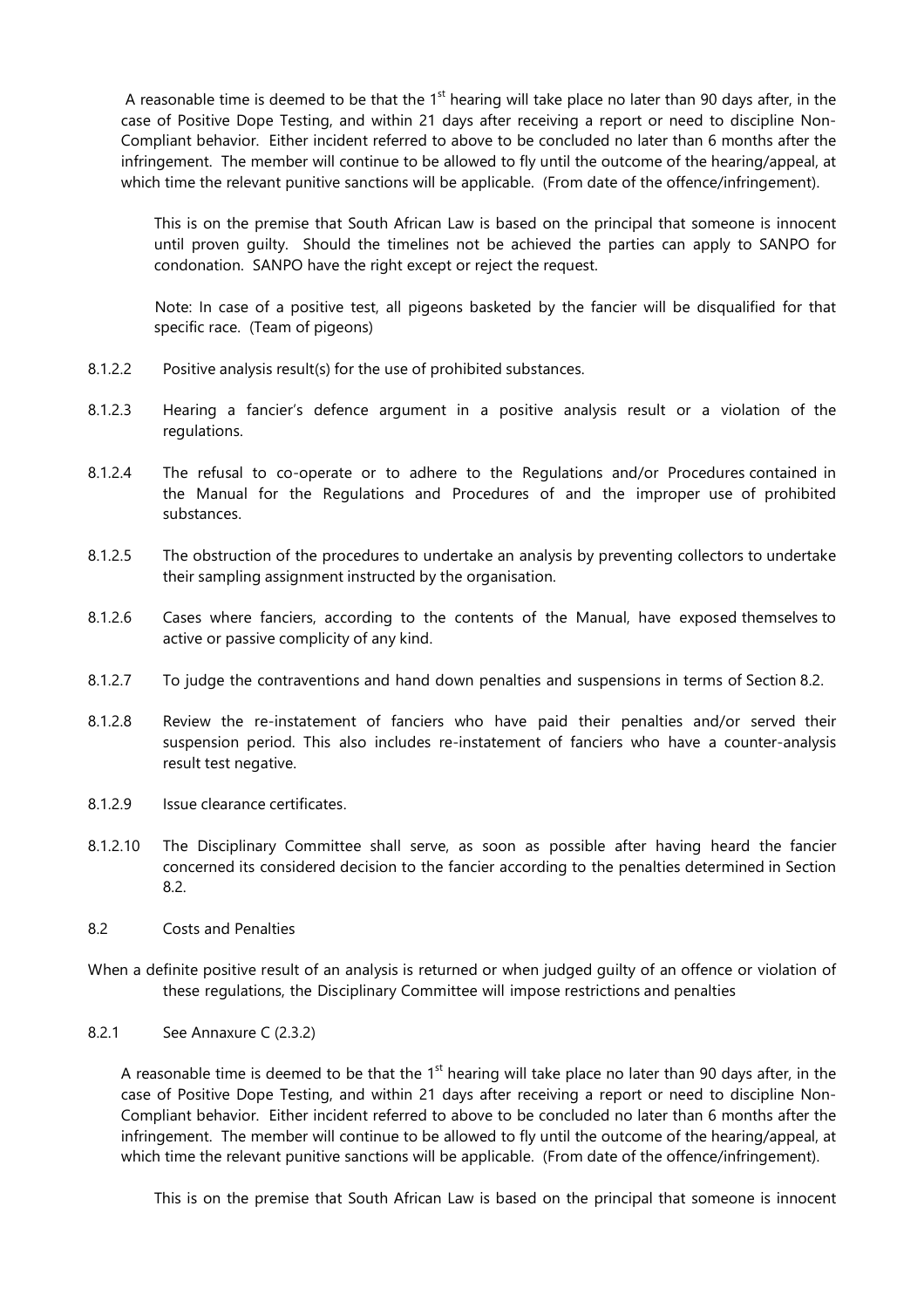until proven guilty. Should the timelines not be achieved the parties can apply to SANPO for condonation. SANPO have the right except or reject the request.

Note: In case of a positive test, all pigeons basketed by the fancier will be disqualified for that specific race. (Team of pigeons)

- 8.2.2 In the case of a definite positive result all expenses including the cost of the first analysis and the counter-analysis shall be for the account of the transgressor.
- 8.2.3 The Disciplinary Committee of the organisation will levy charges and penalties in cases where no co-operation was given in the sample collection or for the use of prohibited substances as determined in Section 1 of the Manual as follows

A reasonable time is deemed to be that the  $1<sup>st</sup>$  hearing will take place no later than 90 days after, in the case of Positive Dope Testing, and within 21 days after receiving a report or need to discipline Non-Compliant behaviour. Either incident referred to above to be concluded no later than 6 months after the infringement. The member will continue to be allowed to fly until the outcome of the hearing, at which time the sanctions will be applicable. (Date of the offence/infringement).

This is on the premise that South African Law is based on the principal that someone is innocent until proven guilty. Should the timelines not be achieved the parties can apply to SANPO for condonation. SANPO have the right except or reject the request.

- 8.2.3.1 **1** 1<sup>st</sup> Offence: Minimum punitive sanction a warning (fancier) with immediate disqualification of the team (pigeons) for the specific race.
- 8.2.3.2 **2** 2<sup>nd</sup> Offence: Minimum punitive sanction 185 days suspension i.e. one active season. (Banned to fly any pigeons from the same stand or plot – different names)
- 8.2.3.3 **3 rd Offence**: Life-time ban.
- 8.2.4 Suspension shall in no way be conditional. The penalty of suspension cannot be terminated until such sentence has been executed in total, and that includes payment of all costs.
- 8.2.5 All disputes regarding a sentence have to be referred to the Disciplinary Committee of SANPO.
- 8.2.6 SANPO is forwarded a report regarding the transgressions, costs and penalties determined by the organisation.
- Section 9 The Right to Appeal

The right to appeal is restricted to SANPO only, who according to their rules and regulations will handle the appeal.

#### Section 10 – Re-instatement

After serving the suspension period imposed by the organisation clearance is given by the Organisation to the fancier that he/she may participate once more in the sport.

#### Section 11 – Indemnification of SANPO

All organisations and their members hereby indemnify SANPO as body of appeal against all and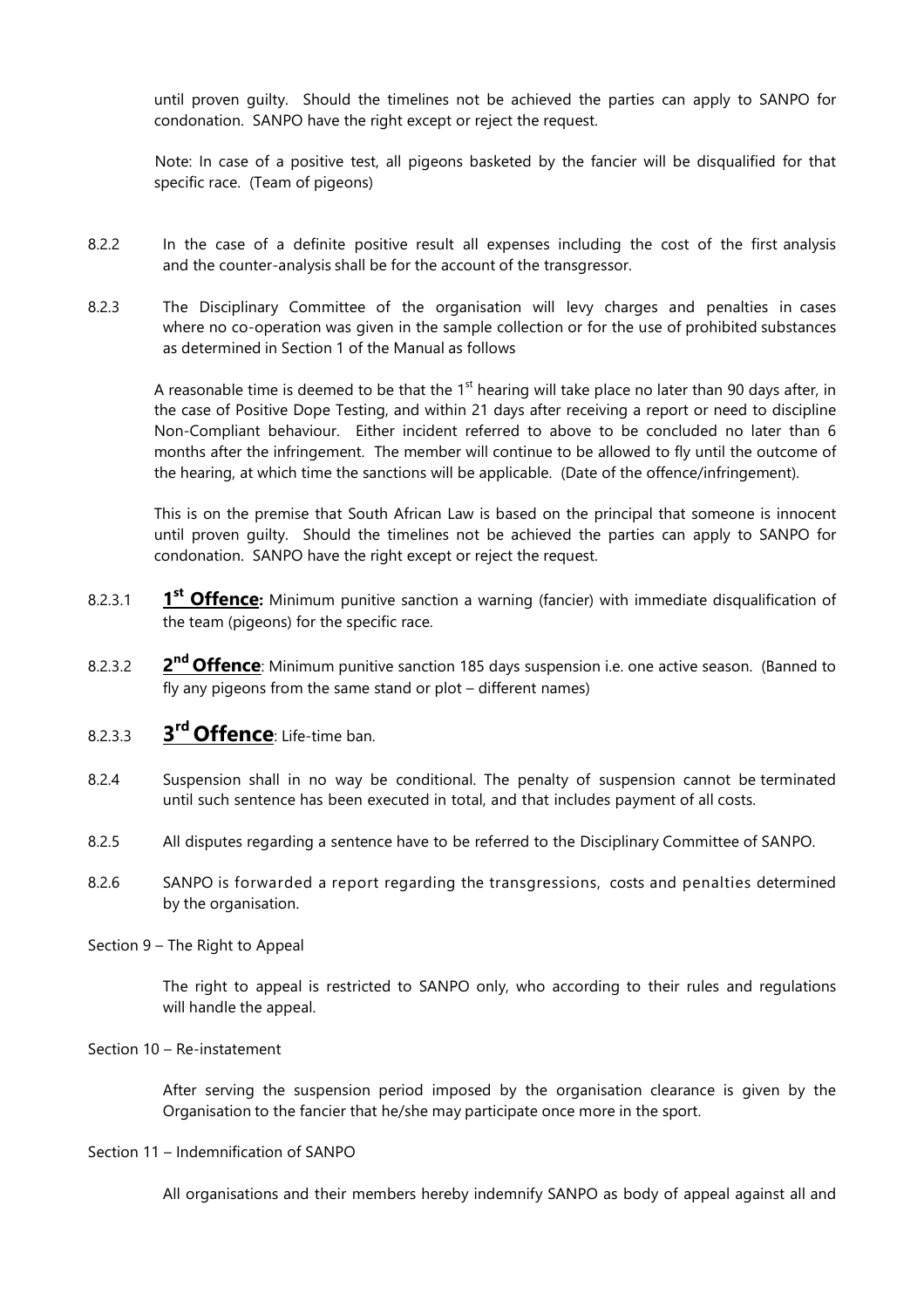any form of prosecution, or the institution of legal actions or any joining as a party to any legal actions and accept the regulations and procedures set out in the manual and approved by SASCOC as reasonable and fair for the combating of prohibited substances in racing pigeons in South Africa.

Section 12 – The Specialist & Technical Committee

- 12.1 SANPO will in its discretion, appoint a Specialist and Technical Committee consisting of experts specialising in subjects relating to matters covered in the Manual.
- 12.2 This committee will meet at most twice in any given year under the chairmanship of SANPO and will, amongst other things and without limiting the generality thereof, help to solve problems, deal with specific enquiries, make suggestions and deal with matters relevant to their particular field of expertise.
- 12.3 An approved remuneration package will be negotiated with committee members before their final appointment.

#### Appendix 13

| А.                   |                                                                                                                                                                                                                                                                 |
|----------------------|-----------------------------------------------------------------------------------------------------------------------------------------------------------------------------------------------------------------------------------------------------------------|
| Acebutolol           | Sectral Capsules, Injection & Tablets                                                                                                                                                                                                                           |
| Acetylsalicylic acid | Analgen Tablets, Emzaclear Acne<br>Lotion                                                                                                                                                                                                                       |
| Acid salicylate      | Pyralvex Liquid                                                                                                                                                                                                                                                 |
| Adrenaline           | Adrenaline Tartrate-Fresenius<br>Injection, Lignospan special Injection,<br>Macaine Injection with adrenaline,<br>Micro Adrenaline Injection,<br>Scandonest Injection with adrenaline,<br>Xylotox E 80A Injection Solution                                      |
| Aescin               | Essaven Gel, Reparil Gel                                                                                                                                                                                                                                        |
| Alfentanil           | Rapifan Injection                                                                                                                                                                                                                                               |
| Ambuphylline         | Nethaprin Dospan Tablets & Expectorant Syrup                                                                                                                                                                                                                    |
| Amethocaine          | Amethocaine Cream, Anethaine<br>Cream,<br>Minims Amethocaine Hydrochloride<br>Solution                                                                                                                                                                          |
| Aminophylline        | Aminophyllin IM & IV Injection &<br>Aminophyllin Suppositories,<br>Aminophyllin IV-Fresenius Injection,<br>Aspen Theophyllin IM & IV Injection,<br>Diphenamill Syrup, Lotussin<br>Expectorant, Phyllocontin SR<br>Tablets, Sebax Aminophylline IV<br>Injection. |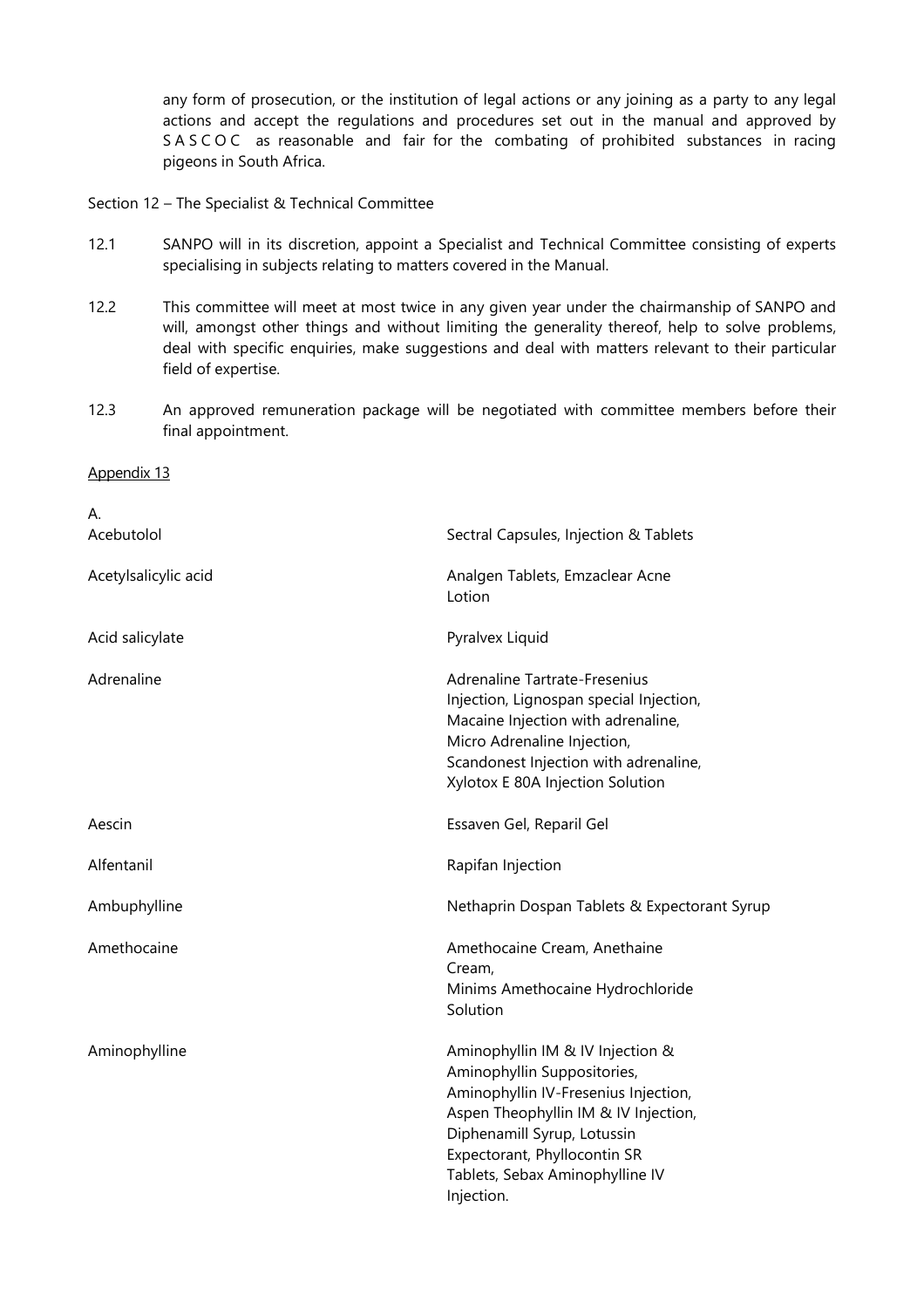| Apomorphine                       | Uprima Sublingual Tablets                                                                                                                                                                                                                                                                                                                                                                                                                                                                              |
|-----------------------------------|--------------------------------------------------------------------------------------------------------------------------------------------------------------------------------------------------------------------------------------------------------------------------------------------------------------------------------------------------------------------------------------------------------------------------------------------------------------------------------------------------------|
| Aspirin                           | Asasantin Capsules, Bayer Aspirin<br>Cardio 100 Tablet, Bayer Aspirin<br>Plus C Effervescent Tablets, Bayer<br>Aspirin Tablets, BeTabs Aspirin<br>Tablets, CodisTablets, Corenza<br>C Effervescent Tablets, Coryx<br>Effervescent Tablets, Disprin CV 100 Tablets,<br>Disprin Tablets, Doloxene Co-65<br>Capsules, Dristan Tablets, Ecotrin Tablets,<br>KPP Powders, Lo-Aspirin Tablets, Myoprin<br>EfferVescent Tablets, Paincod Tablets,<br>Robaxisal Tablets, Tenston Tablets,<br>Veganin 3 Tablets |
| Atenolol                          | Adco-Atenolol Tablets, Adco-Loten<br>Tablets, Hexa-Blok Tablets, Norton-<br>Atenolol Tablets, Rolab-Atenolol<br>Tablets, Rolab-tenolol/Chlorthalidone<br>Tablets, Ten-Bloka Tablets, Tenchlor<br>Tablets, Tenoretic Tablets, Tenormin<br><b>Tablets</b>                                                                                                                                                                                                                                                |
| В.<br>Beclomethasone dipropionate | Beclate Cream, Inhaler & Aqueous<br>Nasal Spray, Becloforte Inhaler,<br>Becodisks Disks, Beconase Aqueous<br>Nasal Spray, Becotide Inhaler &<br>Rotacapsules, Clenil Aq Nasal Spray,<br>Cycloson Cyclocaps, Qvar Inhaler &<br>Autohaler, Rolab-Beclomethasone<br>Dipropionate Aerosol Inhaler,<br>Aqueous Nasal Spray & Nasal<br>Inhaler, Ventnaze Aqueous Nasal<br>Spray, Viarox Aqueous Nasal Spray &<br>Inhaler                                                                                     |
| Benzocaine                        | AAA Throat Spray Atomiser,<br>Aminophyllin Suppositories, Aurasept<br>Ear Drops, Aurone Forte Drops,<br>Benzet Lozenges, Calasthetic<br>Cream, Cepacaine Lozenges,<br>Cepacol Discs, Covancaine Drops,<br>Covotop Drops, Histamed Lotion,<br>Medi-Kain Lozenges, Medi-Keel A<br>Lozerges & Throat Gargle, Orochlor<br>Solution & Spray, Otised Ear Drops,<br>Oto-Phen Forte Drops, Trochain<br>Lozenges, Viodor Cream                                                                                  |
| Beta-Estradiol                    | <b>Evorel Patch</b>                                                                                                                                                                                                                                                                                                                                                                                                                                                                                    |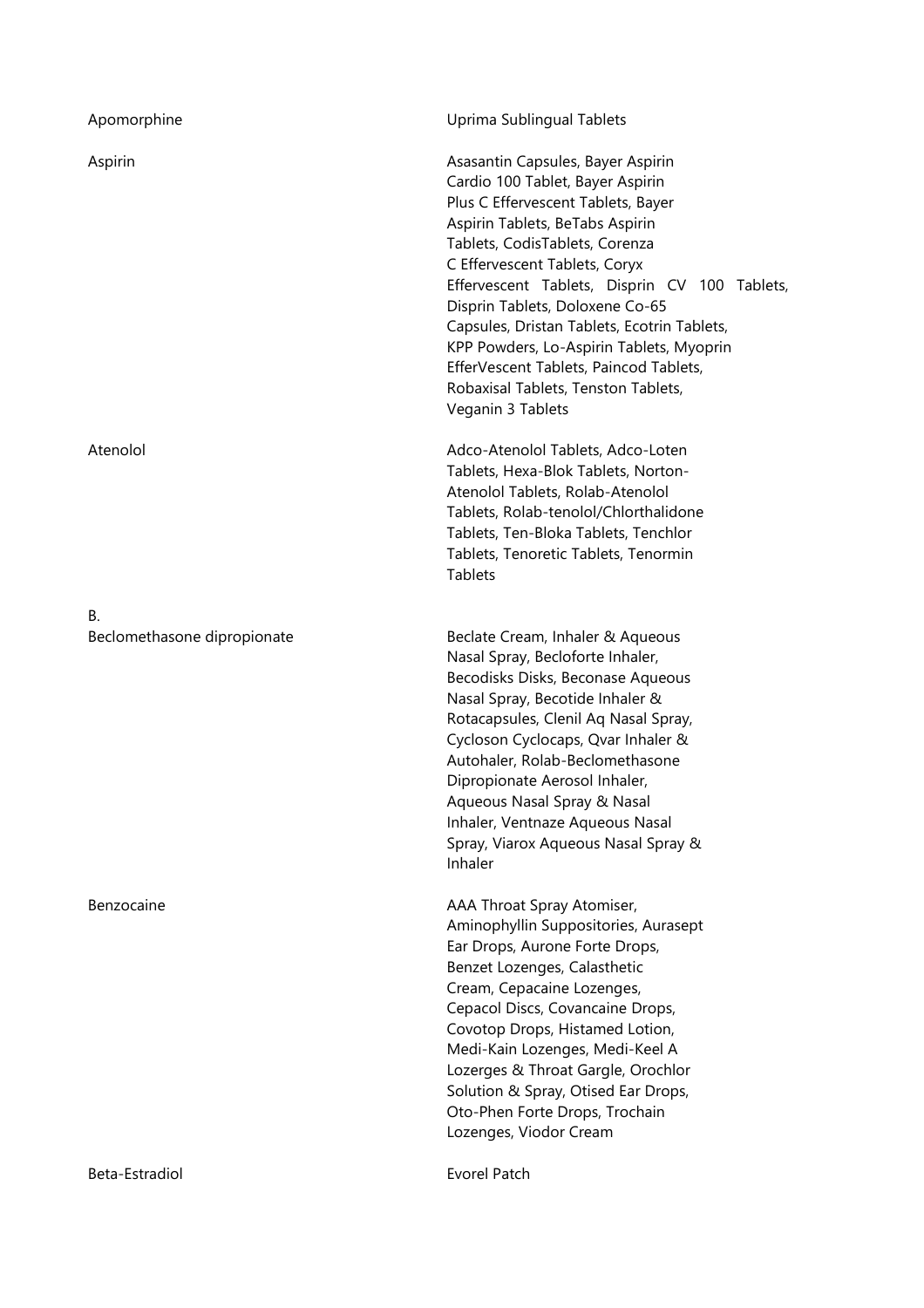| Beta-hydroxyethyl theophylline   | Theophan Syrup & Comp Syrup.                                                                                                                                                                                                                                                                                                                                                                   |
|----------------------------------|------------------------------------------------------------------------------------------------------------------------------------------------------------------------------------------------------------------------------------------------------------------------------------------------------------------------------------------------------------------------------------------------|
| Betamethasone                    | Betanoid Injection, Syrup & Tablets,<br>Betnesol Eye Ointment & Drops,<br>Betnesol-N Eye Ointment & Drops,<br>Celestimine Tablets & Syrup,<br>Celestone Tablets & Injection,<br>Lenasone Injection,<br>Persivate Cream & Ointment                                                                                                                                                              |
| Betamethasone acetate            | Celestone Soluspan Injection                                                                                                                                                                                                                                                                                                                                                                   |
| Betamethasone dipropionate       | Diprogenta Cream & Ointment,<br>Diprolene Cream, Ointment & Scalp<br>Lotion, Diprosalic Lotion & Ointment,<br>Diprosone Cream, Injection, intment<br>Lotion, Lotriderm Cream.                                                                                                                                                                                                                  |
| Betamethasone disodium Phosphate | Celestone Soluspan Injection                                                                                                                                                                                                                                                                                                                                                                   |
| Betamethasone valerate           | Adco-Betamethasone Cream,<br>Betanoid N Cream & Ointment,<br>Betnovate Cream, Lotion, Ointment<br>& Scalp Application, Betnovate C<br>Cream & Ointment, Betnovate C N<br>Cream & Ointment, Celestoderm-V<br>Cream, Lotion & Ointment,<br>Celestoderm-V With Garamycin<br>Cream, Lenovate Cream & Ointment,<br>Quadriderm Cream,<br>Repivate Cream, Topivate Cream,<br>Vari-Betamethasone Cream |
| Bisoprolol                       | Ziak Tablets                                                                                                                                                                                                                                                                                                                                                                                   |
| Budesonide                       | Budeflam Aqua Nasal Spray &<br>Metered Dose Inhaler, Entocord<br>Capsules & Dispersible Tablets,<br>Inflacor Cyclocaps, Inflammide<br>Inhaler, Inflanaze Aqueous Nasal<br>Spray, Pulmicort Inhaler, Nebulising<br>Suspension & Turbuhaler, Rhinocort<br>Aqueous Nasal Spray, Symbicord<br>Turbuhaler.                                                                                          |
| Bumetanide                       | Burinex Injection & Tablets, Burinex<br><b>K</b> Tablets                                                                                                                                                                                                                                                                                                                                       |
| Bupivacaine                      | Macaine Injection & Spinal Injection,<br>Macaine Injection With Adrenaline,<br>Macaine Spinal Injection with extrose,<br>Micro Bupivacaine Spinal Injection ith                                                                                                                                                                                                                                |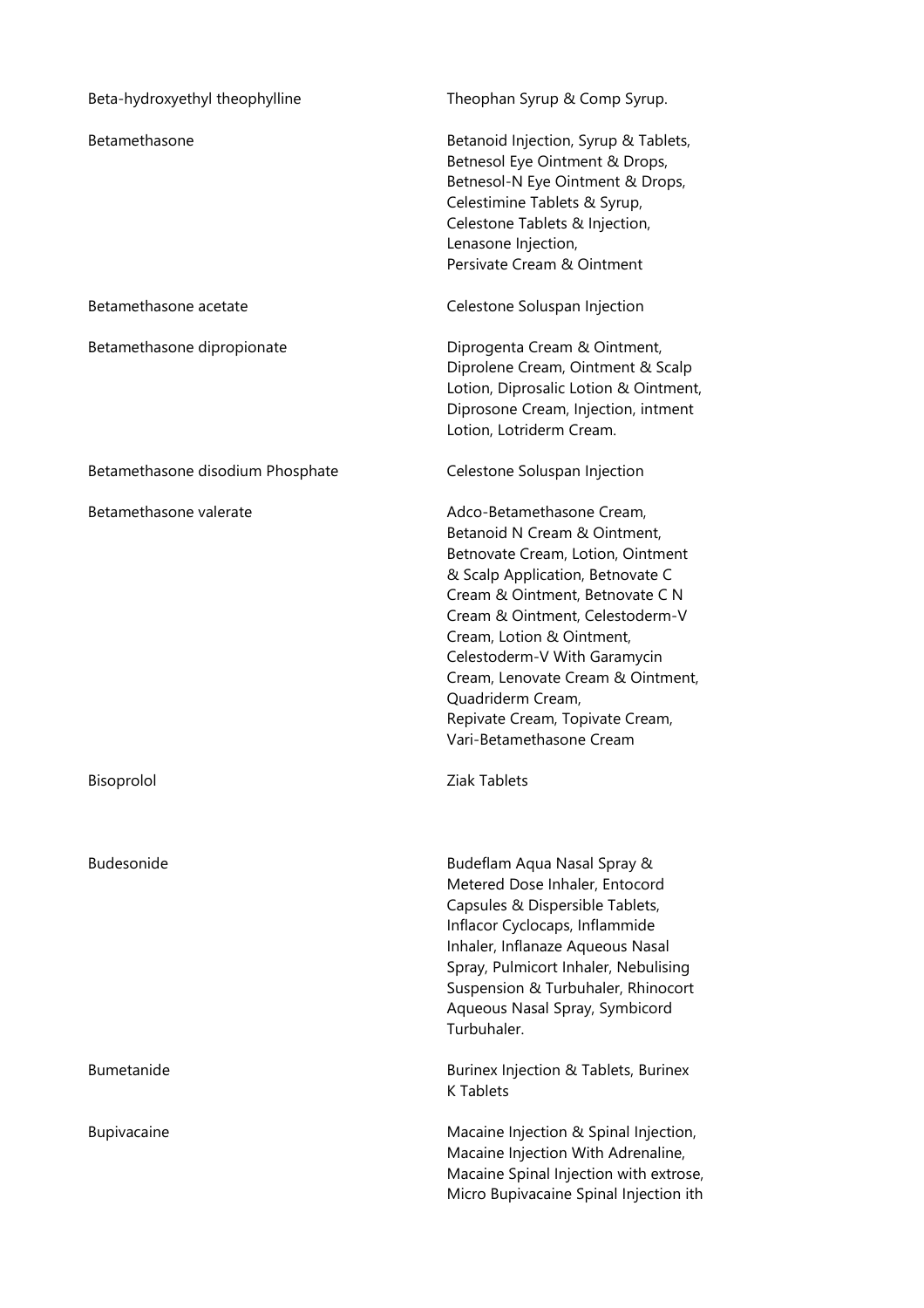## Dextrose

C.

Buprenorphine Subutex Sublingual Tablets, TemgesitInjection & Sublingual Tablets

| Carprofen               | <b>Rimadyl Caplets</b>                                                                                                                                                                                                                                                                                                                                                                                                                                                                                                                                                                                                                       |
|-------------------------|----------------------------------------------------------------------------------------------------------------------------------------------------------------------------------------------------------------------------------------------------------------------------------------------------------------------------------------------------------------------------------------------------------------------------------------------------------------------------------------------------------------------------------------------------------------------------------------------------------------------------------------------|
| Carteolol               | Teoptic Eye Drops                                                                                                                                                                                                                                                                                                                                                                                                                                                                                                                                                                                                                            |
| Carvedilol              | Carloc Tablets, Dilatrend Tablets                                                                                                                                                                                                                                                                                                                                                                                                                                                                                                                                                                                                            |
| Celecoxib               | <b>Celebrex Tablets</b>                                                                                                                                                                                                                                                                                                                                                                                                                                                                                                                                                                                                                      |
| Chorionic genadotrophin | Chorulon, Nymfalon, PG 600                                                                                                                                                                                                                                                                                                                                                                                                                                                                                                                                                                                                                   |
| Clanobutin              | Bykahepar                                                                                                                                                                                                                                                                                                                                                                                                                                                                                                                                                                                                                                    |
| Clenbuterol             | Planipart, Ventipulmin Granules                                                                                                                                                                                                                                                                                                                                                                                                                                                                                                                                                                                                              |
| Clobetasol propionate   | Dermovate Cream, Ointment &<br>Scalp Application, Dovate Cream &<br>Ointment, Xenovate Cream &<br>Ointment                                                                                                                                                                                                                                                                                                                                                                                                                                                                                                                                   |
| Clobetasone butyrate    | Eumovate Cream & Ointment                                                                                                                                                                                                                                                                                                                                                                                                                                                                                                                                                                                                                    |
| Codeine Hydrochloride   | Omnopon-Fresenius Injection                                                                                                                                                                                                                                                                                                                                                                                                                                                                                                                                                                                                                  |
| Codeine phosphate       | Abflex-4 Tablets, Actifed Dry Cough<br>Regular Linctus, Adco-Dol Syrup &<br>Tablets, Adco-Kiddipayne Forte<br>Syrup, Adco-Payne Forte Tablets,<br>Adco-Sinal Co Tablets, Adco-<br>Tussend Syrup, Analgen Tablets,<br>Antipyn Syrup, Tablets & Forte<br>Tablets, B-Dol Tablets, Ban Pain<br>Tablets & Syrup, Benylin Syrup<br>With Codeine, Betapyn Tablets,<br>Broncleer Syrup With Codeine,<br>Brunacod Syrup, Co-Codamol<br>Effervescent Tablets, Codef Syrup,<br>Codis Tablets, Codomill Syrup,<br>Cofendyl Syrup, Colcaps Syrup,<br>Colphen Syrup, Corbar Linctus<br>Liquid, Coughcod Junior & Senior<br>Syrup, Dequa-coff Syrup, Docdol |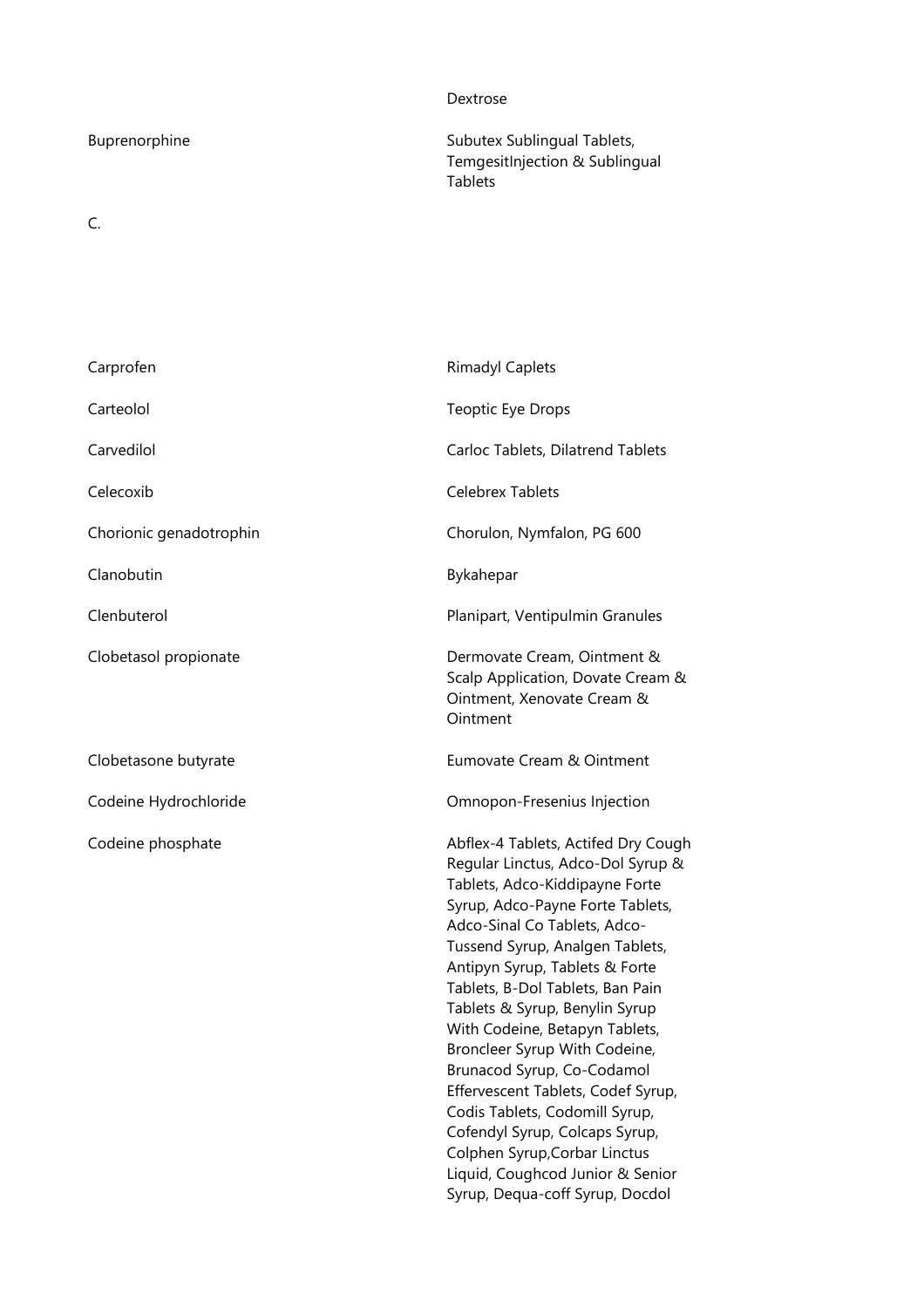Tablets, Docsed Syrup, Dostil Paediatric Syrup, Empacod Tablets, Endcol Co Linctus, Expectalin Liquid, Famucaps Syrup, Fevapar Tablets & Syrup, Fludactil Co Linctus, Flutex Cough Linctus Syrup, Go-Pain Tablets & Syrup, Goldgesic Syrup & Tablets, Histalix Syrup, Ilvico Syrup, Infapain Syrup & Forte Syrup, Kid-Eeze Syrup, Lenazine Forte Syrup, Lentogesic Syrup, Linctifed Wet Cough Regular & Children's Syrup, Megapyn Tablets & Syrup, Meprogesic Tablets, Mepromol Syrup, Mepromol Tablets, Merck-Cough Linctus Syrup, Merck-Expectorant Paediatric & Adult Syrup, Metaxol Elixir, Micro-Gesic Tablets, Mybulen Tablets, Myprodol Capsules & Suspension, Napacod Tablets, Neofed Paediatric & Adult Syrup, Nomopain Tablets, Noralget Tablets, Painagon Tablets & Syrup, Painamol Plus Tablets, Paincod Tablets, Panado-Co Tablets, Paracetacod Tablets, Paxidal Tablets, Phensedyl Syrup, Propain Tablets, Forte Tablets & Forte Capsules, Pynclear Effervescent Tablets, Pynmed Tablets & Syrup, Pynstop Tablets, SAD-Codeine Phosphate Tablets, Salterpyn Tablets & Syrup, Sinumax Co Tablets, Sinutab Tablets With Codeine, Spectrapain Capsules & Forte Capsules, Stilpane Capsules, Tablets & Syrup, Stopayne Capsules, Tablets & Syrup, Suncodin Tablets, Supragesic Capsules & Syrup, Synaleve Capsules, LS Tablets & Paediatric Syrup, Syndol Syrup & Tablets, Tensolve Tablets, Tenston Capsules, Tablets, SA Tablets & Syrup, Trifen Solution & Paediatric Solution, Trinagesic Capsules, Tussilinct Syrup, Tussitot Syrup, Vacudol Syrup & Forte Tablets, Veganin 3 Tablets, Xerogesic Tablets

Conjugated oestrogens **Premarin IV Injection, Tablets &** Vaginal Cream, Premelle Tablets & Cycle Tablets, Prempak N Tablets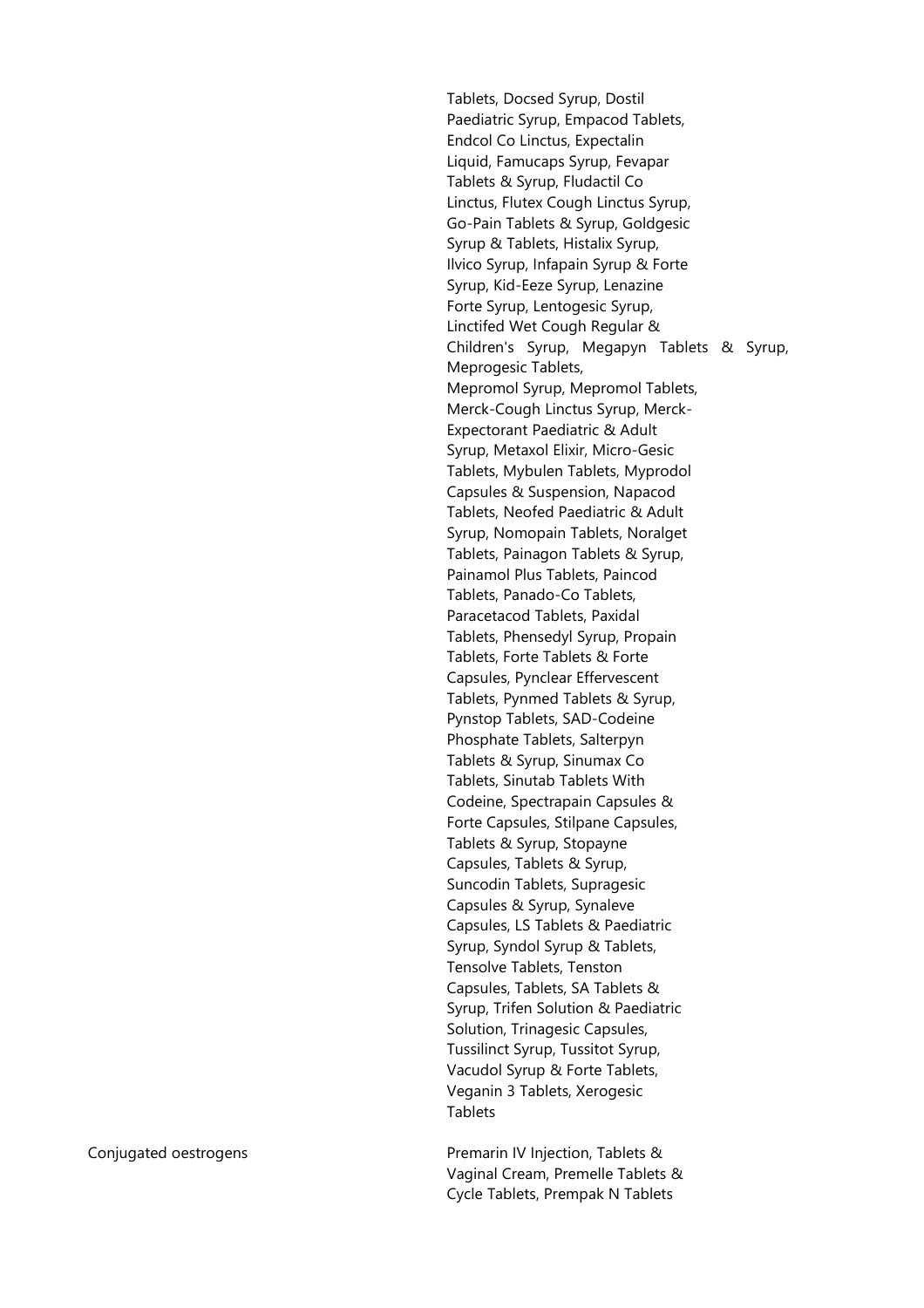| Cortisone acetate                | Cortogen Tablets                                                                                                                                                                                                                                                                                                                                                                                                                                                                                                                |
|----------------------------------|---------------------------------------------------------------------------------------------------------------------------------------------------------------------------------------------------------------------------------------------------------------------------------------------------------------------------------------------------------------------------------------------------------------------------------------------------------------------------------------------------------------------------------|
| Cyproterone acetate              | Androcur Tablets & Depot Injection,<br>Cipla-Cyproterone Acetate 50<br>Tablets, Climen Tablets, Diane-35<br>Tablets, Ginette Tablets, Minerva                                                                                                                                                                                                                                                                                                                                                                                   |
| D.<br>Danazol                    | Danogen Capsules, Ladazol<br>Capsules                                                                                                                                                                                                                                                                                                                                                                                                                                                                                           |
| Dexamethasone                    | Dexafort, Kortico, Naquasone                                                                                                                                                                                                                                                                                                                                                                                                                                                                                                    |
| Dexamethasone sodium Phosphate   | Dexa 0,2, Phenix, Colvasone                                                                                                                                                                                                                                                                                                                                                                                                                                                                                                     |
| d-Propoxphene napsylate          | Synap Forte Tablets                                                                                                                                                                                                                                                                                                                                                                                                                                                                                                             |
| Desogestrel                      | Marvelon Tablets, Mercilon Tablets                                                                                                                                                                                                                                                                                                                                                                                                                                                                                              |
| Dexamethasone                    | Decadron Tablets & Injection,<br>Maxidex Suspension, Maxitrol<br>Ointment & Suspension, Sofradex<br>Drops & Ointment, Tobradex<br>Ointment & Suspension                                                                                                                                                                                                                                                                                                                                                                         |
| Dexamethasone disodium Phosphate | Spersadex Drops, Spersadex Comp<br>Drops, Spersadexoline Drops                                                                                                                                                                                                                                                                                                                                                                                                                                                                  |
| Dexamethasone sodium Sulphate    | Covomycin-D Drops                                                                                                                                                                                                                                                                                                                                                                                                                                                                                                               |
| Dextro-propoxphene               | Lentogesic Capsules                                                                                                                                                                                                                                                                                                                                                                                                                                                                                                             |
| Dibucaine                        | Medi-Keel A Throat Gargle                                                                                                                                                                                                                                                                                                                                                                                                                                                                                                       |
| Diclofenac diethylammonia        | Voltaren Emugel                                                                                                                                                                                                                                                                                                                                                                                                                                                                                                                 |
| Diclofenac potassium             | Cataflam Tablets & Dispersable<br><b>Tablets</b>                                                                                                                                                                                                                                                                                                                                                                                                                                                                                |
| Diclofenac sodium                | Acu-Diclofenac Injection, Adco-<br>Diclofenac Injection & Tablets,<br>Arthrotec Tablets, Be-Tabs Diclofenac<br>Injection, DicloHexal Injection.<br>Suppositories & Tablets, Fortfen SR<br>Capsules & Injection, Infla-Ban SR<br>Tablets & Injection, Merck-Diclofenac<br>Injection & Tablets, Micro Diclofenac<br>Injection, Panamor Injection, Tablets,<br>SR Tablets & Suppositories,<br>Pharmflam Tablets & Suppositories,<br>Rolab-Diclofenac Sodium Tablets,<br>Veltex Capsules &<br>Injection, Voltaren Drops. Injection, |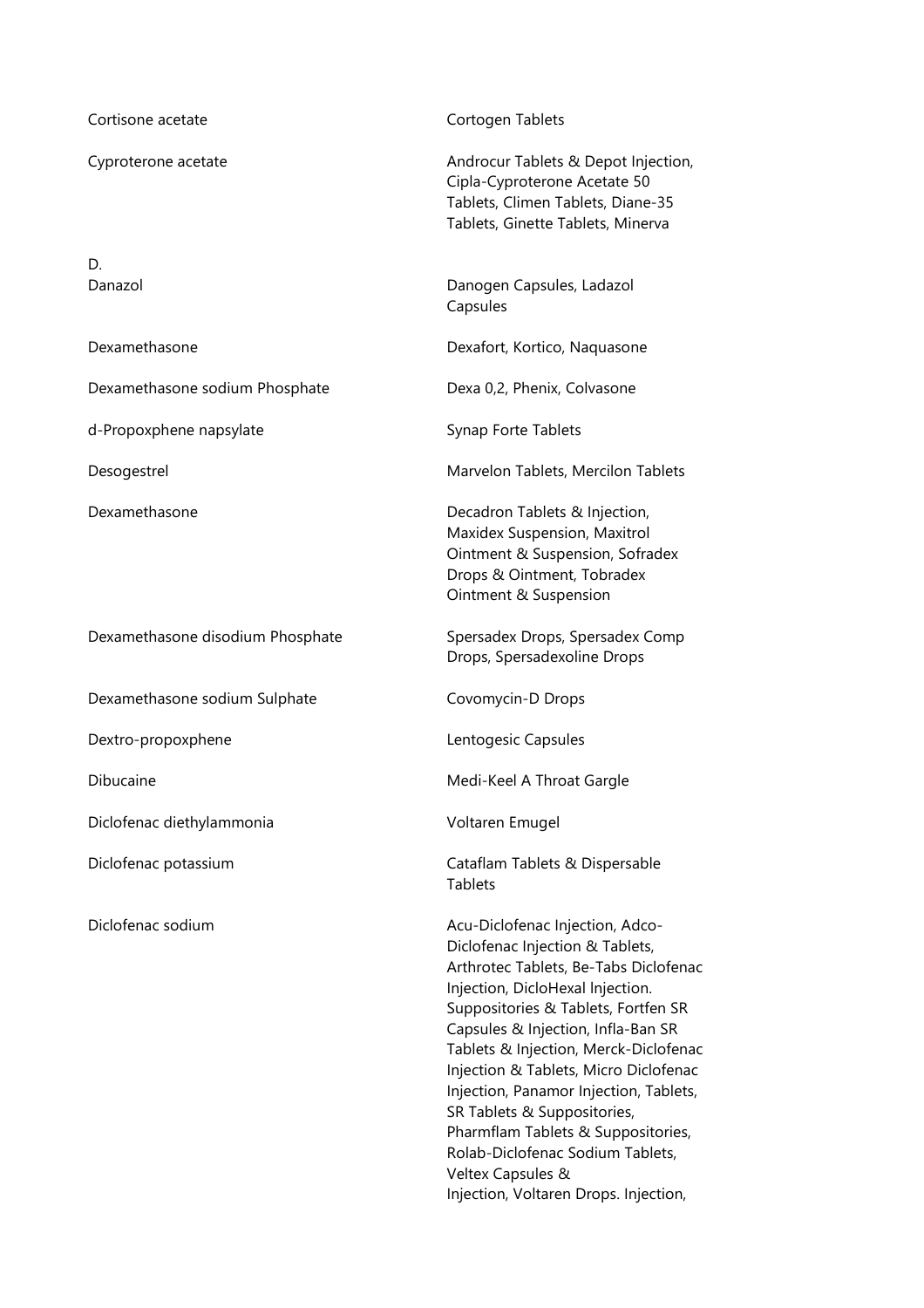|                            | Ophtha Eye Drops, Ophtha Single<br>Dose Units, Tablets, SR Tablets &<br>Suppositories.                                                                                                                                                                                                   |
|----------------------------|------------------------------------------------------------------------------------------------------------------------------------------------------------------------------------------------------------------------------------------------------------------------------------------|
| Diethylamine Salicylate    | Reparil Gel                                                                                                                                                                                                                                                                              |
| Diflucortolone valerate    | Nerisone Cream, Ointment, Fatty<br>Ointment, Forte Fatty Ointment &<br>Forte Ointment, Travocort Cream                                                                                                                                                                                   |
| Dihydrocodeine             | DF-118 Injection & Tablets,<br>Paracodin Syrup                                                                                                                                                                                                                                           |
| Diprenorphine              | M5050                                                                                                                                                                                                                                                                                    |
| Dipyrone                   | Buscopan Compositum Injection &<br>Tablets, Scopex Co Tablets                                                                                                                                                                                                                            |
| Dydrogesterone             | <b>Duphaston Tablets</b>                                                                                                                                                                                                                                                                 |
| Ε.<br>Eltenac              | Telzenak                                                                                                                                                                                                                                                                                 |
| Ephedrine                  | Brunacord Syrup, Codef Syrup,<br>Colcleer Tablets, Corbar Linctus<br>Liquid, Coughcod Junior & Senior<br>Syrup, Coughcod Syrup, Dequa-coff<br>Syrup, Docsed Syrup, Flusin Tablets,<br>Lenazine Forte Syrup, Linctodyl<br>Syrup, Medituss Syrup, Oto-Phen<br>Forte Drops, Phensedyl Syrup |
| Epinephrine                | Epipen Injection                                                                                                                                                                                                                                                                         |
| Esmolol                    | Brevibloc Injection for Infusion                                                                                                                                                                                                                                                         |
| Estradiol                  | Compudose                                                                                                                                                                                                                                                                                |
| Estradiol cypionate        | ECP S/S                                                                                                                                                                                                                                                                                  |
| Estradiol-17-beta          | Compudose                                                                                                                                                                                                                                                                                |
| <b>Estradiol Benzoate</b>  | Mixogen Injection                                                                                                                                                                                                                                                                        |
| Estradiol hemihydrate      | Estring Vaginal Ring, Evorel Conti & Sequi<br>Patches                                                                                                                                                                                                                                    |
| Estradiol-17-valerate      |                                                                                                                                                                                                                                                                                          |
| Estradiol-phenylpropionate | Mixogen Injection,                                                                                                                                                                                                                                                                       |
| Oestrone sulphate          | Ortho-Est Tablets                                                                                                                                                                                                                                                                        |
| Etafedrine                 | Nethaprin Dospan Tablets &                                                                                                                                                                                                                                                               |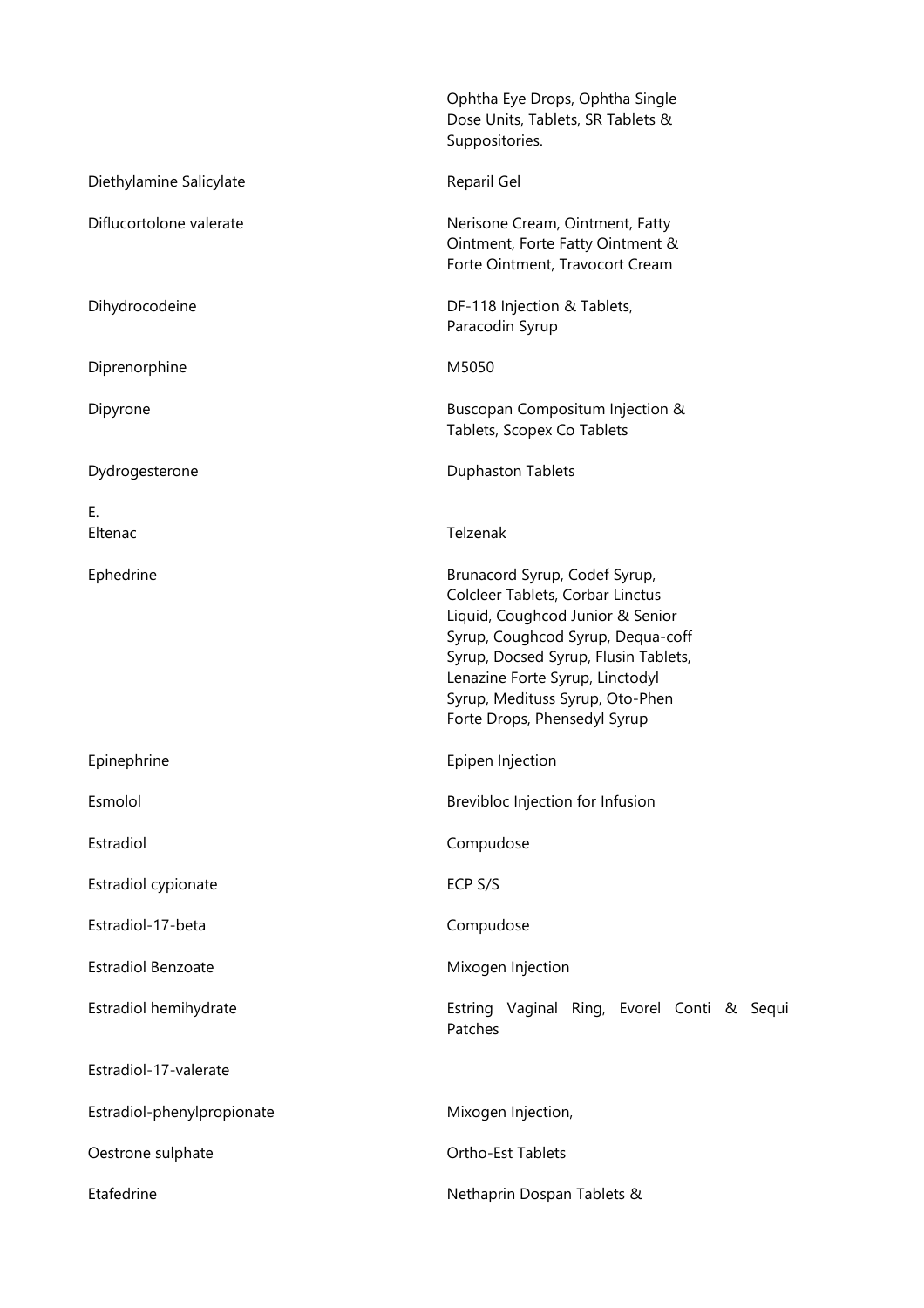|                        | <b>Expectorant Syrup</b>                                                                                                                                                                                                                                                                                                                                                                                                                                             |
|------------------------|----------------------------------------------------------------------------------------------------------------------------------------------------------------------------------------------------------------------------------------------------------------------------------------------------------------------------------------------------------------------------------------------------------------------------------------------------------------------|
| Etamyphyline camsylate | Myllophyline V                                                                                                                                                                                                                                                                                                                                                                                                                                                       |
| Ethinyl oestradiol     | Biphasil Tablets, Cilest Tablets,<br>Diane- 35 Tablets, E-Gen-C Tablets,<br>Femodene ED Tablets, Ginette<br>tablets, Loette Tablets, Logynon ED<br>Tablets, Mavelon 150/30 Tablets,<br>Melodene Tablets, Menoflush Tablets,<br>Mercilon Tablets, Minerva Tablets,<br>Minesse Tablets, Mirelle Tablets,<br>Nordette Tablets, Nordiol Tablets,<br>Ovral Tablets, Tricilest Tablets,<br>Trinovum Tablets, Triodene ED<br>Tablets, Triphasil Tablets, Yasmin<br>Tabltes. |
| Etofylline             | Actophlem Syrup, Solphyflex<br>Syrup, Solphyllin Syrup                                                                                                                                                                                                                                                                                                                                                                                                               |
| F.<br>Fenoterol        | Atrovent Beta Unit Dose Vial,<br>Berodual Metered Dose Inhaler,<br>Berotec Inhaler, Inhalets, Solution,<br>Syrup, Tablets & UDV Solution,<br>Duovent Inhaler, Sabax Fenoterol<br>Hydrobromide Inhalant Solution,<br>Sabax Nebrafen Ampoules                                                                                                                                                                                                                          |
| Fentanyl               | Durogesic Patches, Fentanyl-<br>Fresenius Injection, Q-Med Fentanyl<br>Injection, Sublimaze Injection                                                                                                                                                                                                                                                                                                                                                                |
| Fentanyl               | Fentanyl                                                                                                                                                                                                                                                                                                                                                                                                                                                             |
| Fludrocortisone        | <b>Florinef Tablets</b>                                                                                                                                                                                                                                                                                                                                                                                                                                              |
| Fluestone acetate      | Ovakron                                                                                                                                                                                                                                                                                                                                                                                                                                                              |
| Flumethasone           | Fluvet                                                                                                                                                                                                                                                                                                                                                                                                                                                               |
| Fluxixin               | Finadyne                                                                                                                                                                                                                                                                                                                                                                                                                                                             |
| Fluocinolone           | Cortoderm Cream & Ointment,<br>Synalar. Ointment, Cream & Gel,<br>Synalar C Cream & Ointment, Synalar<br>N Cream Ointment                                                                                                                                                                                                                                                                                                                                            |
| Fluorogestone          | Chrono-Gest Sponge                                                                                                                                                                                                                                                                                                                                                                                                                                                   |
| Fluorometholone        | Efemoline Drops, Flucon Suspension,<br>FML Suspension & Neo Suspension                                                                                                                                                                                                                                                                                                                                                                                               |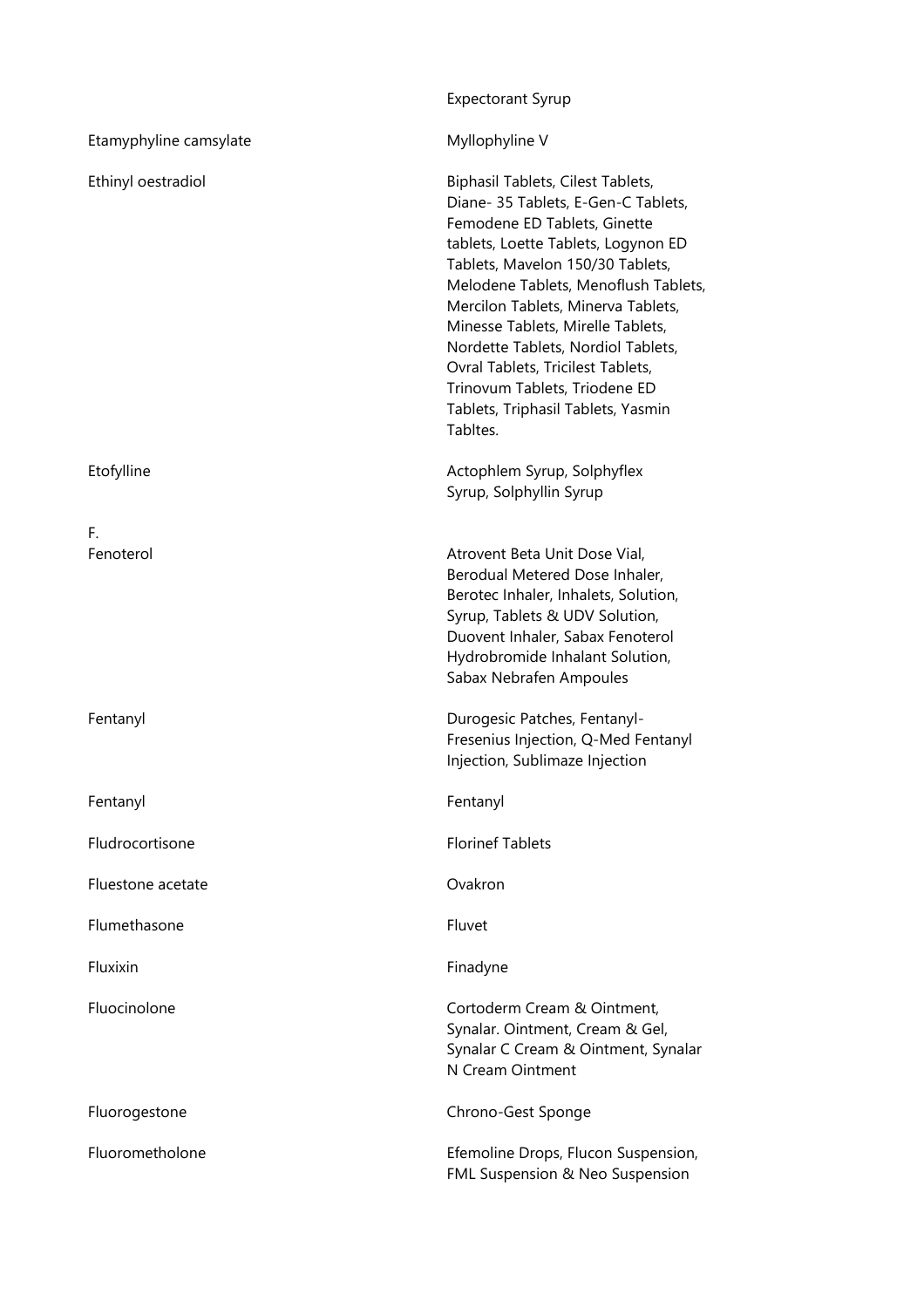| Flurbiprofen           | Froben Tablets, Ocufen Solution,<br>TransActLAT Patch                                                                                                                                                                                                                                                                                                                                  |
|------------------------|----------------------------------------------------------------------------------------------------------------------------------------------------------------------------------------------------------------------------------------------------------------------------------------------------------------------------------------------------------------------------------------|
| Fluticasone propionate | Cutivate Cream & Ointment,<br>Flixonase Nasal Spray & Nasules,<br>Flixotide Accuhaler, Disks & Inhaler,<br>Seretide<br>Accuhaler & Inhaler                                                                                                                                                                                                                                             |
| Formoterol             | Foradil Inhaler & Dry Powder<br>Inhalation Capsules, Oxis Turbuhaler,<br>Symbicord Turbuhaler                                                                                                                                                                                                                                                                                          |
| G.<br>Gestodene        | Femodene ED Tablets, Melodene<br>Tablets, Minesse Tablets, Mirelle<br>Tablets, Triodene ED Tablets                                                                                                                                                                                                                                                                                     |
| Gestrinone             | <b>Tridomosa Capsules</b>                                                                                                                                                                                                                                                                                                                                                              |
| Glycopyrrolate         | Robinul Injection                                                                                                                                                                                                                                                                                                                                                                      |
| Gonadotrophin          | Chrono-Gest PMSG, Folligon, Fostim                                                                                                                                                                                                                                                                                                                                                     |
| Guaifenesin            | Benylin Children's Wet Cough Liquid<br>& Wet Cough Menthol                                                                                                                                                                                                                                                                                                                             |
| Guaiphenesin           | Actited Wet Cough Non Drowsy<br>Expectorant,<br>Benylin<br>Bronchospect<br>Syrup,<br>Colphen Syryp, Corbar<br>Linctus Liquid, Demazin<br>Expectorant, Endcol Expectorant<br>Syrup, Linctifed Wet Cough Regular<br>& Children's Syrup, Lotussin Linctus,<br>Merck-Expectorant Adult & Paediatric<br>Syrup, Neofed Adult & Paediatric<br>Syrup, Trifen Solution & Paediatric<br>Solution |
| Η.<br>Hexoprenaline    | Ipradol Infusion, Inhalation Solution,<br>Injection, Syrup & Tablets. Human Chorionic                                                                                                                                                                                                                                                                                                  |
| Gonadotrophin          | Pregnyl Injection, Profasi Injection                                                                                                                                                                                                                                                                                                                                                   |
| Human LH               | Pergonal Injection. Human Recombinant                                                                                                                                                                                                                                                                                                                                                  |
| Erythropoietin         | Eprex Injection, Recormon Injection,<br>Injection Multidose Vial & Cartridge<br>for Reco-Pen, Repotin Injection                                                                                                                                                                                                                                                                        |
| Hydrocortisone         | CiproBay HC Otic Drops, Covocort<br>Tablets, Cutaderm Cream, Daktacort<br>Cream, Otosporin Ear Drops,                                                                                                                                                                                                                                                                                  |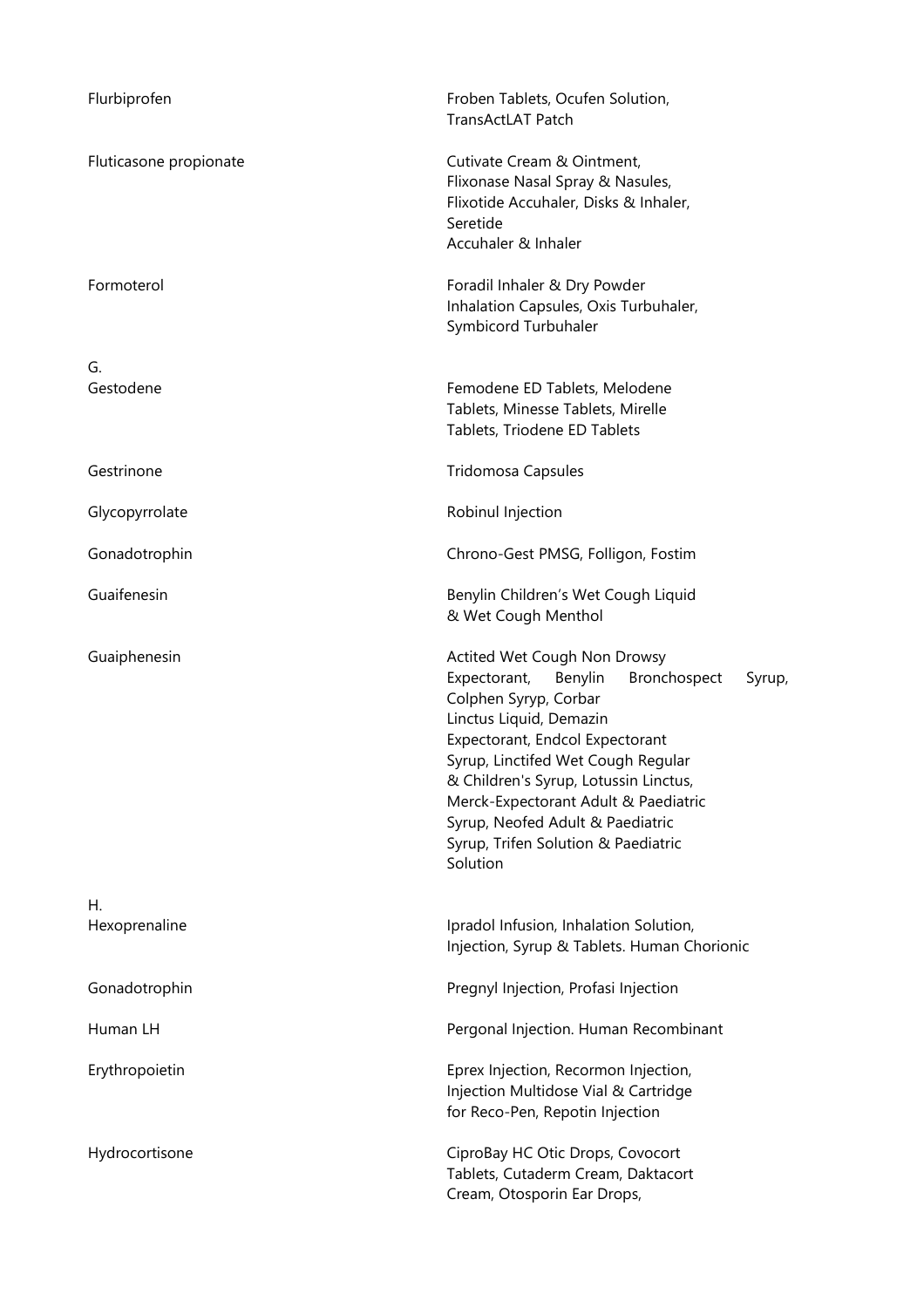|                                 | Proctosedyl Ointment &<br>Suppositories, Procutan Cream &<br>Ointment, Quinoderm H-Cream                                                                                                                                                                                                                                                                                                                                                                                                                                                                                                           |
|---------------------------------|----------------------------------------------------------------------------------------------------------------------------------------------------------------------------------------------------------------------------------------------------------------------------------------------------------------------------------------------------------------------------------------------------------------------------------------------------------------------------------------------------------------------------------------------------------------------------------------------------|
| Hydrocortisone                  | Special formula 17900 Forte                                                                                                                                                                                                                                                                                                                                                                                                                                                                                                                                                                        |
| Hydrocortisone acetate          | Anusol Suppositories HC, Dilucort<br>Cream & Ointment, Fucidin-H<br>Ointment, Mylocort Cream &<br>Ointment, Neoderm Cream, Stopitch<br>Cream, Terra-Cortril Eye/Ear<br>Ointment, Terra-Cortril Eye/Ear<br>Suspension, Terra-Cortril Topical<br>Ointment, Viocort Cream                                                                                                                                                                                                                                                                                                                             |
| Hydrocortisone sodium Succinate | Solu-Cortef Injection                                                                                                                                                                                                                                                                                                                                                                                                                                                                                                                                                                              |
| Hydrocortisone 17-butyrate      | Locoic Lipocream, Cream, Lotion,<br>Ointment & Topical Emulsion                                                                                                                                                                                                                                                                                                                                                                                                                                                                                                                                    |
| Hydroxyethyl theophylline       | Alcophyllex Liquid                                                                                                                                                                                                                                                                                                                                                                                                                                                                                                                                                                                 |
| Hyoscine-N-butylbromide         | Buscopan Compositum Injection &<br>Tablets, Buscopan Injection, Syrup &<br>Tablets, Scopex Co Tablets                                                                                                                                                                                                                                                                                                                                                                                                                                                                                              |
| Hysoscine                       | Aspen Hyoscine Injection, Donnatal<br>Elizir, Hyospasmol Tablets,<br>Millerspas Tablets, Respinol Elixir &<br>Compound Linctus, Scopex Injection<br>& Tablets                                                                                                                                                                                                                                                                                                                                                                                                                                      |
| Hyoscyamine                     | Donnatal Elixir, Millerspas Tablets                                                                                                                                                                                                                                                                                                                                                                                                                                                                                                                                                                |
| Ι.<br>Ibuprofen                 | Adco-Ibuprofen Tablets, Advil CS<br>Tablets, LiquiGelS Capsules &<br>Paediatric Suspension, Betagesic<br>Tablets, Betaprofen Tablets, Brufen<br>Paediatric Suspension, Tablets &<br>Retard Tablets, Iboflam Tablets,<br>Ibuleve Gel,<br>Ibumax Paediatric Suspension &<br>Tablets, Ibumed Caplets & SR<br>Capsules, Inza Tablets, Lotem<br>Suspension, Mybulen Tablets, Mypaid<br>Capsules & Suspension, Nurofen<br>Cold<br>& Flu Tablets, Nurofen Children Sugar<br>Free Suspension, Extra Strength<br>Tablets, Junior Suspension & Tablets,<br>Ranfen Tablets, Rolab-Ibuprofen<br><b>Tablets</b> |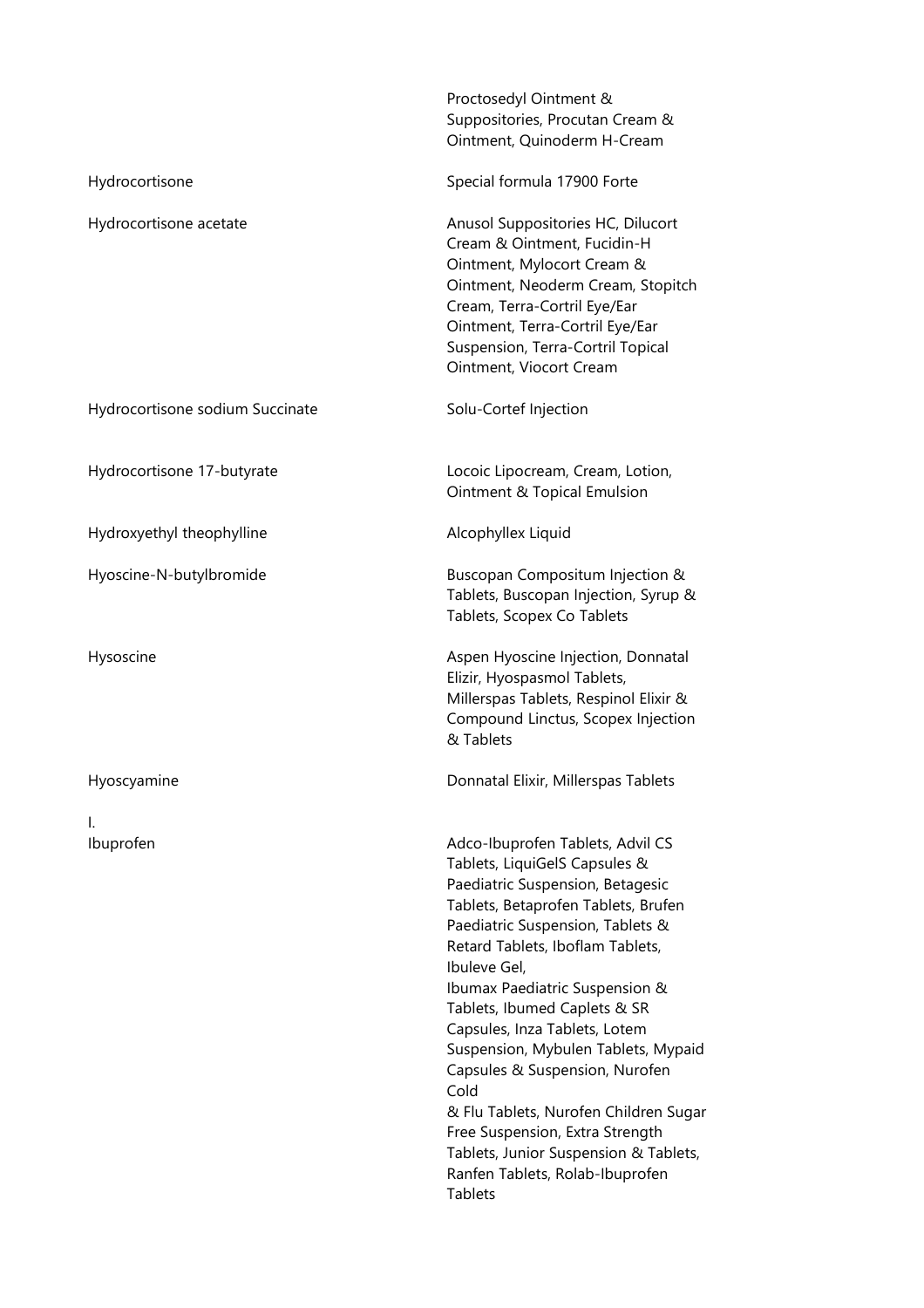| Indomethacin        | Adco-Indogel Getl, Adco-<br>Indomethacin Capsules, Aflamin 25<br>Capsules, Arthrexin Capsules &<br>Suppositories, Betacin Capsules,<br>Elmetacin Solution, Flamecid<br>Capsules, Indocid Capsules &<br>Suppositories, Mediflex Capsules,<br>Methocaps Capsules, NISAID-25<br>Capsules, Restameth-SR Captules,<br>Rolab-Indomethacin Capsules & SR<br>Capsules. |
|---------------------|----------------------------------------------------------------------------------------------------------------------------------------------------------------------------------------------------------------------------------------------------------------------------------------------------------------------------------------------------------------|
| Ipratropium bromide | Atrovent Beta Unit Dose Vial, Atrovent<br>Inhaler, Inhalets, Solution & Unit Dose<br>Vial, Berodual Metered Dose Inhaler,<br>Combivent Inhaler & UDV Solution,<br>Duovent Inhaler, Ipvent Metered Dose<br>Inhaler, Sabax Ipratrapium Bromide<br>Solution, Sabax Nebrafen Ampoules                                                                              |
| К.<br>Ketamine      | Ketamine HCI-Fresenius Injection,<br>Anaket-V                                                                                                                                                                                                                                                                                                                  |
| Ketoprofen          | Fastum Gel, Ketoflam SR Capsules,<br>Myproflam CR Capsules, Oruvail<br>Capsules                                                                                                                                                                                                                                                                                |
| Ketorolac           | Acular Solution, Tora-Dol Injection<br>& Tablets                                                                                                                                                                                                                                                                                                               |
| Ketotifen           | Adco-Ketotifen Syrup, KetoHexal<br>Syrup, Zaditen Tablets, Syrup, SRO<br>Tablets & Oral Infant Drops, Zetofen<br>Syrup                                                                                                                                                                                                                                         |
| L.<br>L-ephedrine   | Lotussin Linctus                                                                                                                                                                                                                                                                                                                                               |
| Labetalol           | Trandate Tablets & Injection                                                                                                                                                                                                                                                                                                                                   |
| Levobuprivacaine    | Chirocane Injection                                                                                                                                                                                                                                                                                                                                            |
| Levonorgestrel      | Biphasil Tablets, E-Gen-C Tablets,<br>Loette Tablets, Logynon ED Tablets,<br>Microval Tablets, Mirena Intra Uterine<br>System, Nordette Tablets, Nordiol<br>Tablets, Norlevo Tablets, Triphasil<br>Tablets.                                                                                                                                                    |
| Lidocaine           | Depo-Medrol Injection with Lidocaine,<br>Xylocaine Pump Spray                                                                                                                                                                                                                                                                                                  |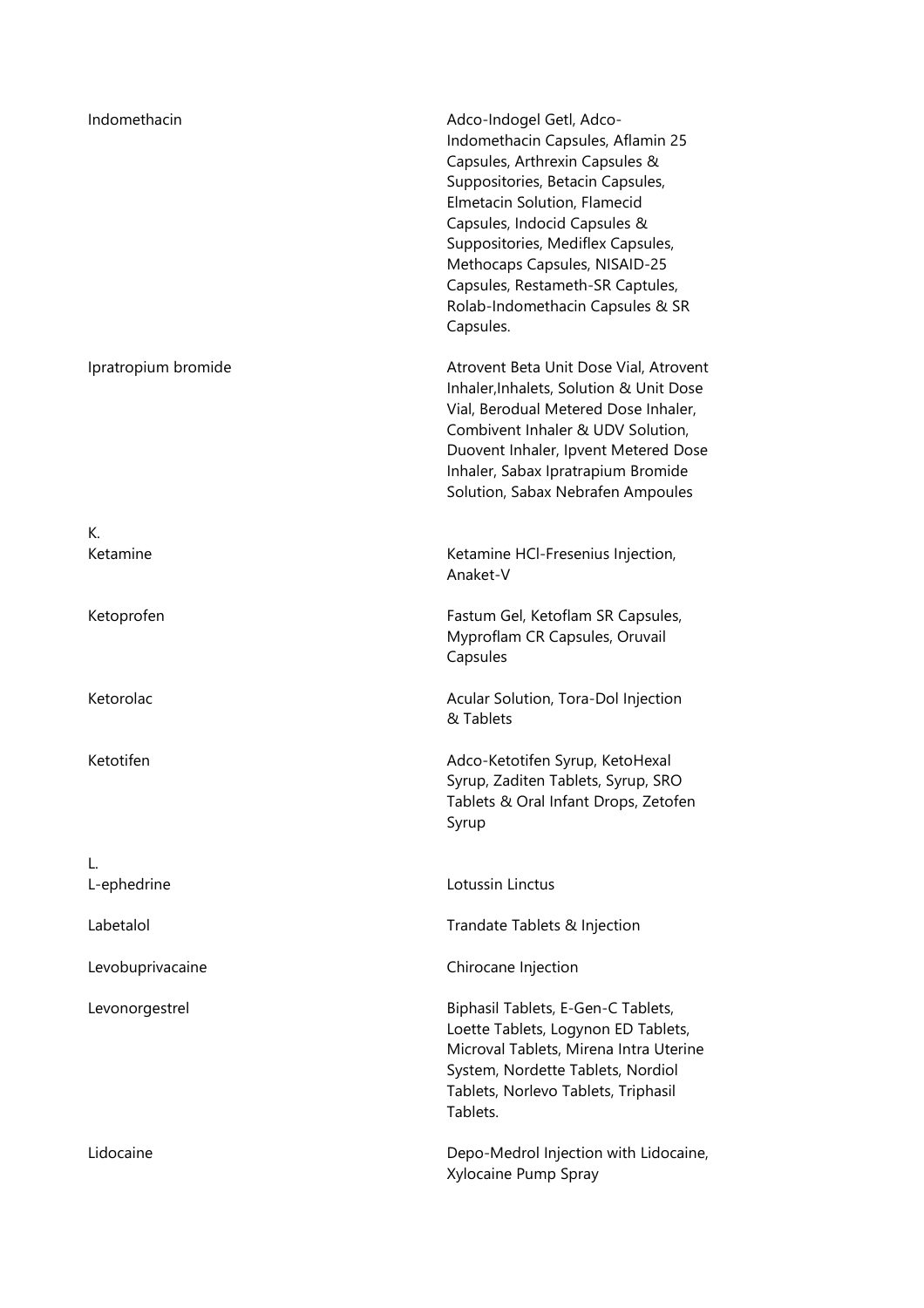| Lignocaine                  | Dequadin Mouth Paint, Emla 5%<br>Cream & Patch, Flusin Lozenges,<br>Lignocaine HCI-Fresenius Injection,<br>Lignospan Special Injection, Minims<br>Lignocaine & Fluorescein Solution,<br>Remicaine Gel & Injection, Remicard<br>Injection, Strepsils Plus Lozenges,<br>Topla Cream, Xylotox SE Plain<br>Injection, E 8OA & L Injection<br>Solution, Lignacaine 2% |
|-----------------------------|------------------------------------------------------------------------------------------------------------------------------------------------------------------------------------------------------------------------------------------------------------------------------------------------------------------------------------------------------------------|
| Lornoxican                  | Xefo Injection & Tablets                                                                                                                                                                                                                                                                                                                                         |
| М.<br>Medrogestone          | Prempak N Tablets                                                                                                                                                                                                                                                                                                                                                |
| Medroxyprogesterone         | Repromap                                                                                                                                                                                                                                                                                                                                                         |
| Medroxyprogesterone acetate | DepoProvera 150 Injection, Divina<br>Tablets, Medroxyprogesterone<br>Acetate-Fresenius Injection, Premelle<br>Tablets & Cycle Tablets, Provera<br>Tablets, Trivina<br><b>Tablets</b>                                                                                                                                                                             |
| Mefenamic acid              | Fenamin Tablets, Capsules &<br>Suspension, Ponac Capsules,<br>Suspension & Forte Tablets, Ponstan<br>Capsules, Forte Tablets, Suspension<br>& Paediatric Suppositories, Ponstel<br>Capsules, Suspension & Forte<br>Tablets, Rolab-Mefenamic Acid<br>Capsules 250                                                                                                 |
| Megestrol                   | Ovarid                                                                                                                                                                                                                                                                                                                                                           |
| Melengestrol                | <b>MGA 100</b>                                                                                                                                                                                                                                                                                                                                                   |
| Meloxicam                   | Metacam                                                                                                                                                                                                                                                                                                                                                          |
| Meloxicam                   | Coxflam Tablets, Loxiflam Tablets,<br>Mobic Injection, Suppositories &<br><b>Tablets</b>                                                                                                                                                                                                                                                                         |
| Mepivacaine                 | Carbocaine Dental Injection,<br>Scandonest, Injection with Adrenaline,<br>Scandonest Injection Without<br>Casoconstrictor                                                                                                                                                                                                                                        |
| Mepyramine                  | Anthisan Cream, Elixir, Injection &<br>Tablets, Bronchiflu Syrup, Codef<br>Syrup, Codomill Syrup, Colcaps<br>Capsules, Coughcod Junior & Senior<br>Syrup, Docsed Syrup, Histodor                                                                                                                                                                                 |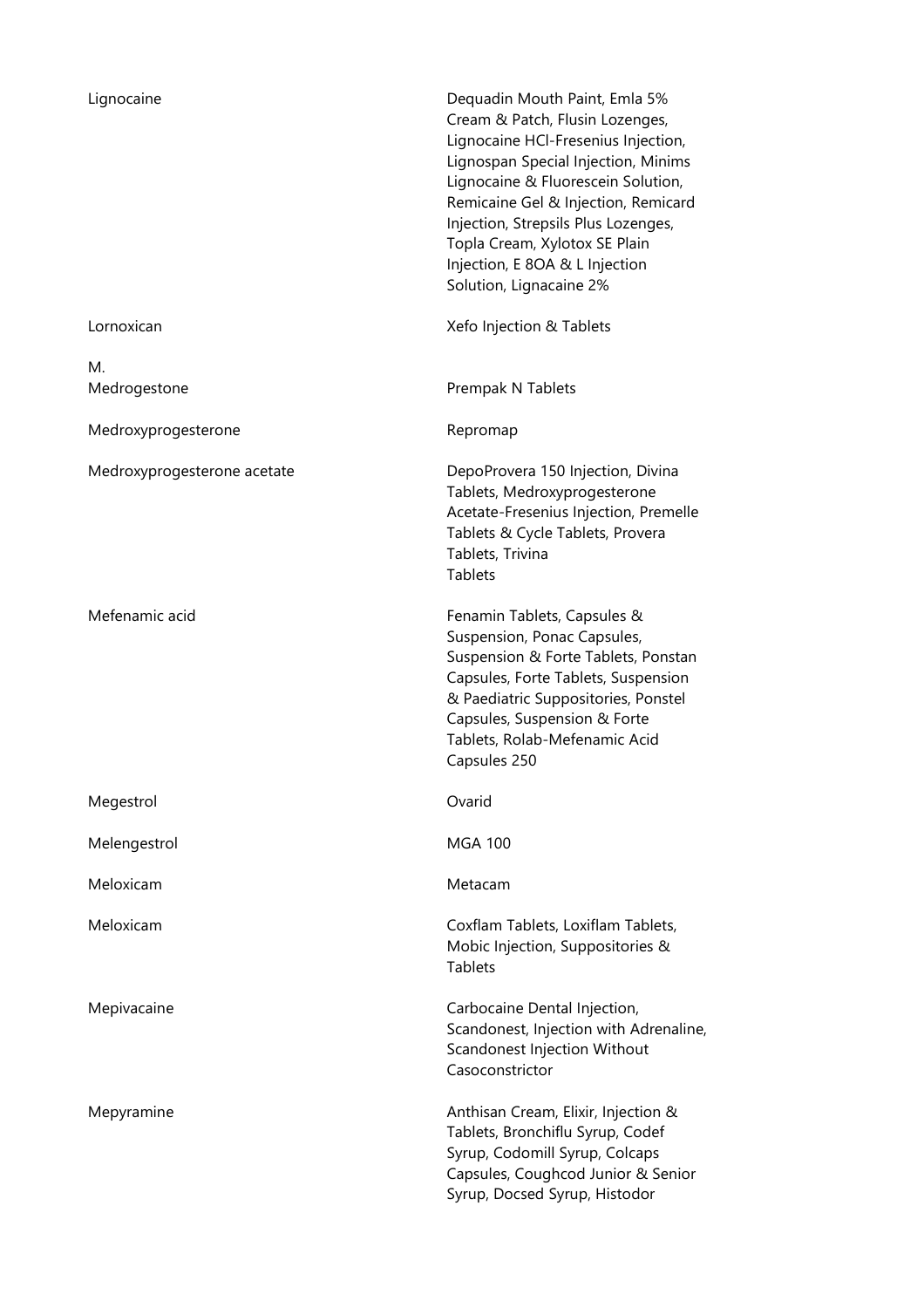|                            | Cream & Tablets, Medituss Syrup,<br>Mepyraderm Cream, Mepyramine<br>Maleate-Fresenius Injection,<br>Mepyrimal Cream & Syrup, Metaxol<br>Elixir                            |
|----------------------------|---------------------------------------------------------------------------------------------------------------------------------------------------------------------------|
| Mesterolone                | <b>Proviron Tablets</b>                                                                                                                                                   |
| Mestranol                  | Norinyl-1/28 Tablets                                                                                                                                                      |
| Metenolone acetate         | Primobolan S Tablets                                                                                                                                                      |
| Methocarbamol              | Robaxin Tablets, Robaxisal Tablets                                                                                                                                        |
| Methyl salicylate          | Counterpain Cream, Thermo-Rub<br>Ointment, Udder balm                                                                                                                     |
| Methylephedrine            | Ilvico Syrup                                                                                                                                                              |
| Methylphenidate            | Methylphenidate HCl-Douglas<br>Tablets, Ritalin Tablets, SR Tablets &<br>LA Capsules, Ritaphen Tablets                                                                    |
| Methylprednisolone         | Medrol Tablets, Solu-Medrol Injection                                                                                                                                     |
| Aceponate                  | Advantan Cream, Ointment, Milk, Scalp<br>Solution & Fatty Ointment                                                                                                        |
| Methylprednisolone acetate | Depo-Medrol Injection, Depo-Medrol<br>Injection with Lidocaine, Neo-Medrol<br>Acne Lotion                                                                                 |
| Metipranolol               | Beta-Ophtiole Eye Drops                                                                                                                                                   |
| Metoprolol                 | Lopresor Tablets                                                                                                                                                          |
| Mometasone furoate         | Elocon Cream, Lotion & Ointment,<br>Nasonex Nasal Spray, Rinelon<br>Aqueous Nasal Spray                                                                                   |
| Morphine                   | Cyclimorph Injection, Micro Morphine<br>Injection, Morphine Sulphate-<br>Fresenius Injection, MST Continus<br>Tablets, Omnopon-Fresenius<br>Injection, SRM-Rhotard Tables |
| N.<br>9-Fluoropednisolone  | Count-down<br>Teat Dip, Enacard Tablets, Kaligel,<br>Predef 2X, Visel                                                                                                     |
| Nabumetone                 | Relifen Tablets, Relisan Tablets,<br><b>Relitone Tablets</b>                                                                                                              |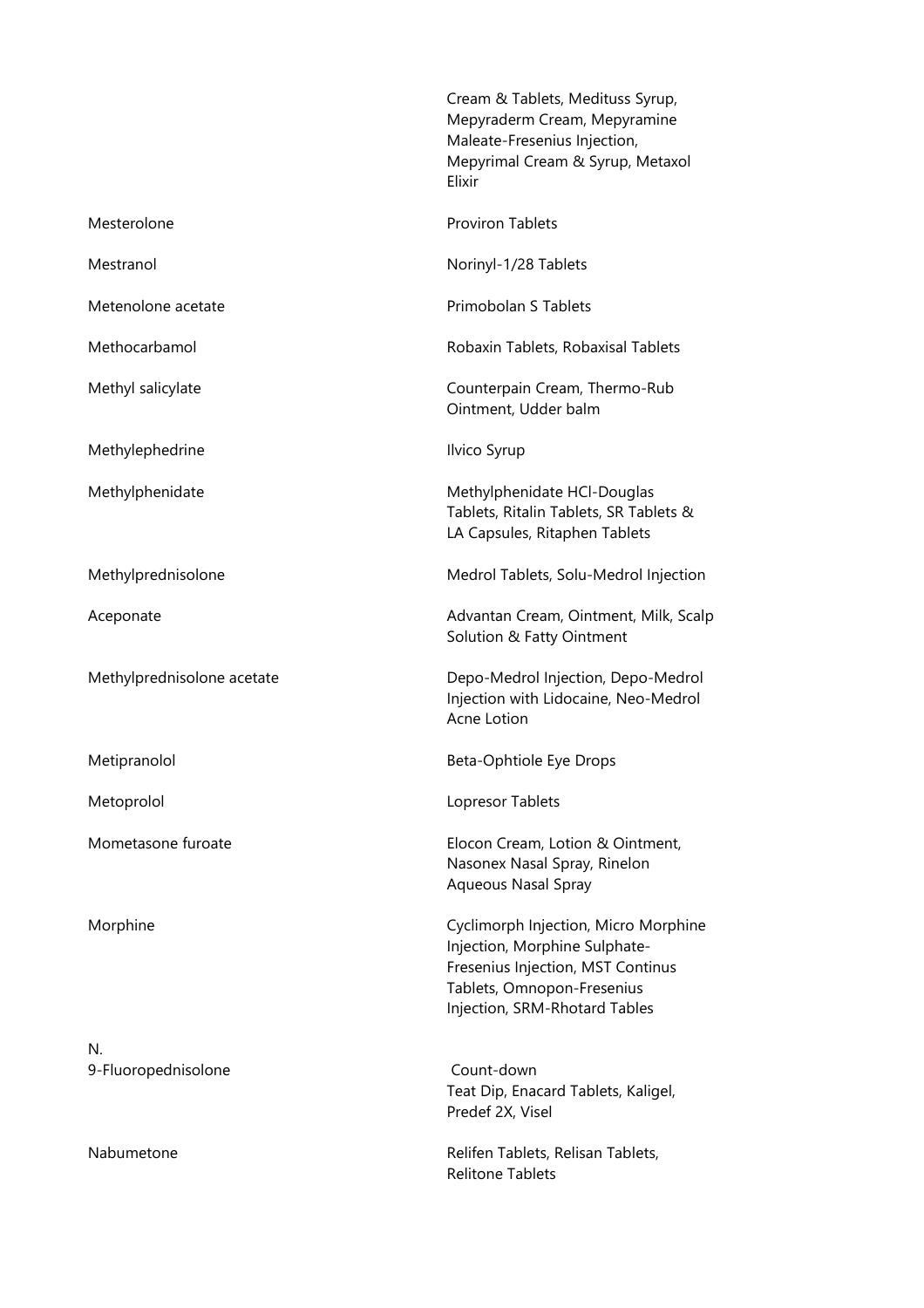| Nadolol                          | Corgard Tablets & HS Tablets,<br>Corgaretic Tablets                                                                                                                                                                                                                                        |
|----------------------------------|--------------------------------------------------------------------------------------------------------------------------------------------------------------------------------------------------------------------------------------------------------------------------------------------|
| Nandrolone decanoate             | Deca-Durabolin Injection                                                                                                                                                                                                                                                                   |
| Nandrolone laurate               | Laurabolin                                                                                                                                                                                                                                                                                 |
| Naproxen                         | Adco-Naproxen Tablets, Aleve<br>Caplets, Fibroxyn Tablets, Merck-<br>Naproxen Tablets, Nafasol<br>Suppositories & EC Tablets, Napflam<br>Tablets, Naprel Tablets, Naproscript<br>Tablets, Naprosyn Suppositories,<br>Tablets, EC & SR Tablets, Rolab-<br>Naproxen Tablets, Synflex Tablets |
| Noradrenaline                    | Xylotox L Injection Solution                                                                                                                                                                                                                                                               |
| Northisterone                    | Activell Tablet, Estro-Pause N-Tablets<br>& N-Forte Tablets, Evoral Conti &<br>Sequi Patches, Kliogest Tablet, Micro-<br>Novum Tablets, Norinyl-1/28 Tablets,<br>Nur-Isterate Injection, Primolut N<br>Tablets, Trinovum                                                                   |
| Norethisterone acetate           | Estracombi TTS Patches, Evorel<br>Conti & Sequi Patches, Trisequens<br>Tablets & Forte Tablets                                                                                                                                                                                             |
| Norgestimate                     | Cilest Tablets, Prefesta Tablets,<br><b>Tricilest Tablets</b>                                                                                                                                                                                                                              |
| Norgestomet                      | Crestar                                                                                                                                                                                                                                                                                    |
| Norgestrel                       | Ovral Tablets, Postoval Tablets                                                                                                                                                                                                                                                            |
| Norpseudoephedrine Hydrochloride | Dietene Capsules, Eetless Capsules,<br>Leanor Drops, Nobese No 1<br>Capsules, Slim 'n Trim Capsules                                                                                                                                                                                        |
| O.<br>Oestradiol                 | Activelle Tablet, Climara Patches,<br>Estracombi TTS Patches, Estraderm<br>TTS Patches, Estrofem Tablets &<br>Forte Tablet, Femigel Gel, Kliogest<br>Tablet, Oestradiol Implants, Prefesta<br>Tablets, Trisequens Tablets & Forte<br>Tablets, Vagifem Vaginal Tablets                      |
| Oestradiol benzoate              | Component E-S, Synovex Plus                                                                                                                                                                                                                                                                |
| Oestradiol valerate              | Divina Tablets, Estro-Pause Tablets,<br>N-Tablets & N-Forte Tablets, Postoval<br>Tablets, Primodian Depot Injection,                                                                                                                                                                       |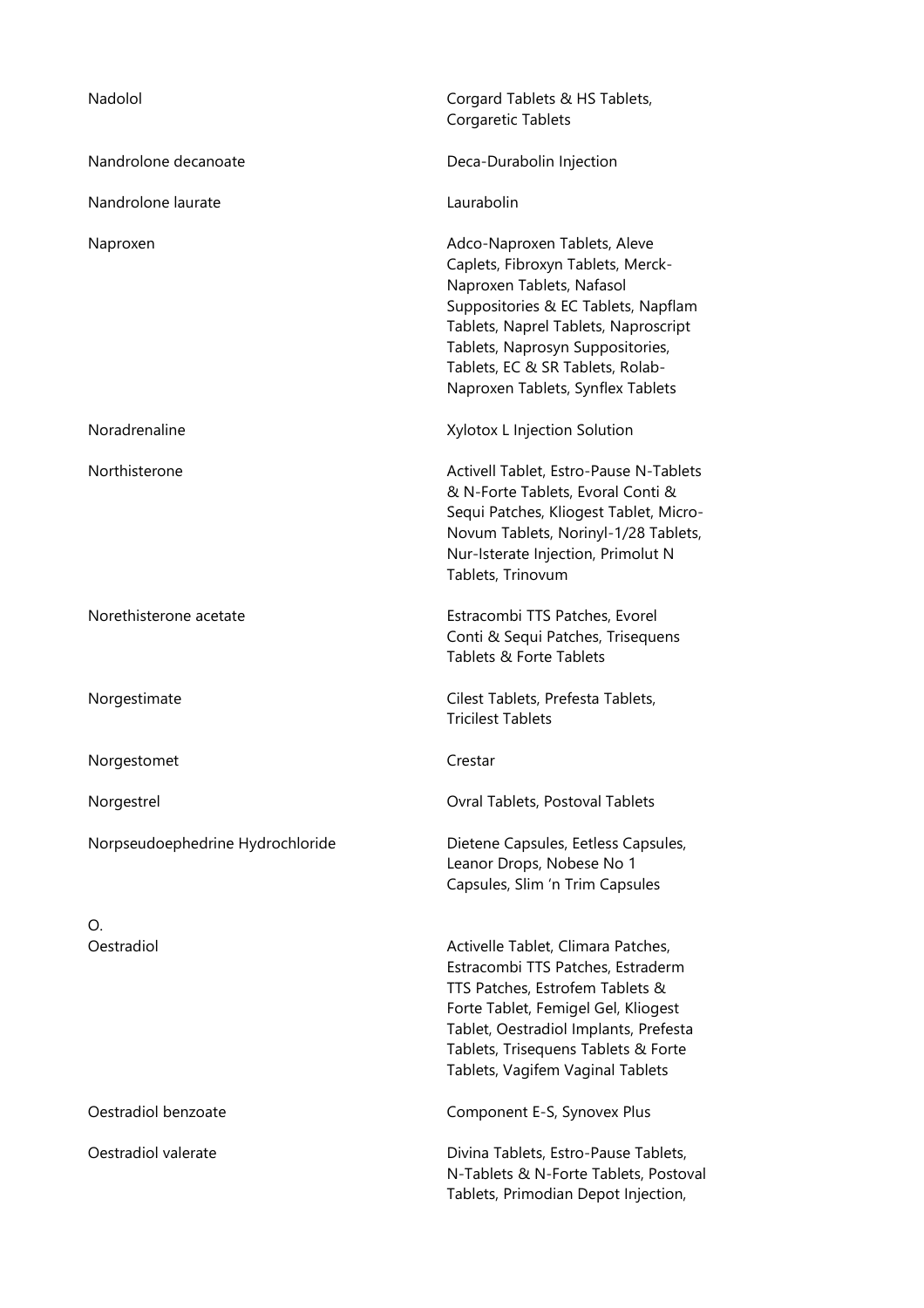P.

Primogyn Depot Injection, Progynova Tablets, Trivina Tablets, Crestar

Oestriol **Synapause-E3 Tablets & E3 Vaginal** Synapause-E3 Tablets & E3 Vaginal Cream

Orciprenaline **Adco-Linctopent Syrup, Benylin** chesty Linctus, Bisolvon Linctus DA Linctus, Bronkese Compound Linctus, Flemeze Syrup, Silomat Linctus DA Linctus

Paracetamol Abflex-4 Tablets, Actifed Cold & Fever Syrup & Tablets, Acuflu P Syrup, Adco-Dol Tablets & Syrup, Adco-Flupain Syrup, Adco-Kiddipayne Forte Syrup, Adco-Paracetamol Syrup, Adco-Payne Forte Tablets, Adco-Sinal Co Tablets, Analgen Tablets, Antalgic Tablets & Syrup, Antipyn Tablets, Syrup & Forte Tablets, Asalen Tablets, B-Dol Tablets, Ban Pain Tablets & Syrup, Benylin Four Liquid, Besemax Tablets, Besenol NC Tablets, Betapyn Tablets, Bronchiflu Syrup, Brunomol Syrup, Calpol Syrup, Co-Codamol Effervescent Tablets, Cofendyl Syrup, Colcaps Syrup & Effervescent Tablets, Colcleer Tablets, Colstat Capsules, Degoran Effervescent Tablets, Hot Drink & C Capsules, Dequa-Flu Capsules, Disprin Junior Liquid, Distalgesic Tablets, Docdol Tablets, Dostil Paediatric Syrup, Doxyfene Capsules, Empacod Tablets, Empaped Suppositories, Endcol Cold & Flu Capsules, Famucaps Capsules & Syrup, Fevamol Syrup, Fevapar Tablets & Syrup, Flu-Stat Capsules & Syrup, Flusin Tablets, Capsules & Effervescent Tablets, Flutex Cold And Flu Capsules, Go-Pain P Syrup, Go-Pain Tablets & Syrup, Goldgesic Tablets & Syrup, Grippon Capsules, Histacon Capsules, Histamed Compound Capsules, Infapain Syrup & Forte Syrup, Kid-Eeze Syrup, Kiddyflu Syrup, KPP Powders, Lentogesic Syrup & Capsules, Lotem Suspension, Megapyn Syrup & Tablets,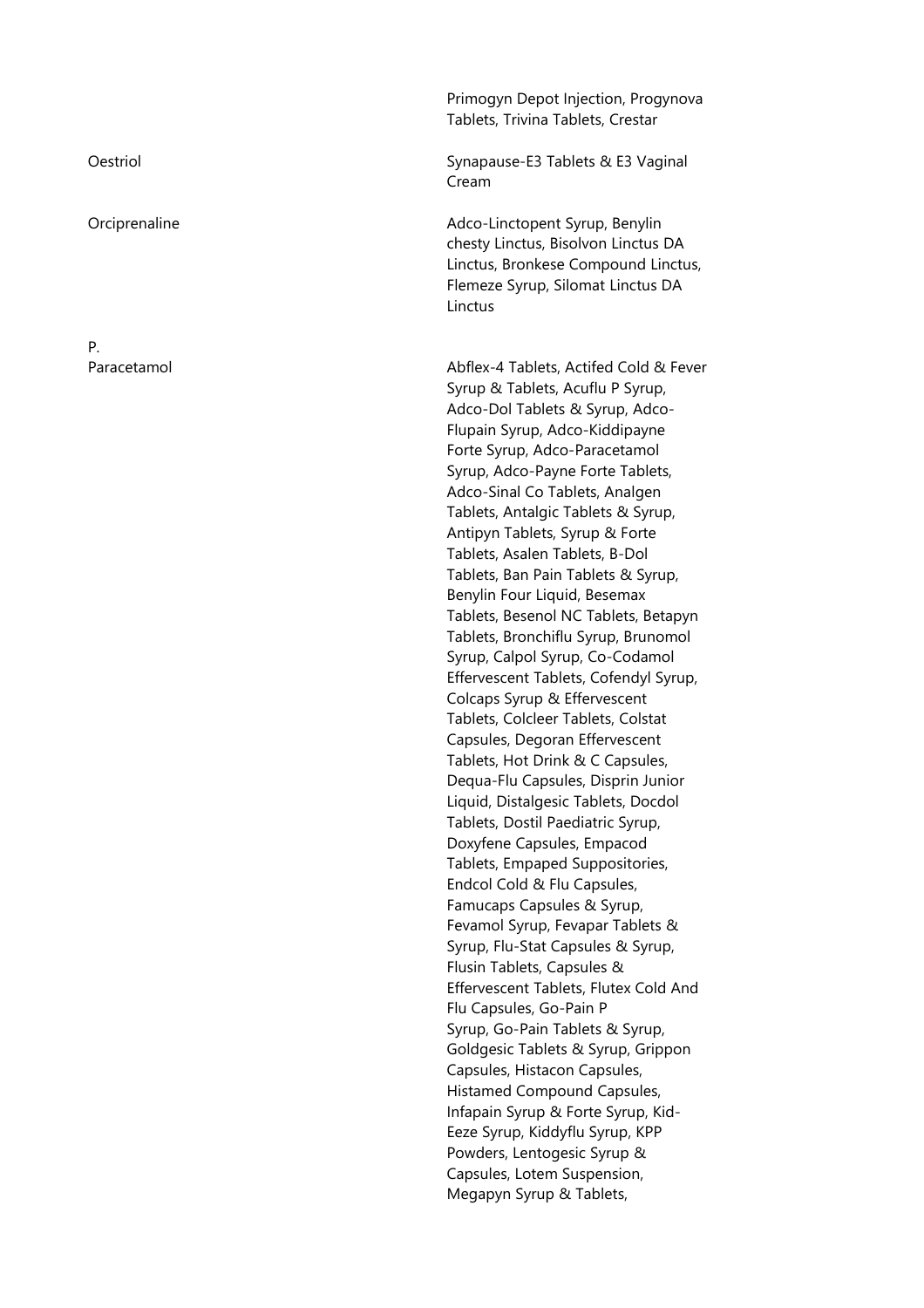Meprogesic Tablets, Mepromol Tablets & Syrup, Merck-Flu Syrup, Merck-Gesic Elixir, Micro-Gesic Tablets, Mybulen Tablets, Mypaid Capsules & Forte Tablets, Myprodol Capsules & Suspension, Napacod Tablets, Napamol Syrup & Tablets, Nitecall Syrup, Nomopain Tablets, Noralget Tablets, Norflex Co Tablets, Pacimol Tablets, Painagon Tablets & Syrup, Painamol Plus Tablets, Painamol Tablets & Syrup, Paincod Tablets, Panado Tablets, Capsules, Chew Tablets, Effervescent Tablets, Syrup, Paediatric Syrup Sugar & Alcohol Free & Infant Drops, Panado-Co Tablets, Paracetacod Tablets, Paracetamol 500 mg - Lennon Tablets, Paracetamol Elixir - SAD Syrup, Paxidal Tablets, Prolief Tablets, Propain Forte Capsules & Tablets, Propain Syrup & Tablets, Pynclear Effervescent Tablets, Pynmed Syrup & Tablets, Pynstop Tablets, Pyradol Syrup, Salterpyn Tablets & Syrup, Si-Nade Capsules, Sinuclear Capsules & Paediatric Syrup, Sinumax Allergy Sinus Caplet & Ped Liquid, Co Tablets, Cold and Flu Plus Cough Liquid, Ped Syrup & Tablets, Sinustat Capsules, Sinutab Tablets, Tablets ND, Tablets With Codeine & 12-Hour Cold And Flu Tablets, Spasmend Tablets, Spectrapain Capsules & Forte Capsules, Stilpane Capsules, Syrup & Tablets, Stopayne Capsules, Syrup & Tablets, Sudafed Sinus Pain Tablets, Suncodin Tablets, Supragesic Capsules & Syrup, Synaleve Capsules, LS Tablets & Paediatric Syrup, Synap Forte Tablets, Syndol Syrup & Tablets, Tensolve Tablets, Tenston Capsules, SA Tablets, Syrup & Tablets, Tramacet Tablets, Trinagesic Capsules, Tylenol Extended Relief Caplets, Children's Chew Tablets & Children's Elixir, Tylenol Cold and Flu Children's Chew Tablets & Night Pain Tablets, Vacudol Syrup & Forte Tablets, Varipan Tablets, Veganin 3 Tablets, Winpain Syrup, Xerogesic Tablets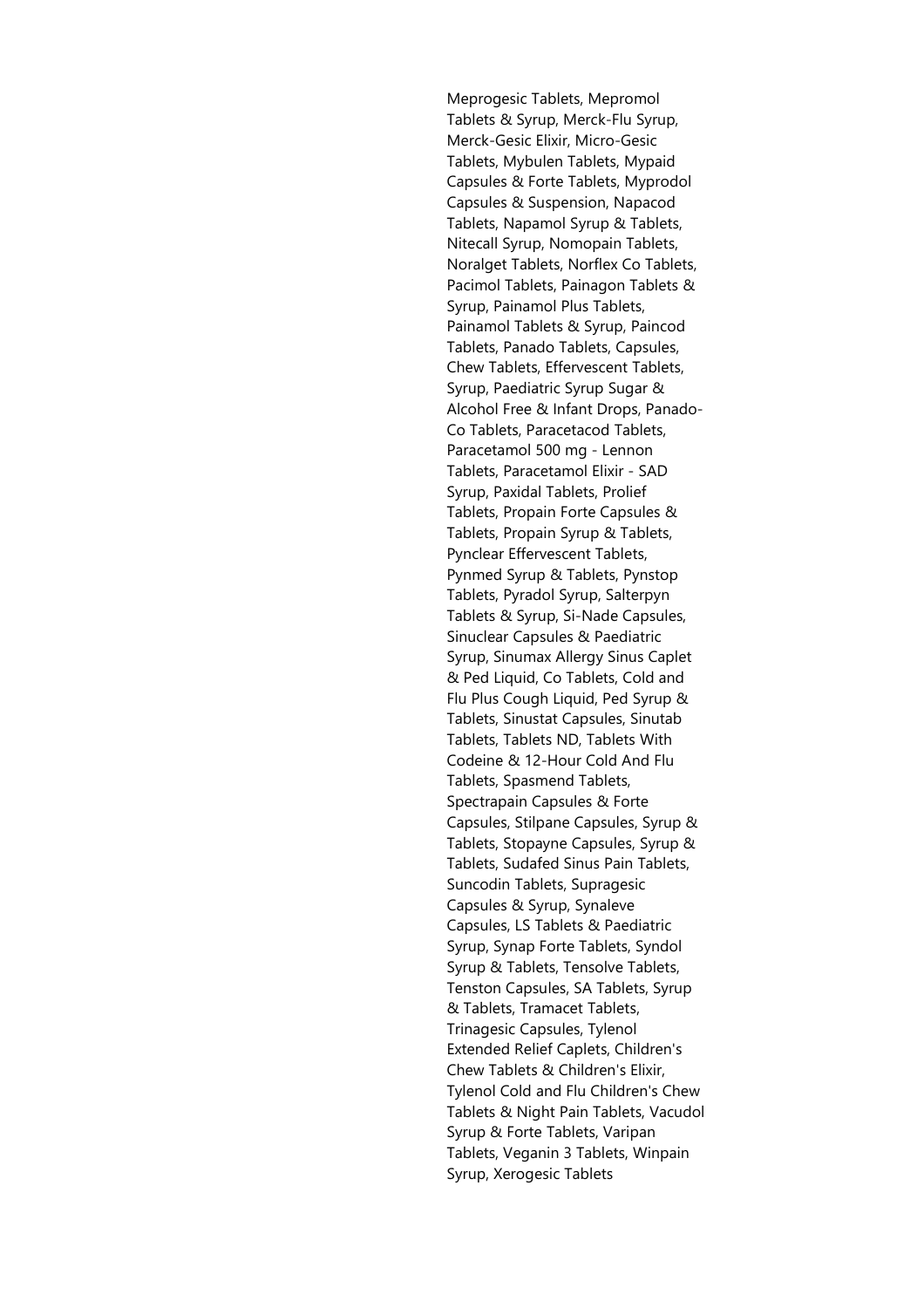| Parecoxib                  | Rayzon Powder for Injection                                                                                                                                                                                                                                                                                                                                                                                                                                                                                                                                                                                                                                                                                                                                                                                      |
|----------------------------|------------------------------------------------------------------------------------------------------------------------------------------------------------------------------------------------------------------------------------------------------------------------------------------------------------------------------------------------------------------------------------------------------------------------------------------------------------------------------------------------------------------------------------------------------------------------------------------------------------------------------------------------------------------------------------------------------------------------------------------------------------------------------------------------------------------|
| Pemoline                   | Lentogesic Capsules                                                                                                                                                                                                                                                                                                                                                                                                                                                                                                                                                                                                                                                                                                                                                                                              |
| Pentazocaine               | Pentazacine-Fresenius Injection, Q-<br>Med Pentazocine Injection, Sosenol<br>Injection                                                                                                                                                                                                                                                                                                                                                                                                                                                                                                                                                                                                                                                                                                                           |
| Pentifylline               | <b>Cosaldon Retard Tablets</b>                                                                                                                                                                                                                                                                                                                                                                                                                                                                                                                                                                                                                                                                                                                                                                                   |
| Pentoxifylline             | Trental 400 SR Tablets                                                                                                                                                                                                                                                                                                                                                                                                                                                                                                                                                                                                                                                                                                                                                                                           |
| Pethidine                  | Micro Pethidine Injection, Pethidine<br><b>HCI-Fresenius Injection</b>                                                                                                                                                                                                                                                                                                                                                                                                                                                                                                                                                                                                                                                                                                                                           |
| Phenazone                  | Aurasept Ear Drops, Aurone Drops,<br>Aurone Forte Drops, Covancaine<br>Drops, Otised Ear Drops, Oto-Phen<br>Drops, Oto-Phen Forte Drops                                                                                                                                                                                                                                                                                                                                                                                                                                                                                                                                                                                                                                                                          |
| Pheniramine                | Calasthetic Cream                                                                                                                                                                                                                                                                                                                                                                                                                                                                                                                                                                                                                                                                                                                                                                                                |
| <b>Pheniramine Maleate</b> | Degoran Effervescent Tablets                                                                                                                                                                                                                                                                                                                                                                                                                                                                                                                                                                                                                                                                                                                                                                                     |
| Phenylbutazone             | Inflazone Tablets, Equipalazone,<br>Fenylbutazone 20% Phenix,<br>Phenylarthrite, Tomanol                                                                                                                                                                                                                                                                                                                                                                                                                                                                                                                                                                                                                                                                                                                         |
| Phenylephedrine            | <b>Famucaps Capsules</b>                                                                                                                                                                                                                                                                                                                                                                                                                                                                                                                                                                                                                                                                                                                                                                                         |
| Phenylephrine              | Asalen Tablets, Colcaps Capsules &<br>Effervascent Tablets, Cophen Syrup,<br>Colstat Capsules, Corenza C<br>Effervescent Tablets, Cyclomydril<br>Solution, Degoran Cough Syrup,<br>Effervescent Tablets & C Capsules,<br>Demazin Syrup, Dequa-Flu Capsules,<br>Dristin Tablets, Endcol Cold & Flu<br>Capsules, ENT Drops & Spray, Flu-<br>Stat Capsules, Flutex Cold and Flu<br>Capsules, Grippon Capsules,<br>Histacon Capsules, Histamed<br>Compound Capsules, I-Glo Drops,<br>Kiddyflu Syrup, Minims Phenylephrine<br>Hydrochloride Solution, Naphensyl<br>Drops & Paedriatric Drops, Nasdro<br>Drops, Nethapin Dospan Tablets,<br>Phenylephrine Covan Drops, Prefrin<br>Solution, Respinol Elixir, Rinex Syrup,<br>Diffucaps & Paedriatric Syrup,<br>Vobrocil Drops, Gel, Nasal Spray, S<br>Gel & S Solution |

Phenylpropanolamine **Adco-Sinal Co Tablets, Bronchiflu**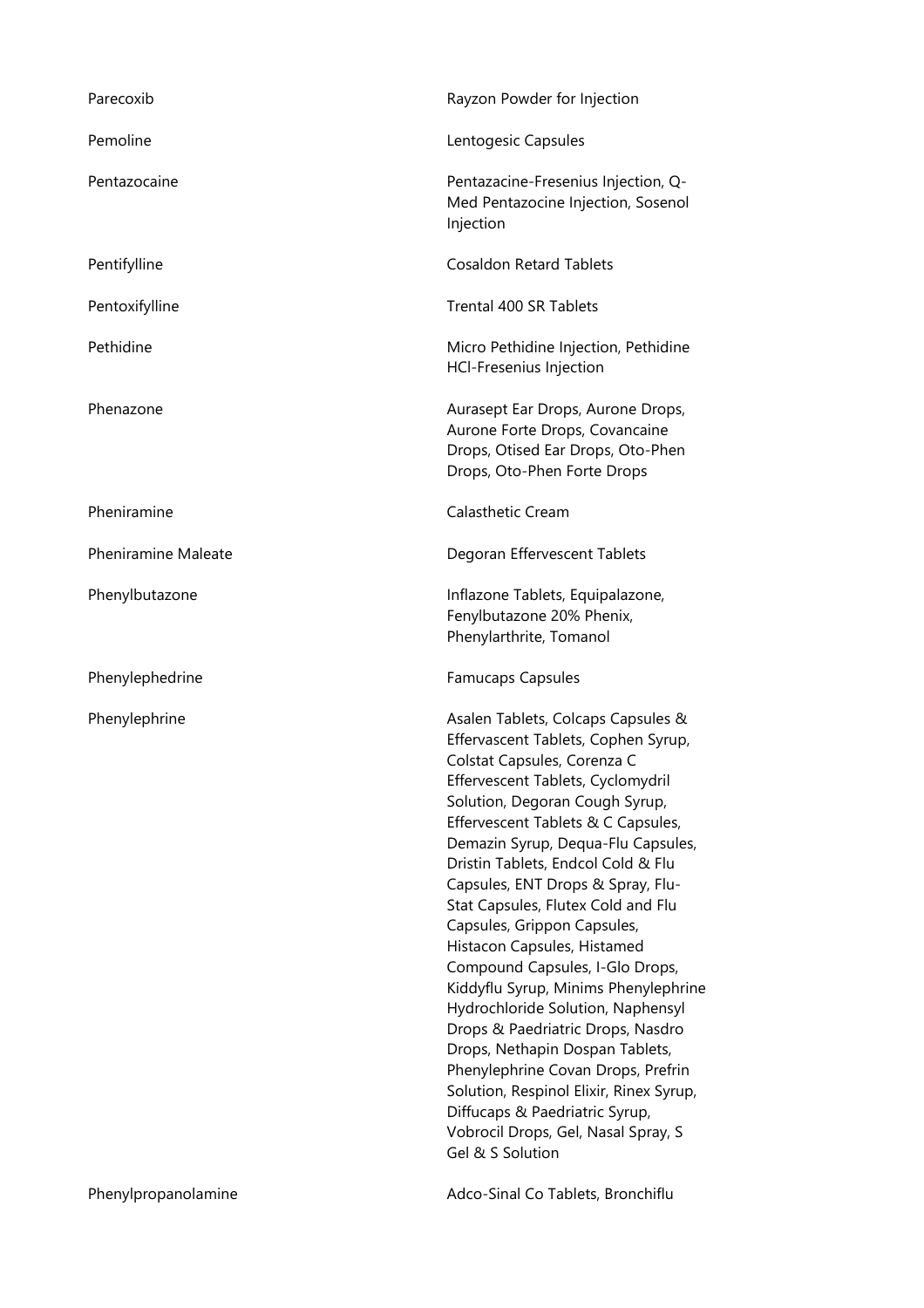|                            | Syrup, Colcaps Capsules, Demazin<br>Anti-Tussive, Dilinct Cough & Cold<br>Liqui-capsules, Flu-Stat Syrup, Merck-<br>Flu Syrup, Nitecall Syrup, Rinex<br>Diffucaps, Syrup & Paediatric Syrup,<br>Si-Nade Capsules, Sinuclear<br>Capsules, Sinustat Capsules, Sinutab<br>Tablets. Tablets ND, 12-Hour Cold<br>and Flu Tablets & Tablets With<br>Codeine                                          |
|----------------------------|------------------------------------------------------------------------------------------------------------------------------------------------------------------------------------------------------------------------------------------------------------------------------------------------------------------------------------------------------------------------------------------------|
| Phenyltoloxamine           | Adco Sinal Co Tablets, Dequa-Flu<br>Capsules,<br>Pholtex Linctus, Sinutab Tablets,<br>Tablets With Codeine, 12-Hour Cold<br>and Flu Tablets, Suncodin                                                                                                                                                                                                                                          |
| Pholcodine                 | Docsed Syrup, Foloc Pholcolinct<br>Liquid, Pholtex Forte Linctus, Junior Linctus,<br>Pholtex Linctus, Respinol<br>Compound Linctus.                                                                                                                                                                                                                                                            |
| Piroxicam                  | Adco-Piroxicam Capsules, Brexecam<br>Tablets, CPL Alliance Piroxicam<br>Capsules, Feldene Capsules,<br>Dispersible Tablets, Injection &<br>Suppositories, Merck-Piroxicam<br>Capsules, Pixicam Dispersible<br>Tablets, Pyrocaps Capsules,<br>Rheugesic Gel & Dispersable Tablets,<br>Rolab-Piroxicam Capsules &<br>Dispersible Tablets, Xycam Capsules,<br>Dispersable Tablets & Suppositories |
| Prednisolone               | Capsoid Tablets, Lenisolone Tablets,<br>Meticortelone Tablets, Minims<br>Prednisolone Sodium Phosphate<br>Solution, Pred-Mild Suspension &<br>Forte Suspension, Pred-Mild, Preflam<br>Syrup, Prelone Syrup, Scheriproct<br>Suppositories & Ointment, Dog<br>Eczema, Prednisolone, Solu-Delta<br>Cortef                                                                                         |
| Prednisone                 | Be-Tabs Prednisone Tablets,<br>Meticorten Tablets, Panafcort Tablets,<br>Pulmison Tablets & Paediatric Oral<br>Solution                                                                                                                                                                                                                                                                        |
| Prilocaine                 | Emla 5% Cream & Patch, Topla Cream                                                                                                                                                                                                                                                                                                                                                             |
| Procaine benzyl penicillin | Depomycin, Depocillin, Nafpenzal,<br>Pendistrep 20/20, Penstrep                                                                                                                                                                                                                                                                                                                                |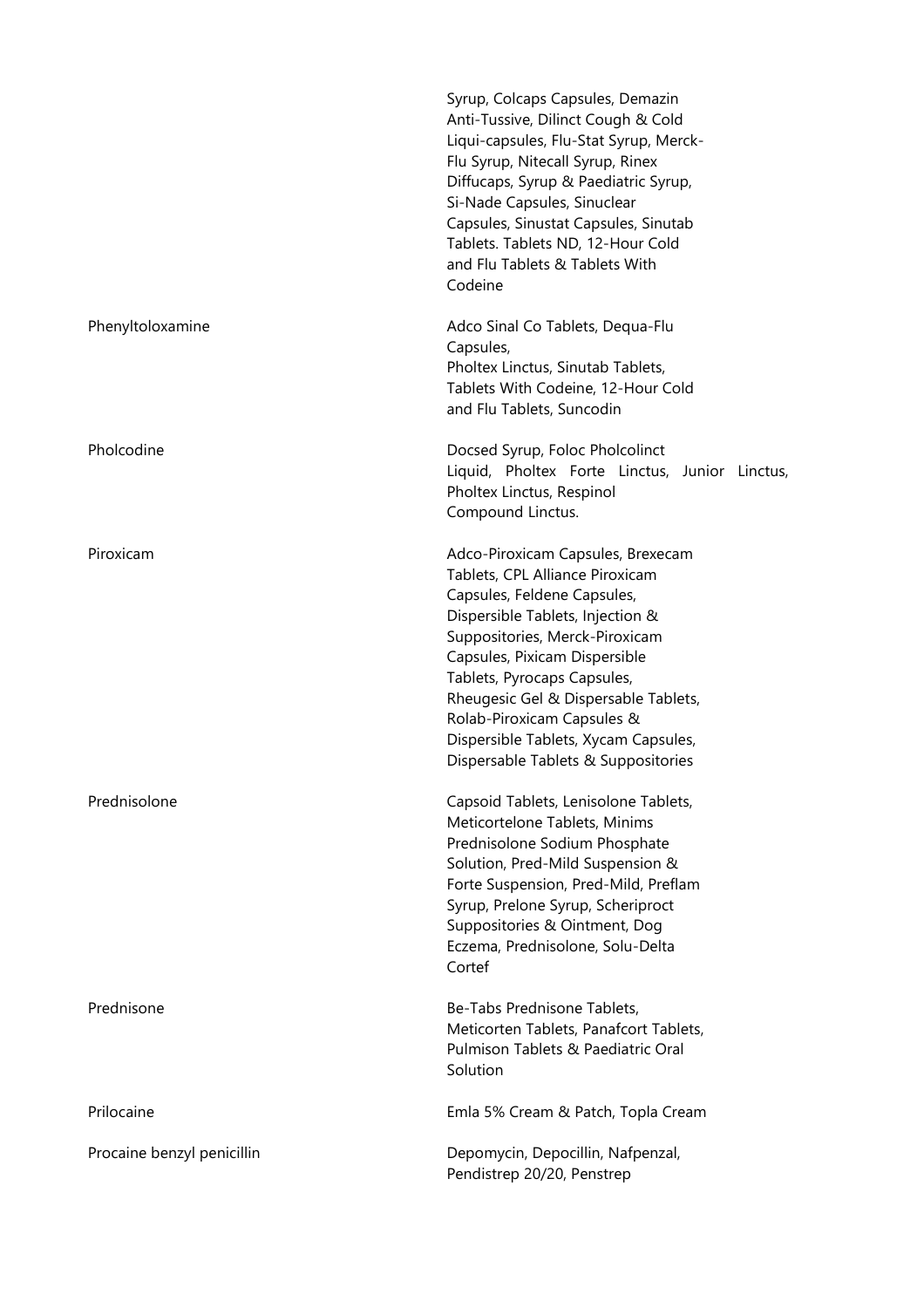| Procaine penicillin Injection | Procillin Injection, Ultracillin IM                                                                                                                                                                                                                                                                                                                                                                                                                                                                                                                                                                                                                                                                                                                                                                                                                                                                                                                                                                                                                                                                                                                                                                                                                                                                                                                                                                                                                        |
|-------------------------------|------------------------------------------------------------------------------------------------------------------------------------------------------------------------------------------------------------------------------------------------------------------------------------------------------------------------------------------------------------------------------------------------------------------------------------------------------------------------------------------------------------------------------------------------------------------------------------------------------------------------------------------------------------------------------------------------------------------------------------------------------------------------------------------------------------------------------------------------------------------------------------------------------------------------------------------------------------------------------------------------------------------------------------------------------------------------------------------------------------------------------------------------------------------------------------------------------------------------------------------------------------------------------------------------------------------------------------------------------------------------------------------------------------------------------------------------------------|
| Procaine penicillin           | Albadry Plus, Compropen, Duplocillin,<br>Lentrax, Neo-Mastitar, Penstrep,<br>Procastrep, Streptocillin                                                                                                                                                                                                                                                                                                                                                                                                                                                                                                                                                                                                                                                                                                                                                                                                                                                                                                                                                                                                                                                                                                                                                                                                                                                                                                                                                     |
| Progesterone                  | Cyclogest Pessaries, Utrogestan<br>Capsules, Eazi-Breed CIDR G, Eazi-<br><b>Breed CIDR B</b>                                                                                                                                                                                                                                                                                                                                                                                                                                                                                                                                                                                                                                                                                                                                                                                                                                                                                                                                                                                                                                                                                                                                                                                                                                                                                                                                                               |
| Proligestone                  | Delvosteron                                                                                                                                                                                                                                                                                                                                                                                                                                                                                                                                                                                                                                                                                                                                                                                                                                                                                                                                                                                                                                                                                                                                                                                                                                                                                                                                                                                                                                                |
| Propranolol                   | Inderal Tablets & LA Capsules,<br>Prodorol Tablets, Purbloka Tablets,<br>Rolab-Propranolol HCl Tablets                                                                                                                                                                                                                                                                                                                                                                                                                                                                                                                                                                                                                                                                                                                                                                                                                                                                                                                                                                                                                                                                                                                                                                                                                                                                                                                                                     |
| Pseudoephedrine               | Actifed Cold Tablets & Syrup, Cold &<br>Fever Tablets & Syrup, Dry Cough<br>Regular Linctus, Dry Cough Sugar<br>Free Syrup, Wet Cough Non Drowsy<br>Expectorant, Acuflu P Syrup, Adco-<br>Flupain Syrup, Adco-Sufedrin Syrup &<br>Tablets, Adco-Tussend Syrup, Advil<br>CS Tablets, Benylin Four Liquid &<br>Syrup DMD, Betafed Syrup, Clarityne<br>D OD Extended Release Tablets & D<br>Repetablets, Cofendyl Syrup, Colcaps<br>Syrup, Coryx Paediatric Syrup &<br>Effervescent Tablets, Degoran Hot<br>Drink, Demazin Decongestant Syrup,<br>Expectorant & NS Tablets, Drilix<br>Syrup, Endcol Co Linctus, DM Adult<br>Syrup & Expectorant Syrup,<br>Famucaps Syrup, Fludactil Syrup &<br>Co Linctus Syrup, Flusin Capsules,<br>Effervescent Tablets, C Syrup & DM<br>Syrup, Flutex Decon-S Syrup,<br>Linctifed Wet Cough Regular &<br>Children's Syrup, Medifed Linctus,<br>Merck-Cough Linctus Syrup, Merck-<br>Expectorant Adult & Paediatric Syrup,<br>Merck-Fed Tablets & Syrup, Monofed<br>Tablets & Syrup, Neofed Adult &<br>Paediatric Syrup, Nurofen Cold & Flu<br>Tablets, Polaratyne D Repetabs,<br>Respinol Compound Linctus, Sinu-<br>med Tablets & Syrup, Sinuclear<br>Paediatric Syrup, Sinumax Tablets,<br>Co Tablets, Cold and Flu Plus Cough<br>Liquid, Ped Syrup. Allergy Sinus<br>Caplet & Ped Liquid, Sudafed Sinus<br>Tablets, Sudafed Sinus Pain Tablets<br>& Children's Syrup, Symptofed<br>Tablets, Tixylix Flu Tablets, Trifen |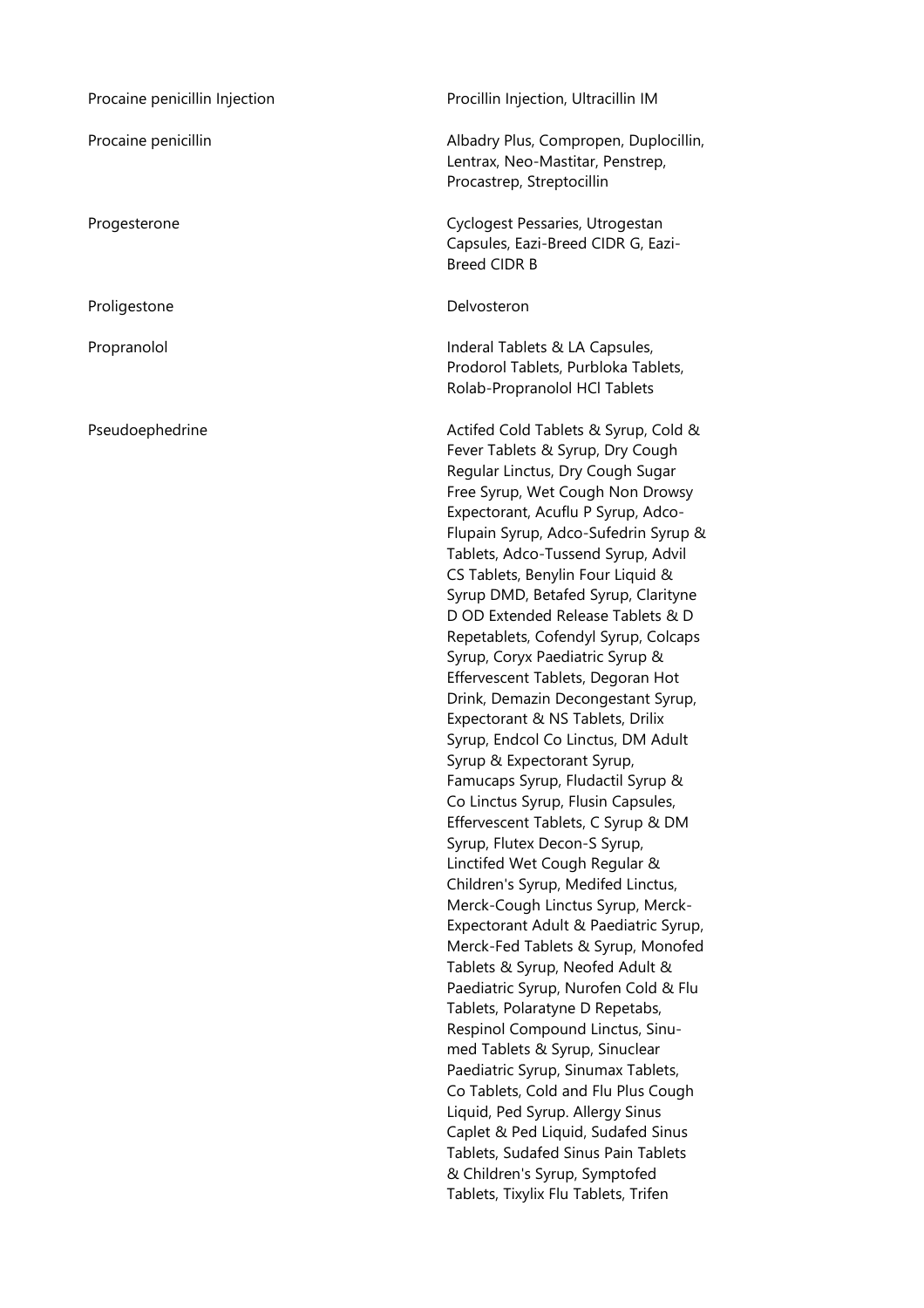|                                      | Solution & Paediairic Solution, Tylenol<br>Cold and Flu Children's Chew<br>Tablets.                                                                                                                                                                                                                                                     |
|--------------------------------------|-----------------------------------------------------------------------------------------------------------------------------------------------------------------------------------------------------------------------------------------------------------------------------------------------------------------------------------------|
| R.                                   |                                                                                                                                                                                                                                                                                                                                         |
| Ramifenazone                         | Dexa-Tomanol                                                                                                                                                                                                                                                                                                                            |
| Rofecoxib                            | <b>Vioxx Tablets</b>                                                                                                                                                                                                                                                                                                                    |
| S.<br>Salbutamol                     | Airomir Metered Dose Inhaler &<br>Autohaler, Asthavent Ecohaler.<br>Inhaler, Syrup & DP-Caps, Combivent<br>Inhaler & UDV Solution, Cybutol<br>Cyclocaps, Venteze Inhaler,<br>Respirator Solution, Syrup & Tablets;<br>Ventolin Accuhaler, Inhaler, Injection,<br>IV Infusion, Nebules, Respirator<br>Solution' & Syrup, Volmax Tablets. |
| Salicylamide                         | Colcaps Capsules, Flutex Cold and<br>Flu Capsules, Histamed Compound<br>Capsules, Ilvico Tablets                                                                                                                                                                                                                                        |
| Salicylate                           | Colphen Syrup, Ilvico Syrup                                                                                                                                                                                                                                                                                                             |
| Salicylic Acid                       | Antipeol Ointment, Aserbine Cream,<br>Diprosalic Lotion, Diprosalic Ointment,<br>Posalfilin Ointment, Sebbaderm<br>Shampoo, STA Lotion                                                                                                                                                                                                  |
| Salmeterol                           | Seretide Accuhaler & Inhaler,<br>Serevent Accuhaler & Inhaler                                                                                                                                                                                                                                                                           |
| Soluble insulin aspart               | NovoRapid Injection                                                                                                                                                                                                                                                                                                                     |
| Protamine-crystalised insulin Aspart | NovoMix 30 Injection                                                                                                                                                                                                                                                                                                                    |
| Somatropin                           | Genotropin Injection, Humatrope<br>Injection, Norditropin Injection &<br>Simplexx Injection, Saizen Injection                                                                                                                                                                                                                           |
| Sotalol                              | Sotacor Tablets & Injection, Sotahexal<br>Tablets                                                                                                                                                                                                                                                                                       |
| Sufentanil                           | Sufenta Injection & Forte Injection                                                                                                                                                                                                                                                                                                     |
| Sullindac                            | Adco-Sulindac Tablets                                                                                                                                                                                                                                                                                                                   |
| T.                                   |                                                                                                                                                                                                                                                                                                                                         |
| Tamoxifen                            | Kessar Tablets, Neophedan Tablets,<br>Nolvadex Tablets, Tamoplex Tablets                                                                                                                                                                                                                                                                |
| Tenoxicam                            | Tilcotil Tablets, Effervescent Tablets                                                                                                                                                                                                                                                                                                  |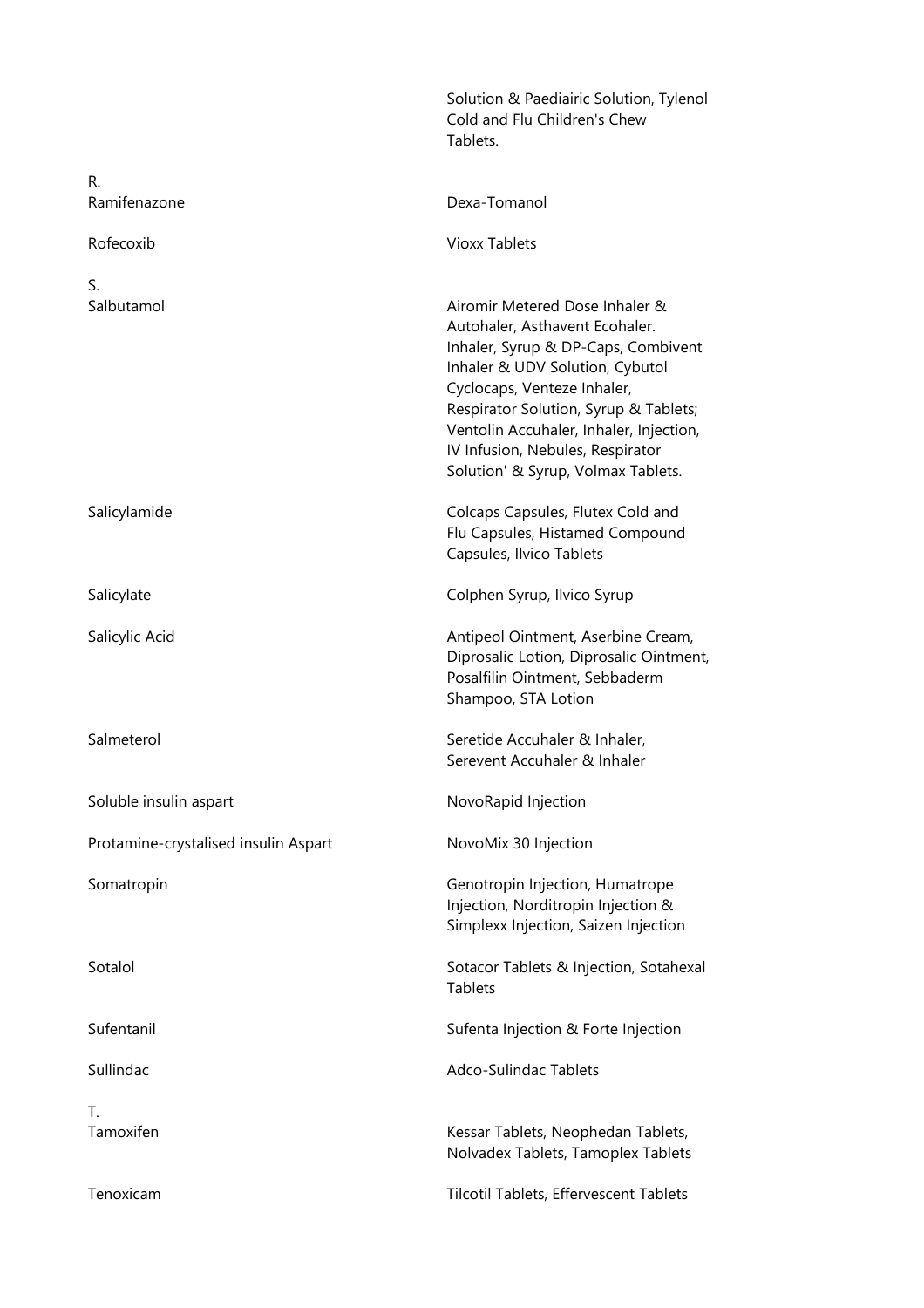|                               | & Injection, Tobitil Tablets                                                                                                                                                                                                                                                                                                                                                                                      |
|-------------------------------|-------------------------------------------------------------------------------------------------------------------------------------------------------------------------------------------------------------------------------------------------------------------------------------------------------------------------------------------------------------------------------------------------------------------|
| Terbutaline                   | Benylin Bronchospect Syrup, Bricanyl<br>Inhaler & Turbuhaler, Bronchoped<br>Syrup                                                                                                                                                                                                                                                                                                                                 |
| Testosterone                  | Testosterone Implants Pellets                                                                                                                                                                                                                                                                                                                                                                                     |
| Testosterone cypionate        | Depo-Testosterone Injection,<br>Depotrone Injection, Testan 100                                                                                                                                                                                                                                                                                                                                                   |
| Testosterone decanoate        | Sustanon 250 Injection                                                                                                                                                                                                                                                                                                                                                                                            |
| Testosterone enantate         | Primodian Depot Injection                                                                                                                                                                                                                                                                                                                                                                                         |
| Testosterone isocaproate      | Sustanon 250 Injection,<br>Mixogen Injection                                                                                                                                                                                                                                                                                                                                                                      |
| Testosterone phenylpropionate | Sustanon 250 Injection, Mixogen Injection                                                                                                                                                                                                                                                                                                                                                                         |
| Testosterone propionate       | Sustanon 250 Injection, Mixogen<br>Durateston Injection, Component E-H,                                                                                                                                                                                                                                                                                                                                           |
| Testosterone undecanoate      | <b>Androxon Capsules</b>                                                                                                                                                                                                                                                                                                                                                                                          |
| Tetracaine hydrochloride      | Covostet Drops, Dynexan Ointment                                                                                                                                                                                                                                                                                                                                                                                  |
| Theophylline                  | Actophlem Syrup, Alcophyllex Liquid,<br>Alcophyllin Syrup, Diatussin Syrup,<br>Dilinct Syrup, Euphyllin Retard<br>Tablets, Lipostabil Capsules, Metaxol<br>Elixir, Microphyllin Capsules Nuelin<br>Liquid & SA Tablets, Pulmophyllin SR<br>Tablets, Rolab-Theophylline<br>Anhydrous SR Tablets, Solphyllex<br>Syrup, Solphyllin Syrup, Theophen<br>Syrup & Comp Syrup, Theoplus SR<br>Tablets, Uniphyl CR Tablets |
| Theophylline &                | Norstan Theophylline &<br><b>Ethylenediamine Tablets</b>                                                                                                                                                                                                                                                                                                                                                          |
| Ethylenediamin                |                                                                                                                                                                                                                                                                                                                                                                                                                   |
| Tilidine                      | Valoron Capsules & Drops                                                                                                                                                                                                                                                                                                                                                                                          |
| Timolol                       | Cosopt Opthalmic Solution,<br>Glaucosan Eye Drops, Moducren<br>Tablets, Nyogel Gel, Servatrin<br>Tablets, Timoptol Solution & XE<br>Gellan Solution, Xalacom Eye Drops                                                                                                                                                                                                                                            |
| Tramadol                      | Tramacet Tablets, TramaHexal<br>Capsules, Tramal Capsules, Drops,<br>Injection, SR Tablets & Suppositories                                                                                                                                                                                                                                                                                                        |